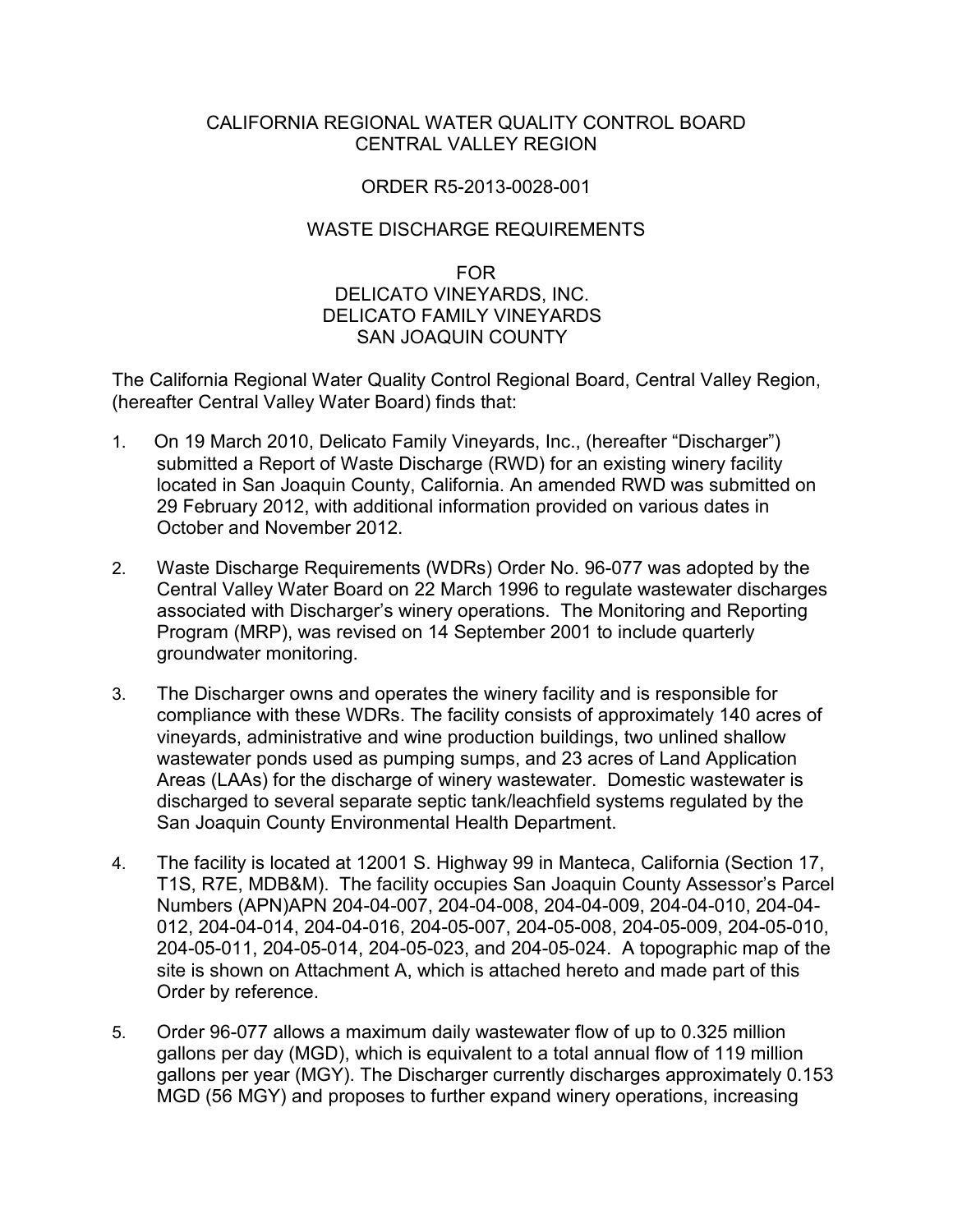daily wastewater discharge to 0.197 MGD (72 MGY). Process wastewater is currently collected from three sumps within the winery facility and conveyed to two unlined shallow wastewater ponds used as pumping sumps and then discharged into approximately 23 acres of uncropped LAAs. Wastewater is applied to the LAAs by flood irrigation and is then passively treated by the soil and limited vegetative growth.

6. Facility expansion plans include constructing two 0.25 MG lined aeration ponds, increasing the volume of wastewater discharge, increasing the size of LAAs, and converting two unlined ponds into temporary storage for supplemental irrigation water. Therefore, Order 96-077 is rescinded and replaced by this Order.

#### **Enforcement History**

- 7. On 15 September 2003, Board staff issued a Notice of Violation (NOV) to the Discharger for violation of the Groundwater Limitations contained in WDRs Order 96-077 because groundwater monitoring data showed that shallow groundwater quality had been degraded with salinity constituents. The NOV required submittal of a *Groundwater Degradation Evaluation Report* to evaluate the extent to which wastewater discharge was degrading underlying groundwater.
- 8. On 29 December 2003, the Discharger submitted a report titled *Report: Groundwater Degradation Evaluation Delicato Vineyards*. The report concluded that wastewater application practices were contributing to the degradation of groundwater quality in the vicinity of the LAAs. The report also stated that the Discharger was assessing its process chemical usage and attempting to reduce the salinity of the discharge.
- 9. Cleanup and Abatement Order R5-2004-0705 (CAO) was issued on 27 April 2004. The CAO required submittal of a *Wastewater Characterization and Wastewater Treatment Evaluation Report, a Wastewater System Improvement Plan and Final System Design*, and quarterly progress reports describing work accomplished to comply with the Order.
- 10. A *Wastewater Characterization and Treatment Evaluation Report* that summarized wastewater characteristics and a proposed compliance plan were submitted on 1 December 2005. In accordance with the CAO, the Discharger submitted a RWD on 28 April 2006, and began providing quarterly progress reports detailing facility improvements and implementation of salinity reduction efforts.
- 11. The Discharger met with Board staff in August 2008 to discuss expanding the LAAs. The Discharger was asked to install monitoring wells in the proposed LAAs to identify background groundwater conditions. A Monitoring Well Installation Workplan was submitted on 11 April 2008, and three monitoring wells were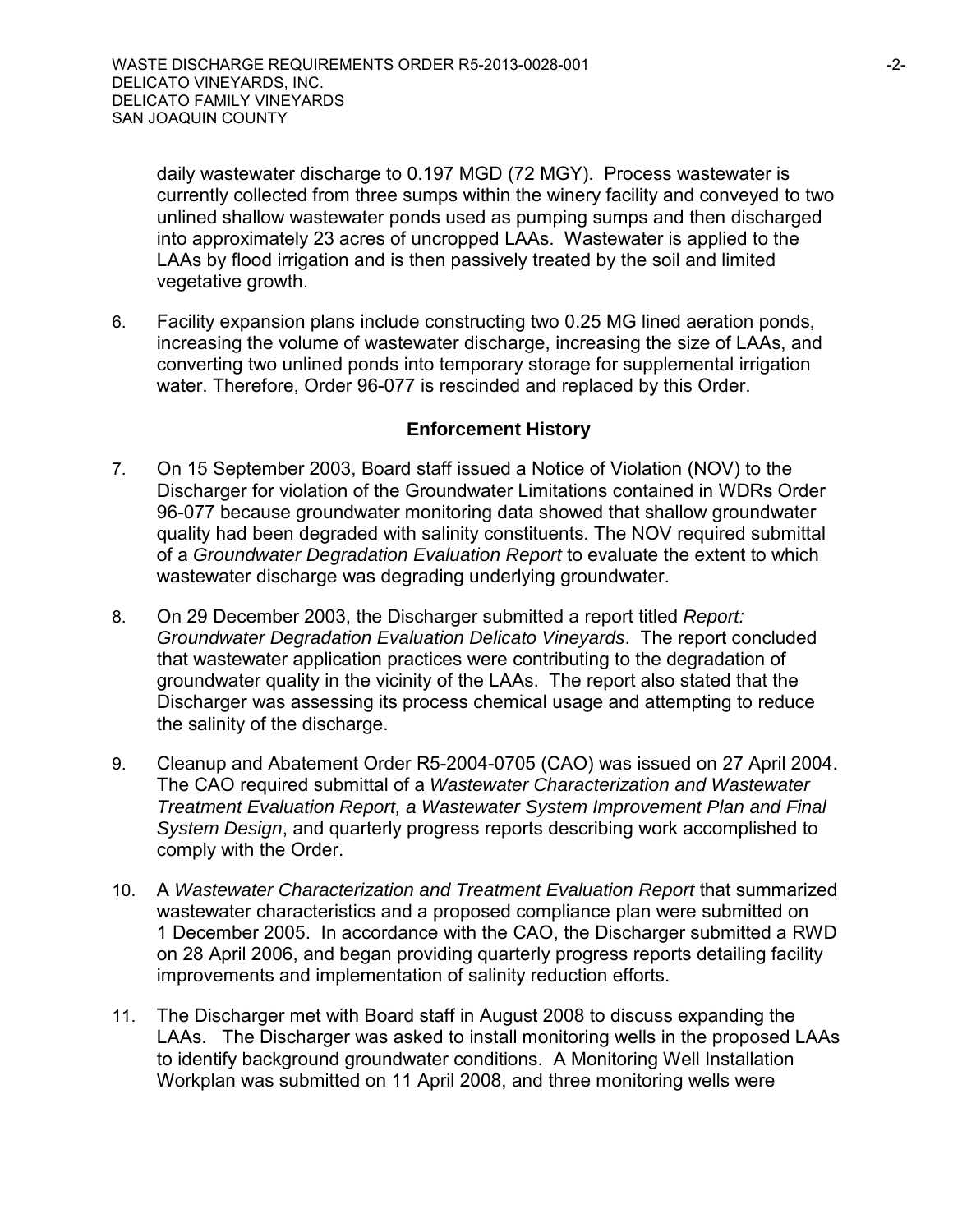installed in August 2008.

12. On 19 March 2010, the Discharger submitted a RWD that included data from the newly installed monitoring wells, described a planned expansion of winery operations and an increase in acreage of LAAs for the discharge of wastewater. In response to comments, an amended RWD was submitted on 29 February 2012, with additional supporting information provided in October and November 2012. The 2012 RWD proposes both structural and operational improvements to reduce current degradation and mitigate the threat of degradation associated with expanded winery operations.

## **Existing Facility and Discharge**

- 13. The facility currently crushes approximately 140,000 tons of grapes annually. Wastewater at the facility is generated from wine processing, tank and floor cleaning, and equipment maintenance activities (e.g. water softening regeneration, cooling tower and boiler blowdown).
- 14. The winery operates year-round, with maximum wastewater discharge occurring during the crush season of September through November. Since 2002, the facility has produced an average annual wastewater flow of approximately 0.132 MGD (48.1 MGY), with a peak annual flow of 0.16 MGD (58.5 MGY) in 2006.
- 15. Process water for facility operations is supplied by two on-site wells (Well #2 and Well #4), that are used for both domestic and winery processes. Well #4 is the primary facility supply well, while Well #2 functions as a backup well. The amount of water produced from the two supply wells since 2009 is presented below:

| Year | <b>Total Flow (MGY)</b> |
|------|-------------------------|
| 2009 | $51.1^{(a)}$            |
| 2010 | 56.3                    |
| 2011 | 70 7                    |

(a) Reported value is low due to mis-calibrated meter.

16. Water samples were collected from the two on-site supply wells and one agricultural well in December 2009. A summary of selected analytical results from the on-site supply wells is presented below:

| <b>Constituent</b>    | Analytical Result (mg/L, except as noted) |         |  |  |
|-----------------------|-------------------------------------------|---------|--|--|
|                       | Well #2                                   | Well #4 |  |  |
| <b>Total Hardness</b> | 47.3                                      | 614     |  |  |
| Boron                 | 0.3                                       | ስ ን     |  |  |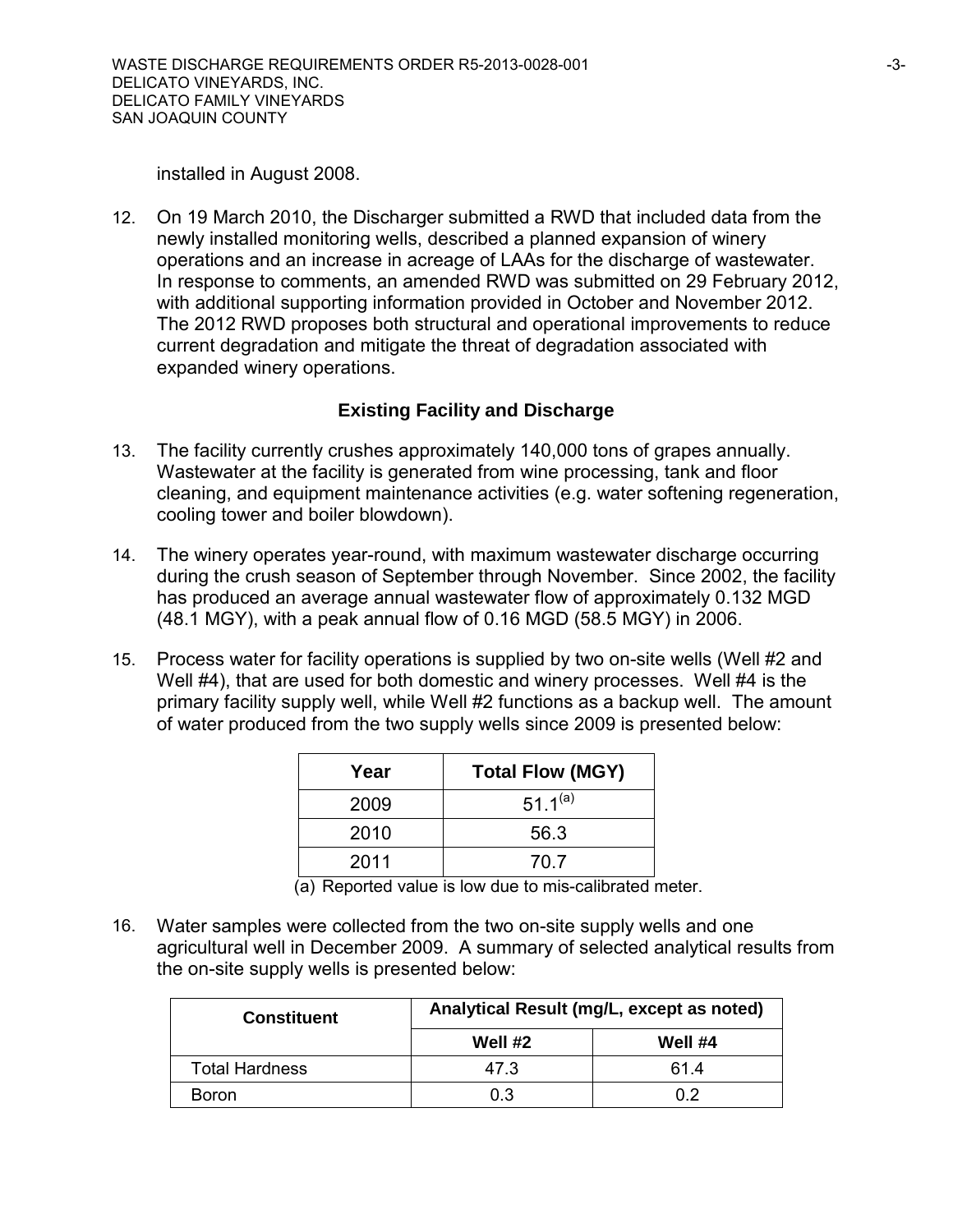| <b>Constituent</b>                | Analytical Result (mg/L, except as noted) |        |  |
|-----------------------------------|-------------------------------------------|--------|--|
| Iron                              | 0.17                                      | < 0.05 |  |
| Sodium                            | 58                                        | 57     |  |
| pH                                | 8.1                                       | 8.1    |  |
| <b>Sulfate</b>                    | 7.0                                       | 12     |  |
| Chloride                          | 12                                        | 13     |  |
| Nitrate as $NO3$                  | 2.7                                       | 7.8    |  |
| Specific Conductance <sup>1</sup> | 319                                       | 355    |  |

- $1$  umhos/cm.
- 17. Wine processing wastewater includes a mixture of organic material comprised of wine, grape skins, seeds, and stems. Additional wastewater components include additives and chemicals such as caustic soda, sulfurous acid, sodium hypochlorite, soda ash, and diatomaceous earth (DE), which are used during grape processing or as part of equipment sanitizing activities. The chemicals and quantities that are currently used at the facility are identified below.

|                            |                                        | Area                     | <b>Current</b><br><b>Annual</b> | <b>Future</b><br><b>Annual</b> |
|----------------------------|----------------------------------------|--------------------------|---------------------------------|--------------------------------|
| <b>Trade Name</b>          | <b>Primary Ingredient</b>              | <b>Used</b>              | Usage $1$                       | Usage $1$                      |
| <b>BW Special</b>          | Potassium<br>Hydroxide (KOH<br>liquid) | Cellar - Cleaning        | 5,500 gals                      | 7,500 gals                     |
| Unid                       | KOH granular                           | Cellar - Cleaning        | 2,500 lbs                       | 2,500 lbs                      |
| Premium Dioxide            | CLO <sub>2</sub>                       | <b>Tank Sanitation</b>   | 1,000 gals                      | 1,500 gals                     |
| Wintersun                  | Trisodium<br>Phosphate                 | Cellar - Wine<br>Making  | 2,200 lbs                       | 3,300 lbs                      |
| Citric Acid                | <b>Citric Acid</b>                     | Cellar - Cleaning        | 4,500 lbs                       | 6,000 lbs                      |
| Potassium<br>Metabisulfite | Potassium<br>Metabisulfite             | Cellar - Cleaning        | 500 lbs                         | 500 lbs                        |
| Provox C                   | Sodium<br>Percarbonate                 | Cellar - Cleaning        | 2,200 lbs                       | 3000 lbs                       |
| <b>Premium Peroxide</b>    | Peracetic Acid                         | Cellar - Cleaning        | 5 gals                          | 0 gals                         |
| High Temp Acid             | Nitric Acid /<br>Phosphoric Acid       | Cellar - Cleaning        | 200 gals                        | 375 gals                       |
| Sodium<br>Hypochlorite     | Sodium Hypochlorite                    | Bottling -<br>Sanitation | 600 gals                        | 800 gals                       |

- <sup>1</sup> Estimated
- 18. Solids are separated and pomace are sent to an off-site composting facility or recycled by on-site composting and reuse. Various residual solid wastes generated at the facility include pomace (the crushed pulp of grapes), grape stems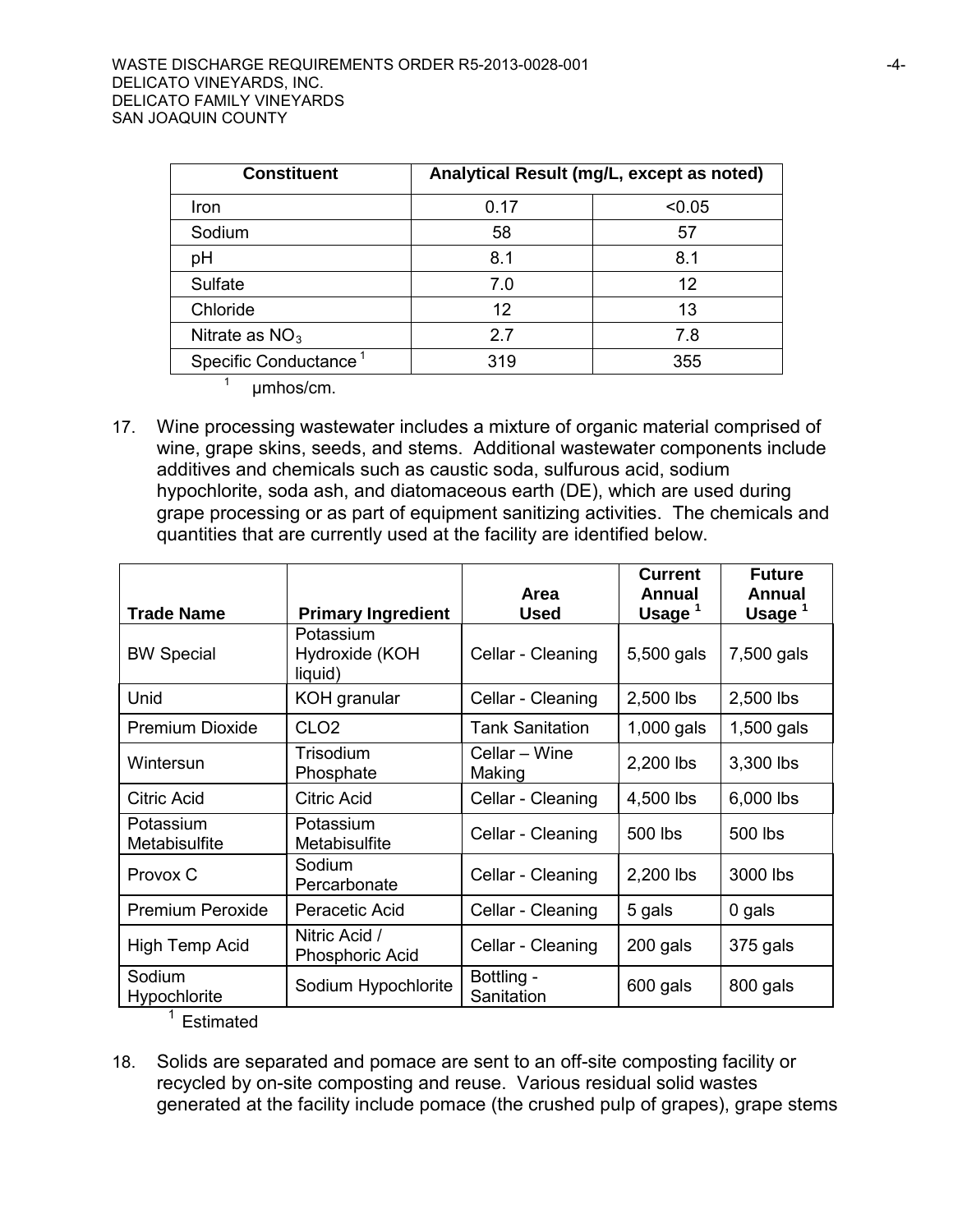and leaves, spent diatomaceous earth (DE) from wine filtration, and recovered material from wastewater screens. Residual solids are composted on-site for reuse as a soil additive in vineyard areas.

19. Wastewater is currently collected in a gravity drain system that directs water into three sumps within the winery facility. Because the majority of the facility is exposed to the elements, storm water that falls on processing areas of the winery is collected in the wastewater sump system. Wastewater flow and quality have been monitored on a monthly basis since 2002, in accordance with Revised MRP 96-077. Wastewater constituent concentrations are highly variable depending on the season and operations being conducted at the winery.

|                 | Annual               |            | Annual Flow-Weighted Mean Result (mg/L) |                         |            |            |            |            |                 |
|-----------------|----------------------|------------|-----------------------------------------|-------------------------|------------|------------|------------|------------|-----------------|
| Year            | <b>Flow</b><br>(MGY) | <b>BOD</b> | <b>Sulfate</b>                          | NO <sub>3</sub><br>as N | <b>TKN</b> | <b>TDS</b> | <b>VDS</b> | <b>FDS</b> | pH <sup>1</sup> |
| 2002            | 41.7                 | 3,766      | 135                                     | 1.1                     | 26         | 1,346      | 659        | 687        | $3.6 - 10.7$    |
| 2003            | 41.9                 | 2,066      | 119                                     | 1.3                     | 19         | 1,078      | 491        | 587        | $3.7 - 12.1$    |
| 2004            | 44.5                 | 4,456      | 115                                     | 1.5                     | 29         | 1,213      | 572        | 641        | $3.7 - 11.1$    |
| 2005            | 50.7                 | 3,565      | 117                                     | 1.5                     | 27         | 1,269      | 553        | 716        | $3.5 - 11.9$    |
| 2006            | 58.5                 | 4,054      | 200                                     | 1.5                     | 18         | 1,714      | 719        | 995        | $3.8 - 11.9$    |
| 2007            | 46.1                 | 3,589      | 169                                     | 1.4                     | 19         | 1,296      | 482        | 814        | $4.0 - 12.1$    |
| 2008            | 43.3                 | 4,393      | 175                                     | 2.2                     | 21         | 1,862      | 1,160      | 703        | $3.0 - 12.1$    |
| 2009            | 51.4                 | 5,303      | 165                                     | 2.0                     | 51         | 1,850      | 1,091      | 760        | $3.7 - 9.7$     |
| 2010            | 49.4                 | 4,489      | 217                                     | 0.7                     | 63         | 1,432      | 789        | 643        | $3.7 - 11.2$    |
| 2011            | 53.5                 | 4,231      | 125                                     | 0.8                     | 54         | 1,330      | 879        | 451        | $3.8 - 10.1$    |
| Averag<br>$e^2$ | 48.1                 | 3,987      | 154                                     | 1.4                     | 32         | 1,442      | 736        | 706        | $3.0 - 12.1$    |

The following table summarizes annual flow rates and annual flow weighted average wastewater constituent concentrations from 2002 through 2011.

<sup>1</sup> pH values are reported as ranges for individual sumps.<br><sup>2</sup> Average values from 2002 through 2011.

- 20. Prior to 2011, the LAAs totaled approximately 20 acres. In 2011, the LAAs were reconfigured to include an additional three acres by shifting compost operations and removing internal roadways. All calculations for current discharge presented in the 2012 RWD were based on 20 acres of LAAs.
- 21. The 2012 RWD provided totals of wastewater discharge to 20 acres of LAAs between 2009 and 2011, as summarized below: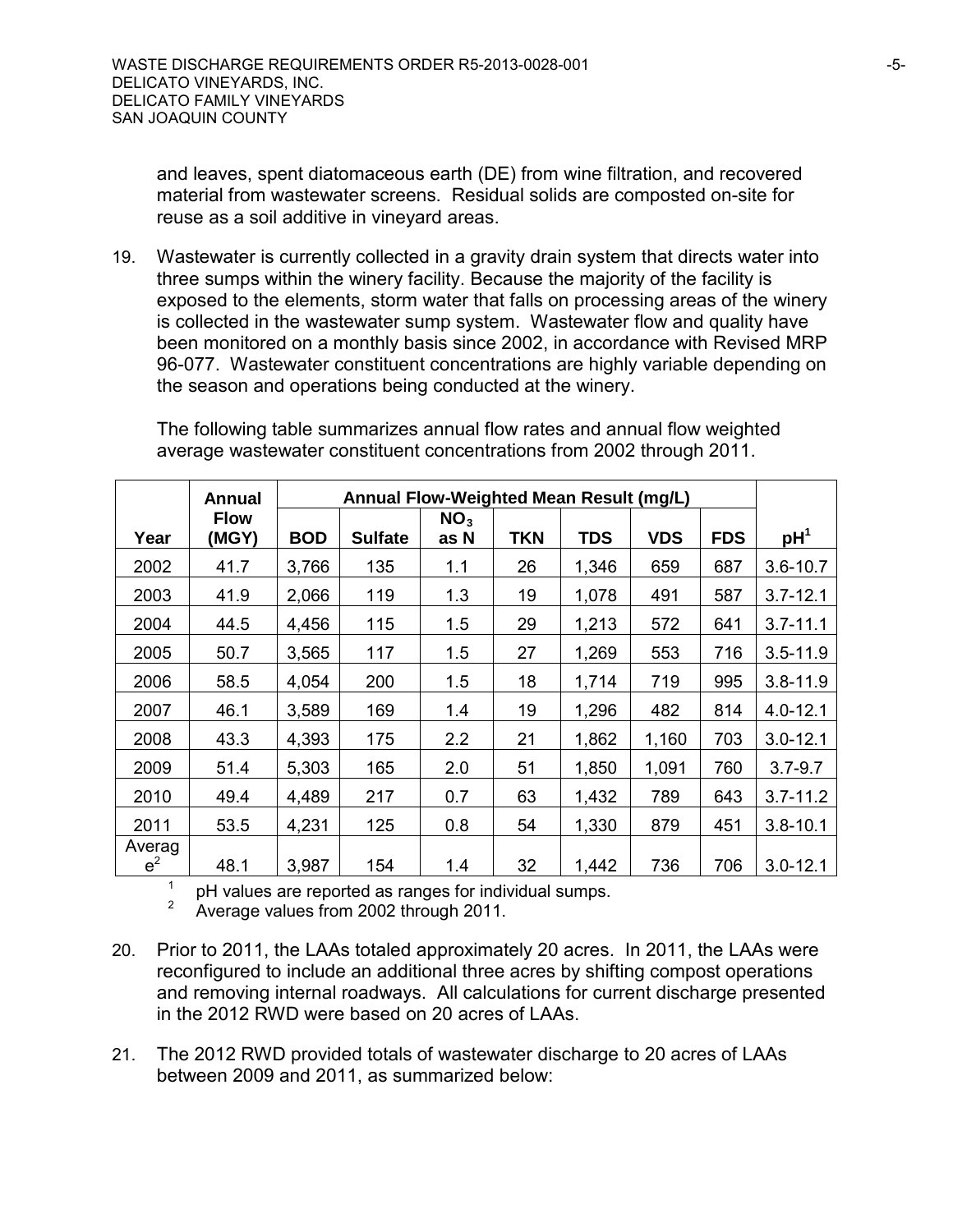| Year | <b>Process</b><br>Wastewater<br>(MGY) | Average<br><b>Daily</b><br><b>Discharge</b><br>(MGD) | <b>Average Yearly</b><br><b>Application</b><br><b>Depth (Inches)</b> |
|------|---------------------------------------|------------------------------------------------------|----------------------------------------------------------------------|
| 2009 | 51.4                                  | 0.14                                                 | 95                                                                   |
| 2010 | 49.4                                  | 0.14                                                 | 91                                                                   |
| 2011 | 53.6                                  | 0.15                                                 | 99                                                                   |

- 22. The 2004 CAO required that the Discharger identify and describe potential wastewater and salinity reduction, reuse, recycling, and treatment opportunities. The 2012 RWD states that the Discharger has implemented some salinity source reduction, but the level of salinity reduction has not been adequately quantified. Effluent monitoring data since 2002 do not indicate that salinity reduction has been achieved. Therefore, this Order requires that the Discharger complete a postsource control salinity reduction evaluation to quantify the benefits achieved by salinity reduction measures previously implemented and provide a feasibility analysis of additional reduction measures.
- 23. Revised MRP 96-077 does not require wastewater monitoring to characterize salinity concentrations by species. Because potassium has a higher molecular weight than sodium, substitution of potassium for the previous use of sodiumbased chemicals may not be reflected in the FDS results.
- 24. The facility currently does not have a process wastewater treatment system. The existing LAAs are located on the western and northern portions of the facility property and are referred to as the "southwest check" (LAA 1 on Attachment B) and the "northeast check" (LAA 3 on Attachment B). Wastewater is applied to the LAAs by flood irrigation, and the water is treated passively by the soil and/or taken up by grasses and weeds.

## **Proposed Changes to the Discharge**

- 25. The Discharger is planning to increase winery production in three phases to ultimately crush up to 200,000 tons of grapes annually. Each phase of the expansion will correspond to an increase of about 20,000 tons of fruit per year. Although the timing of implementing each phase is dependent on market conditions and availability of wine grapes, the Discharger plans to complete the final phase expansion in five years; however, due to market conditions the planned expansion may take 15 or more years.
- 26. The Discharger will upgrade fermenters, presses, hoppers, bottling, and barrel washing equipment to achieve a 200,000 ton processing capacity. Although additional wastewater will be generated from processing and cleaning activities. Some of the new equipment will be outfitted with clean-in-place systems, which will improve overall water use efficiency and salinity reduction.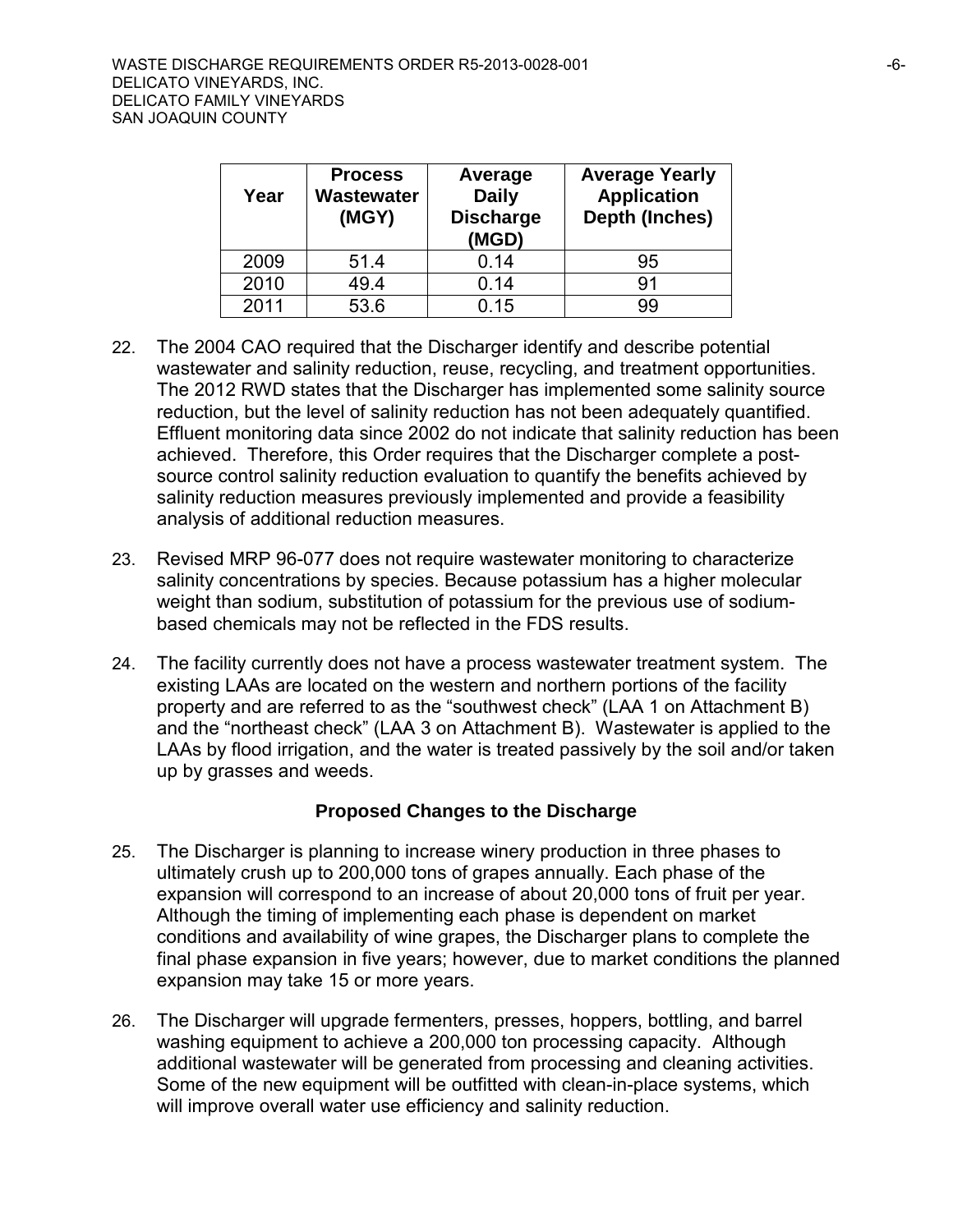- 27. The Discharger plans to construct a new wastewater system and cropped LAAs as part of the facility expansion. Attachment C, which is attached hereto and made part of this Order by reference, presents a flow diagram that identifies process flow, including all sumps, associated conveyances, screening, storage, metering and sampling locations, and LAAs. A preliminary wastewater system design submitted on 1 October 2012 included the following general elements.
	- a. Process wastewater, residual solids, and storm water from winery operations will be collected by various drains and conduits, which gravity flow into three existing sumps located within the winery facility. These collection sumps are identified as Winery Sumps #1, #2, and #4. Former Winery Sump #3 has been abandoned. As shown in Attachment C, water collected in Winery Sump #2 is transferred into Winery Sump # 4.
	- b. Winery Sumps #1, #2, and #4 each provide approximately 1,980 gallons in temporary storage capacity. Pumps installed in Winery Sumps #1 and #4 deliver an estimated flow rate of 1,200 gallons per minute (gpm) at 54 feet of total dynamic head.
	- c. Upon completion of facility modifications, Winery Sumps #1 and #4 will transfer wastewater through a mechanical screen to separate coarse solids (i.e. debris, pomace, diatomaceous earth, etc.). The screen will be sized to accommodate pumped flow when both Winery Sumps #1 and #4 are operated concurrently during the peak crush flow. Screened solids will be sent to a designated compost area for processing into soil amendment for reapplication in vineyard areas.
	- d. The screened water will be discharged by gravity flow into two 0.25-million gallon (MG) aeration ponds, referred to as PW-1 and PW-2. Aeration ponds PW-1 and PW-2 will be located west of the main winery facility, and south of existing monitoring well MW-2r. The two aeration ponds will be constructed at the location of the current composting area.
	- e. The proposed wastewater system is not designed for extended residence time for complete aerobic degradation of organic constituents before discharge to the LAAs. Therefore, both ponds will be equipped with aerators to provide mixing and to prevent odors.
	- f. Flow meters will be installed downstream of Winery Sumps #1 and #4 before solids separation to measure influent flows. Flow meters will be also installed to measure the amount of effluent discharged from the aeration ponds and supplemental storage to all LAAs.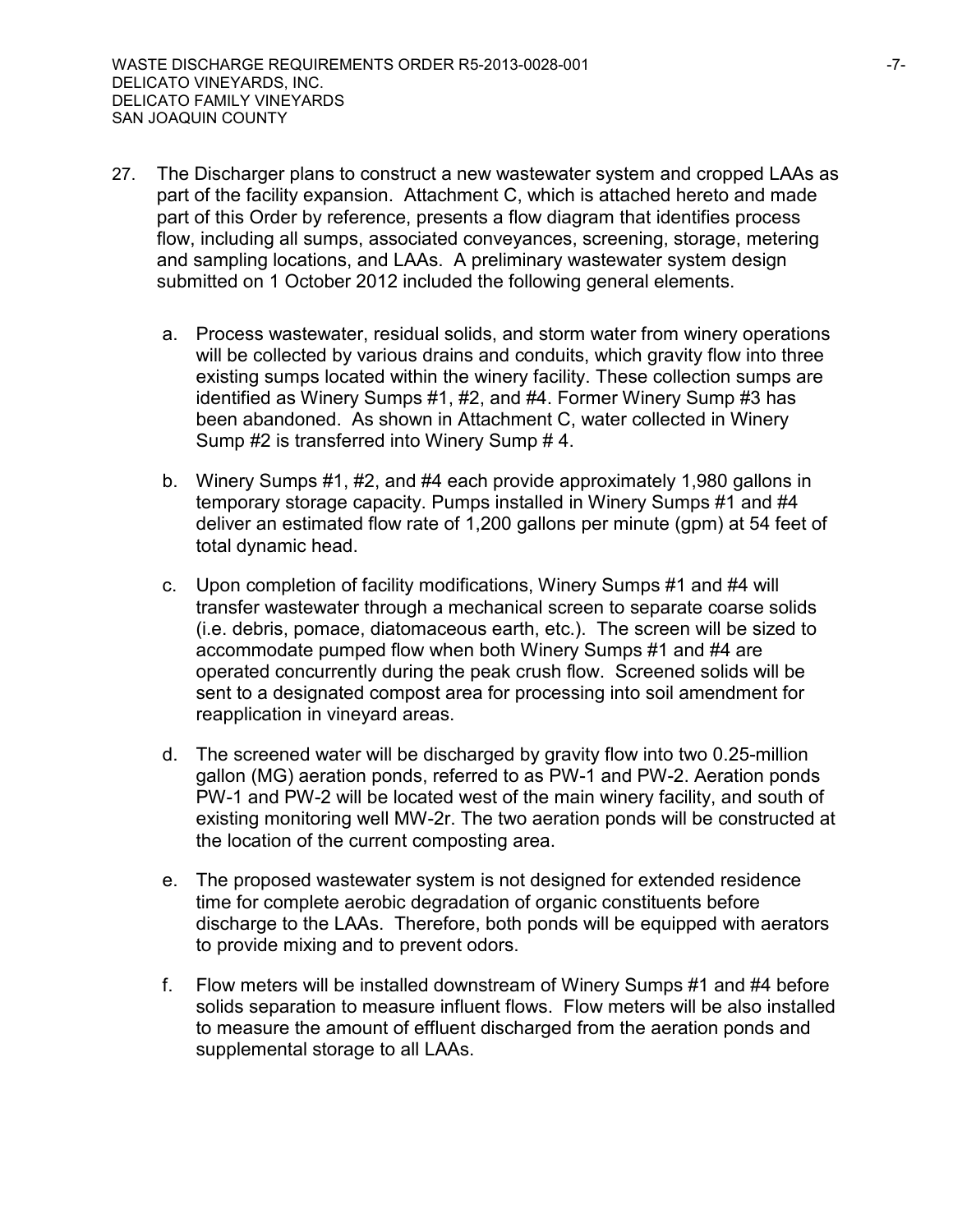- g. An emergency overflow pipe will be installed to allow emergency bypass of screened wastewater around the two aeration ponds and directly to the LAAs.
- h. The existing unlined wastewater ponds will be abandoned and cleaned out prior to the construction of one or more ponds in this area which will be used as pumping sumps for supplemental irrigation water.
- 28. Aeration ponds PW-1 and PW-2 will be constructed as earthen basins with sloped berms constructed of native or imported fill material. The aeration ponds will be constructed with a single 60-mil high density polyethylene (HDPE) liner. The maximum allowable water depth in the two aeration ponds will include two feet of freeboard. The final dimensions and liner specifications of the two aeration ponds will be determined during final design, which will be documented as part of a Wastewater Pond Design and Pond Liner Construction Quality Assurance (CQA) Plan.
- 29. Aeration ponds PW-1 and PW-2 will provide temporary detention of process wastewater and storm water flow from Winery Sumps #1, #2, and #4. The two aeration ponds will normally be used on an alternating basis to provide treatment and temporary storage during periods when wastewater flows exceed agronomic rates for irrigation at the new LAAs and for redundancy during intervals of nonoperational maintenance (i.e. solids removal, liner repairs, etc.). PW-1 and PW-2 may be operated in parallel to provide storage capacity during peak crush season flow.
- 30. Under normal operating conditions, water flowing into the wastewater aeration ponds will be immediately distributed to the LAAs. Effluent from the aeration ponds will be filtered as needed to prevent clogging of irrigation systems. Solids that accumulate in the aeration ponds will be removed in a manner that does not compromise the integrity of the pond liner. Large solids or debris will be removed by hand while finer solids accumulated on the side of the liner will be rinsed down to a collection sump in each of the aeration ponds.

Initially, one aeration pond will be used for wastewater while the other aeration pond will be used to store supplemental irrigation water provided by the South San Joaquin Irrigation District. The second aeration pond will be converted to use for wastewater storage after the current unlined wastewater ponds are cleaned out and reconstructed to store supplemental irrigation water. Removal of sediment sludge and placement of a compacted clay liner in the reconfigured storage basins should reduce the flow of percolate through residual wastewater constituents in the vadose zone beneath the existing unlined wastewater ponds.

31. Based on current wastewater monitoring data and the design of the proposed wastewater system, effluent from the two aeration ponds is expected to be similar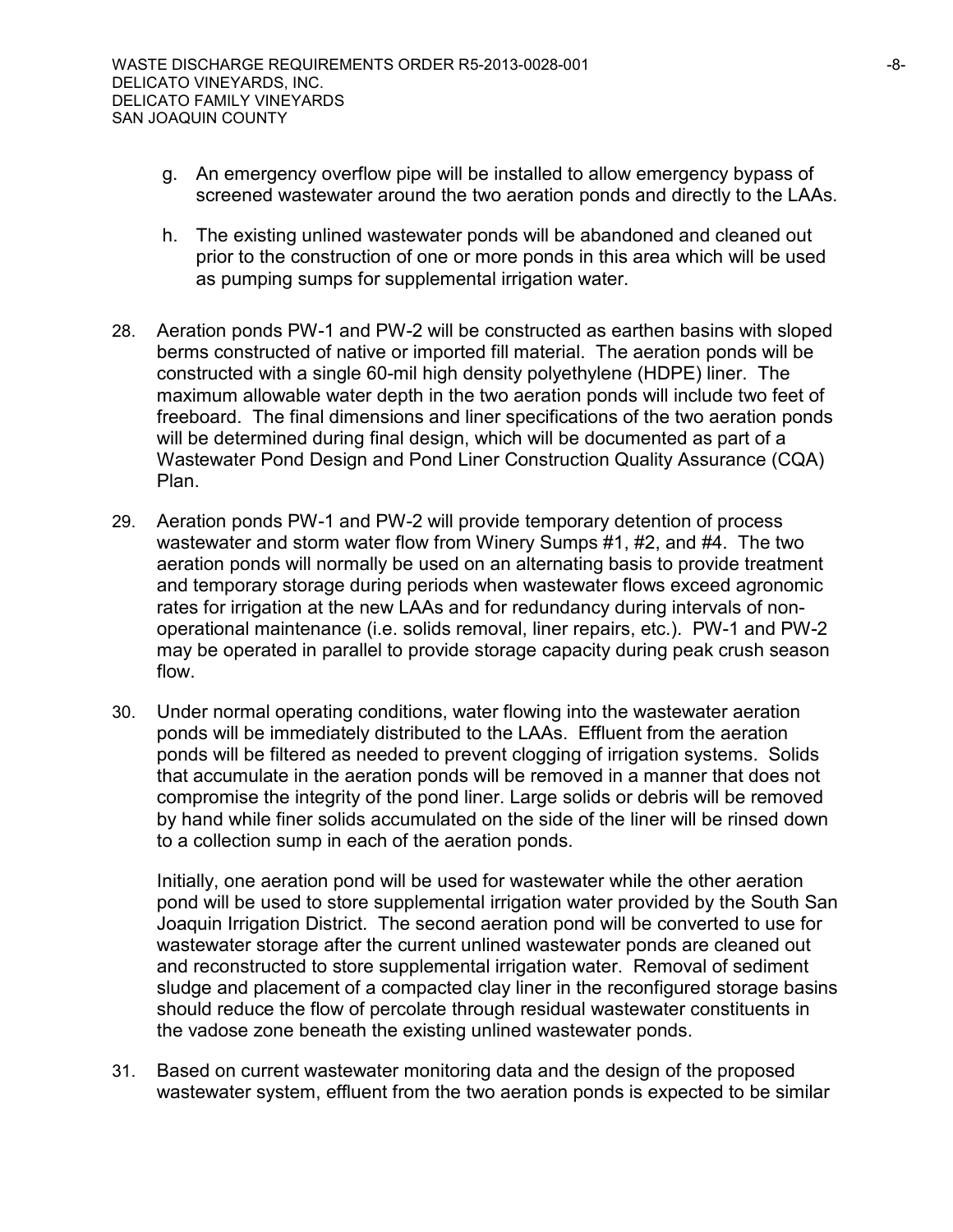to current effluent water quality. Flow-weighted average effluent concentrations from 2002 through 2011 are tabulated below.

| Annual Flow-Weighted Mean Result (mg/L) <sup>1</sup> |                |               |            |            |            |            |        |
|------------------------------------------------------|----------------|---------------|------------|------------|------------|------------|--------|
| <b>BOD</b>                                           | <b>Sulfate</b> | $NO3$ as<br>N | <b>TKN</b> | <b>TDS</b> | <b>VDS</b> | <b>FDS</b> | $pH^2$ |
| 3.987                                                | 154            | 1.4           | 32         | 1.442      | 736        | 706        |        |

<sup>1</sup> Average values from 2002 through 2011

 $2^{\circ}$  pH values are reported as annual median values from crush and non-crush maximums.

32. a. In 2013, the Discharger proposed to convert the existing 23 acres of uncropped LAAs to cropped LAAs and add approximately 107 acres of vineyards as new LAAs, for a total cropped LAA area of 130 acres. The existing and new LAA locations are shown on Attachment B and are summarized below.

| <b>LAA</b><br><b>Name</b> | Approx.<br><b>Acres</b> | <b>Proposed Land</b><br><b>Use</b> | Location                           |
|---------------------------|-------------------------|------------------------------------|------------------------------------|
|                           |                         | Cropped                            | Central portion of APN 204-040-15  |
| $\mathcal{P}$             | 6                       | Vineyards                          | Northern portion of APN 204-040-15 |
| 3                         | 16                      | Cropped                            | APN 204-040-07                     |
| 4                         | 15                      | Vineyards                          | APN 204-040-08 and 204-040-09      |
| 5                         | 58                      | Vineyards                          | APN 204-050-23 and 204-050-24      |
| 6                         | 28                      | Vineyards                          | APN 204-050-14                     |

b. By final buildout, the Discharger proposes to add additional LAAs, modify LAA locations and crop types, and increase composting acreage, as shown below.

| <b>LAA</b><br><b>Name</b> | Approx.<br><b>Acres</b> | <b>Proposed</b><br><b>Land Use</b> | Location                           |
|---------------------------|-------------------------|------------------------------------|------------------------------------|
|                           | 9.7                     | Compost                            | Central portion of APN 204-040-15  |
| 2                         | 5                       | Vineyards                          | Northern portion of APN 204-040-15 |
| 3                         | 13                      | Cropped                            | APN 204-040-07                     |
| 4                         | 0                       | Not Used                           | APN 204-040-08 and 204-040-09      |
| 5                         | 58                      | Vineyards                          | APN 204-050-23 and 204-050-24      |
| 6                         | 15                      | Vineyards                          | APN 204-050-14                     |
|                           | 18                      | Cropped                            | APN 204-040-01                     |
| 8                         | 27                      | <b>Almonds</b>                     | APN 204-040-01                     |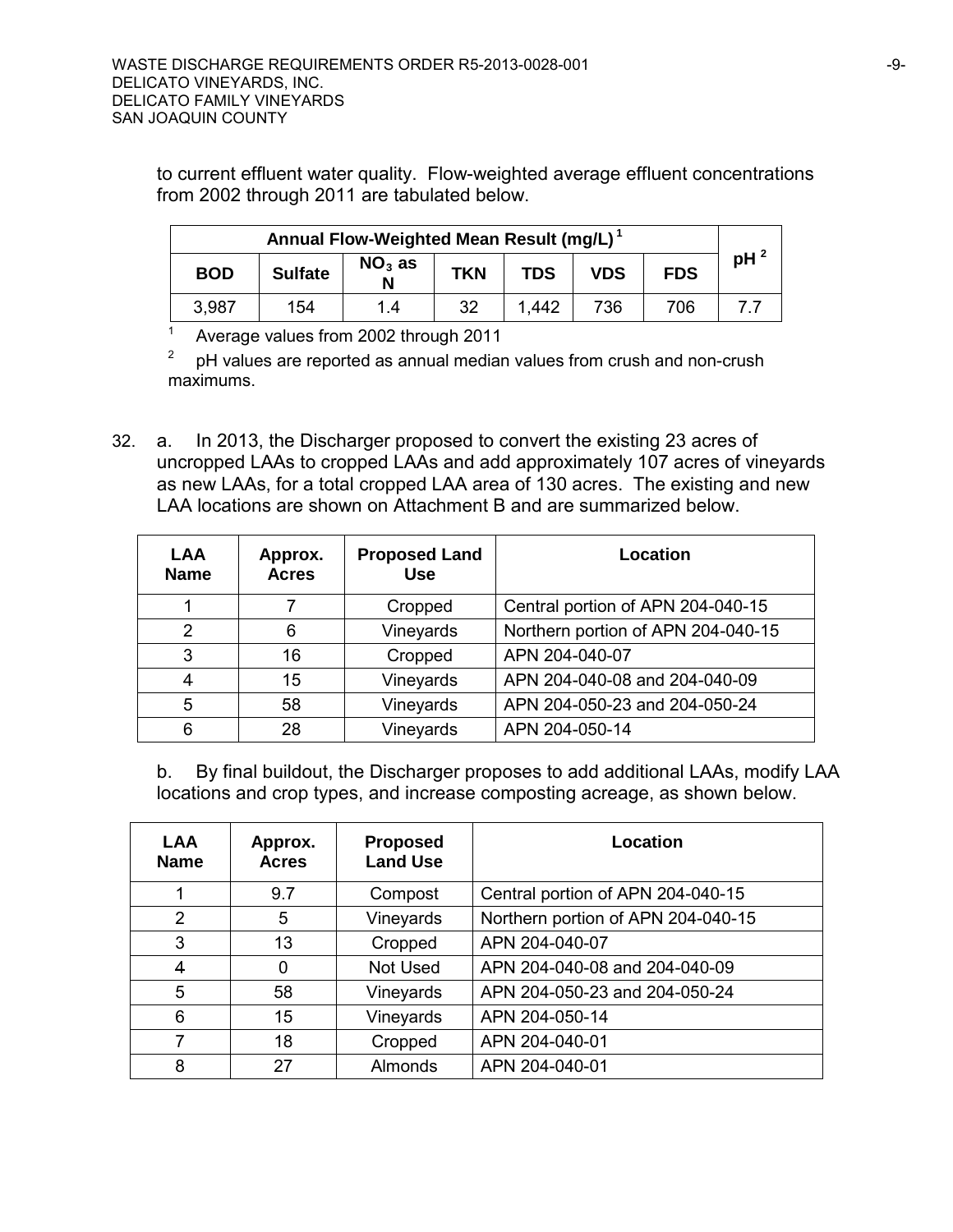| 9 | 90                                                                                   | Almonds                        | APN 204-050-04, 204-050-16, 204-050-17,<br>and 204-050-05 |
|---|--------------------------------------------------------------------------------------|--------------------------------|-----------------------------------------------------------|
|   | Vineyards: 78 acres<br>Cropped: 31 acres<br>Almonds: 117 acres<br>Compost: 9.7 acres | TOTAL LAA ACREAGE: 235.7 acres |                                                           |

- 33. The 2004 CAO required that the Discharger complete the facility improvement design and propose an implementation schedule in the RWD, which was due by 1 February 2006. The April 2006 RWD did not include detailed design improvements. The Discharger is now proposing to expand facility operations, increase wastewater flows over a five-year period, and improve the wastewater management and disposal system prior to the 2013 crush season. Because these improvements are necessary to prevent further groundwater degradation, this Order establishes a time schedule to complete the improvements in accordance with the proposed plan.
- 34. An on-site agricultural well (Ag-1) currently provides irrigation water for the existing vineyards. The on-site agricultural well has a screened casing interval from approximately 255 to 305 feet below ground surface. Irrigation water provided by the on-site agricultural well is distributed directly to vineyard areas through a drip irrigation system. Water quality data from the sampling of the irrigation well in 2009 is provided below:

| <b>Constituent</b>                | <b>Analytical Result</b><br>(mg/L, except as noted) |
|-----------------------------------|-----------------------------------------------------|
| <b>Total Hardness</b>             | 149                                                 |
| Arsenic                           | 0.009                                               |
| Calcium                           | 40                                                  |
| Magnesium                         | 12                                                  |
| Potassium                         | 5.0                                                 |
| Sodium                            | 46                                                  |
| Sulfate                           | 29                                                  |
| Chloride                          | 14                                                  |
| Nitrate as $NO3$                  | 52.2                                                |
| Specific Conductance <sup>2</sup> | 502                                                 |
| <b>Total Dissolved Solids</b>     | 320                                                 |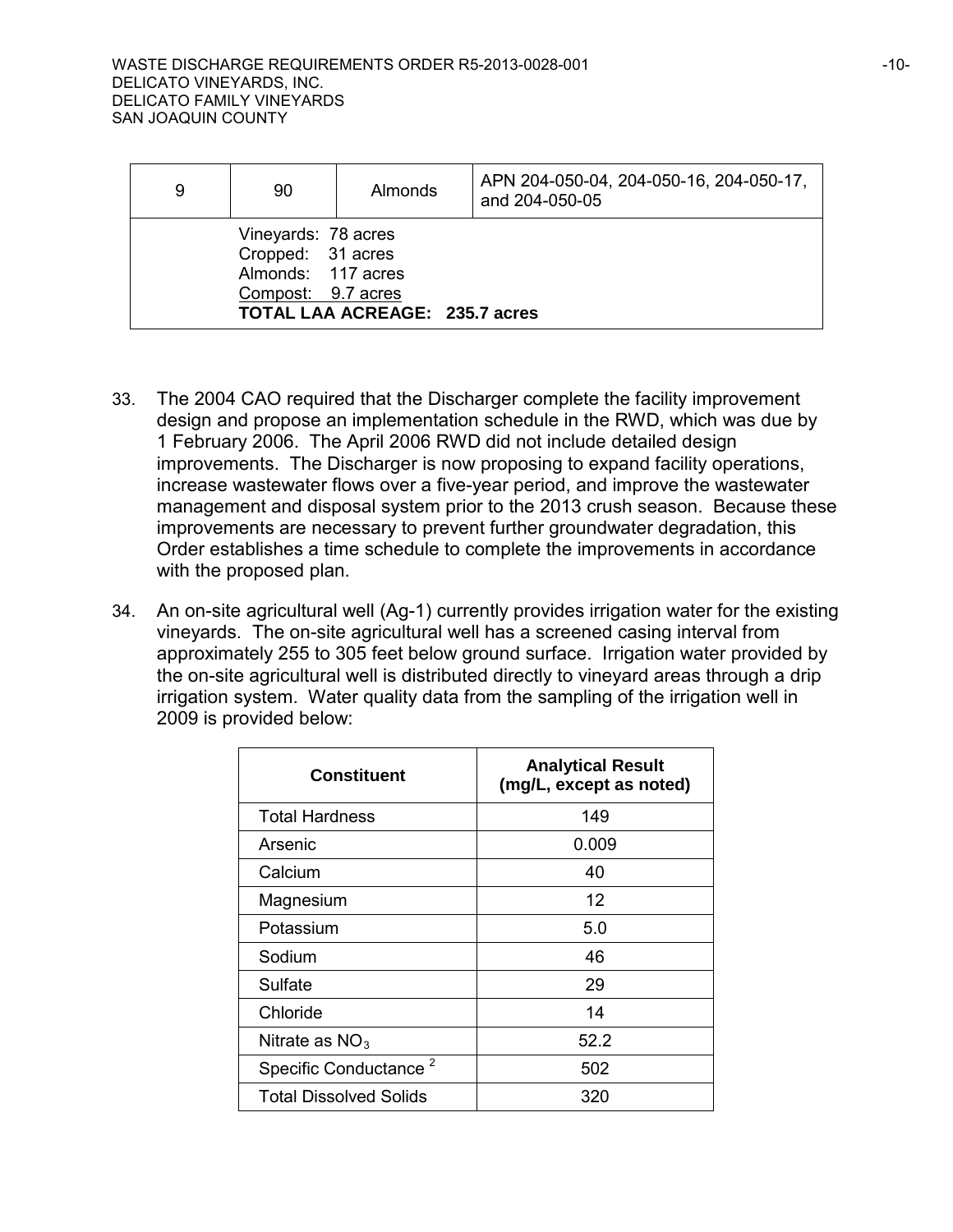# $1$  umhos/cm

35. Supplemental irrigation water is provided by the South San Joaquin Irrigation District (SSJID), as needed. Two samples of supplemental irrigation water from the SSJID were collected on 20 August 2012. The analytical results are summarized below for the two different sampling locations. Storm water from a non-industrial storm water detention basin proposed for the facility expansion project may be another source of supplemental irrigation water.

|                                     | <b>Analytical Result (mg/L)</b> |              |  |  |
|-------------------------------------|---------------------------------|--------------|--|--|
| <b>Constituent</b>                  | Sample No. 1                    | Sample No. 2 |  |  |
| <b>Fixed Dissolved Solids (FDS)</b> | 20                              | 20           |  |  |
| <b>Total Dissolved Solids (TDS)</b> | 60                              | 40           |  |  |
| <b>Total Suspended Solids (TSS)</b> | 50                              | 50           |  |  |

- 36. Wastewater will be applied to the LAAs year-round as needed to support vineyard and seasonal crops. As shown on Attachment C, water will be released from the aeration ponds and from supplemental irrigation water storage basins through separate pipes to the various LAAs. Blending of wastewater and supplemental irrigation will typically occur in the discharge pipe. Application rates and frequencies will vary during the year depending on weather and crop conditions.
- 37. Cutback irrigation will be used to apply wastewater and SSJID supplemental irrigation water to the cropped LAAs using a series of narrow checks. Cutback irrigation is a variant of flood irrigation that minimizes runoff and potential ponding by matching the inflow rate with the average infiltration capacity of the soil. Cutback irrigation is similar to tailwater recovery systems where irrigation efficiency is improved by reducing runoff losses.
- 38. Vineyard LAAs will receive wastewater and supplemental irrigation water through a combination of furrow and drip irrigation. Some vineyard LAAs may alternatively receive irrigation water from the on-site agricultural supply well via drip irrigation.
- 39. Furrows and checks will be used to promote the even application of wastewater within the LAAs. Elevations of the new LAAs are lower than the surrounding access roads, which will prevent off-site runoff. Regular inspections of the LAAs will be performed to identify areas that need to be regraded or requiring maintenance.
- 40. The Discharger will not irrigate the LAAs when LAA soils are saturated. Precipitation that falls on the LAAs during the rainy season will be allowed to percolate, and will not be discharged off-site.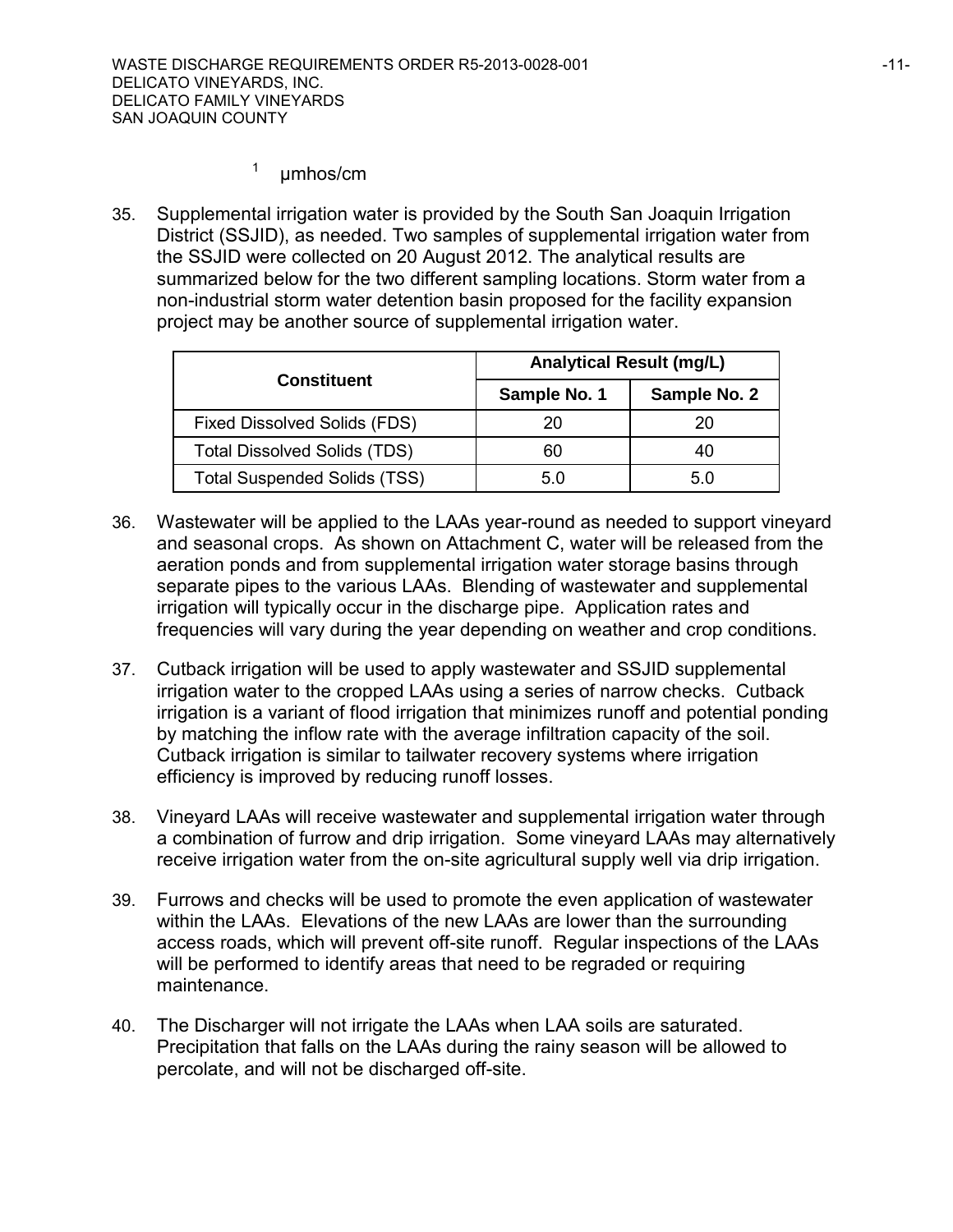- 41. A water balance was included in the 2012 RWD to demonstrate the capacity of the wastewater treatment, storage, and land application system. The water balance modeled storage and disposal capacity during the 100-year, 365-day precipitation event with at least two feet of freeboard in the two 0.25 MG aeration ponds. The water balance presented in the RWD used reasonable estimates of normal influent flows, precipitation, evaporation, and evapotranspiration, including allowances for seasonal variations.
- 42. The water balance was based on the current annual wastewater discharge of 56 MGY, with a peak monthly flow of 7.8 MG, and a separate water balance was used to model the proposed increased wastewater flow of 72 MGY and peak monthly average of 10 MG. The water balance used the 100-year annual rainfall event for the existing 23 acres of LAAs and the proposed 130 acre LAAs. The water balance shows that 130 acres of LAAs and a storage volume of 0.45 MG would provide adequate storage and disposal capacity for a total annual wastewater flow of 72 MG per year.
- 43. Based on current wastewater quality, projected future flow rates, and modification of LAAs, the anticipated hydraulic and waste constituent loading rates are tabulated below.

|                                  |              | <b>Current</b>    | <b>Winery Expansion Phase</b> |                          |                       |           |  |
|----------------------------------|--------------|-------------------|-------------------------------|--------------------------|-----------------------|-----------|--|
| <b>Description</b>               | <b>Units</b> | <b>Operations</b> |                               | <b>Initial Expansion</b> | <b>Full Build-out</b> |           |  |
|                                  |              |                   |                               | (Phase I)                | (Phase II)            |           |  |
| Annual<br><b>Wastewater Flow</b> | <b>MGY</b>   | 48.1 <sup>1</sup> | 56                            |                          | 72                    |           |  |
| <b>Land Use</b>                  | --           | Uncropped         | Cropped                       | Vineyards                | Cropped               | Vineyards |  |
| <b>Land Application</b><br>Area  | Acres        | 23 <sup>2</sup>   | 23                            | 107                      | 23                    | 107       |  |
| Wastewater                       | Inches       | 70.9              | 14                            | 14                       | 27                    | 15        |  |
| Irrigation Water <sup>3</sup>    | Inches       | 0                 | 15                            | 20.5                     | 6                     | 22        |  |
| Max. BOD                         | lbs/ac/day   | 285               | 106                           | 76                       | 183                   | 105       |  |
| Loading                          |              |                   |                               |                          |                       |           |  |
| <b>Total Nitrogen</b>            | lbs/ac/yr    | 556               | 82                            | 81                       | 151                   | 90        |  |
| FDS Loading <sup>4</sup>         | lbs/ac/yr    | 11,558            | 2,493                         | 2,488                    | 4,498                 | 2,754     |  |
| Blended FDS <sup>5</sup>         | mg/L         | 709 <sup>1</sup>  | 258                           | 230                      | 429                   | 240       |  |

 $1$  Average for 2002-2011.

- $2^2$  2012 RWD calculations for existing conditions were based on 20 acres of LAAs.
- <sup>3</sup> Combined flow from on-site agricultural supply well and from South San Joaquin Irrigation District.
- <sup>4</sup> FDS loading based on average wastewater FDS concentration blended with supplemental irrigation water at 50 mg/L TDS (assumes that TDS=FDS for supplemental water supply).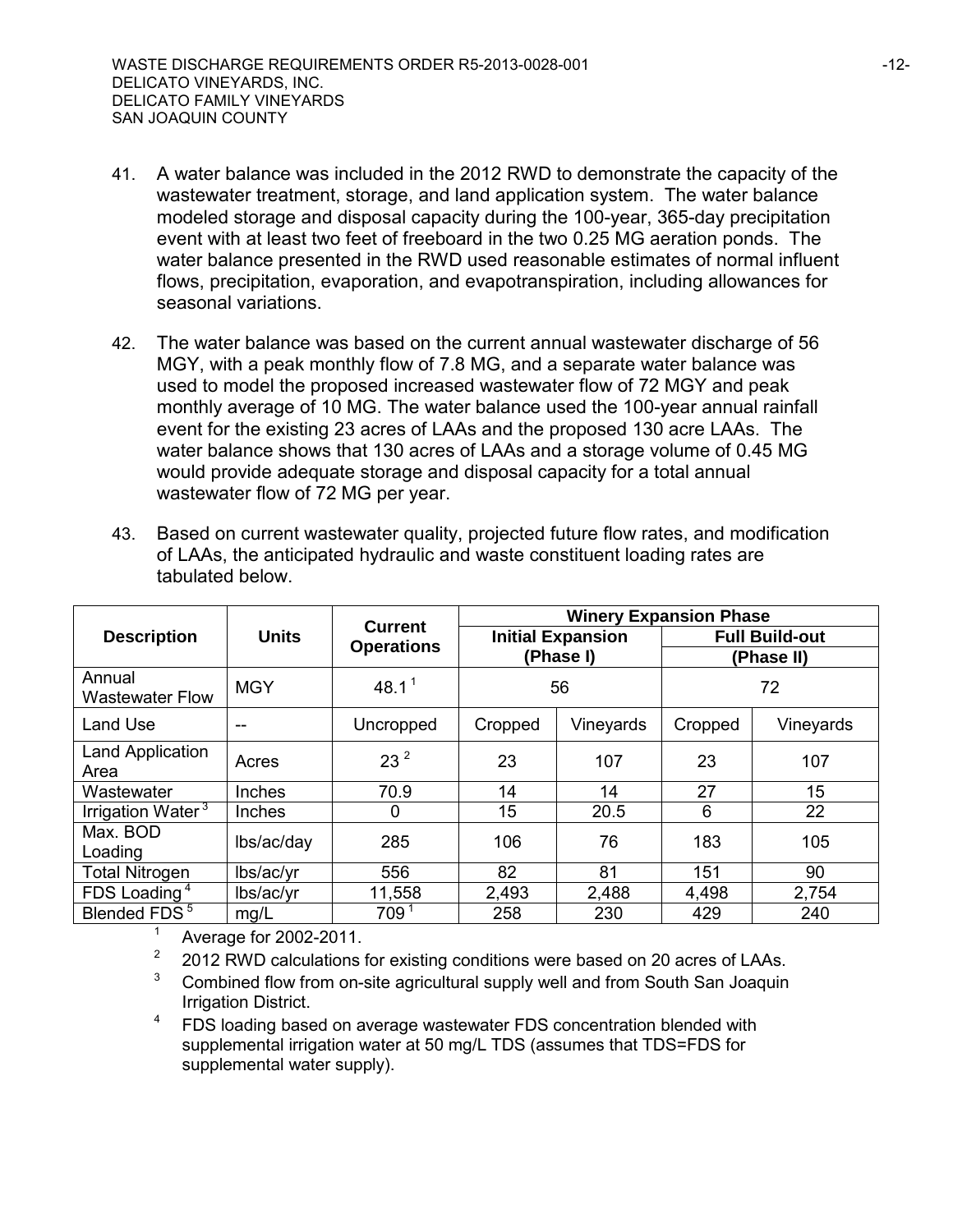- <sup>5</sup> Blended FDS concentrations calculated using average wastewater FDS concentration with supplemental irrigation water at 50 mg/L TDS and 13.8 inches of annual precipitation on outdoor process areas that drain to the wastewater sumps.
- 44. When necessary, sludge will be removed from the lined aeration ponds in a manner that does not compromise the integrity of the liner. Recovered sludge will be incorporated into the on-site compost operation or disposed of at a permitted disposal facility.
- 45. Pomace removed from the presses is either sold for off-site composting or composted on-site. Approximately 15,000 tons of pomace is currently produced annually from crushing operations. Approximately 3,000 tons are composted onsite and the remaining 12,000 tons are provided to an offsite composting facility. The amount of composted material reused on-site is determined by a San Joaquin Valley Air Pollution Control District Permit to Operate for the composting operation, and based on market conditions.
- 46. Spent diatomaceous earth is removed by a contractor daily during the crush period and approximately weekly during the non-crush period. Diatomaceous earth that is not hauled offsite is incorporated into the onsite compost operation.
- 47. On-site composting of pomace and DE is currently conducted within an approximately 3-acre area south of monitoring well MW-2r, as shown on Attachment B. The current composting area will be reconfigured into a 2.5 acre area when the two aeration ponds are built. The relocated compost area will be located adjacent to the two proposed aeration ponds. The subgrade compost containment area will be compacted and will include a drainage system to transfer compost leachate and storm water runoff from this area back into the aeration ponds.
- 48. Compost is typically stored from the end of harvest into the following spring, depending on the weather. The use of compost on-site is being phased out and will eventually be completely brokered off site depending on market conditions.

## **Site-Specific Conditions**

- 49. Surrounding land uses are primarily agricultural with seasonal crops and vineyards, along with a few scattered rural residences. A golf course and a cemetery are located north of the facility across French Camp Road.
- 50. Topography of the site and surrounding area is generally level with an approximate elevation of 30 to 35 feet above mean sea level (MSL). Regional surface drainage is to the northwest towards Lone Tree Creek, which drains to French Camp Slough and eventually to the San Joaquin River. The facility is located within the San Joaquin Valley Floor Hydrologic Unit (535.10).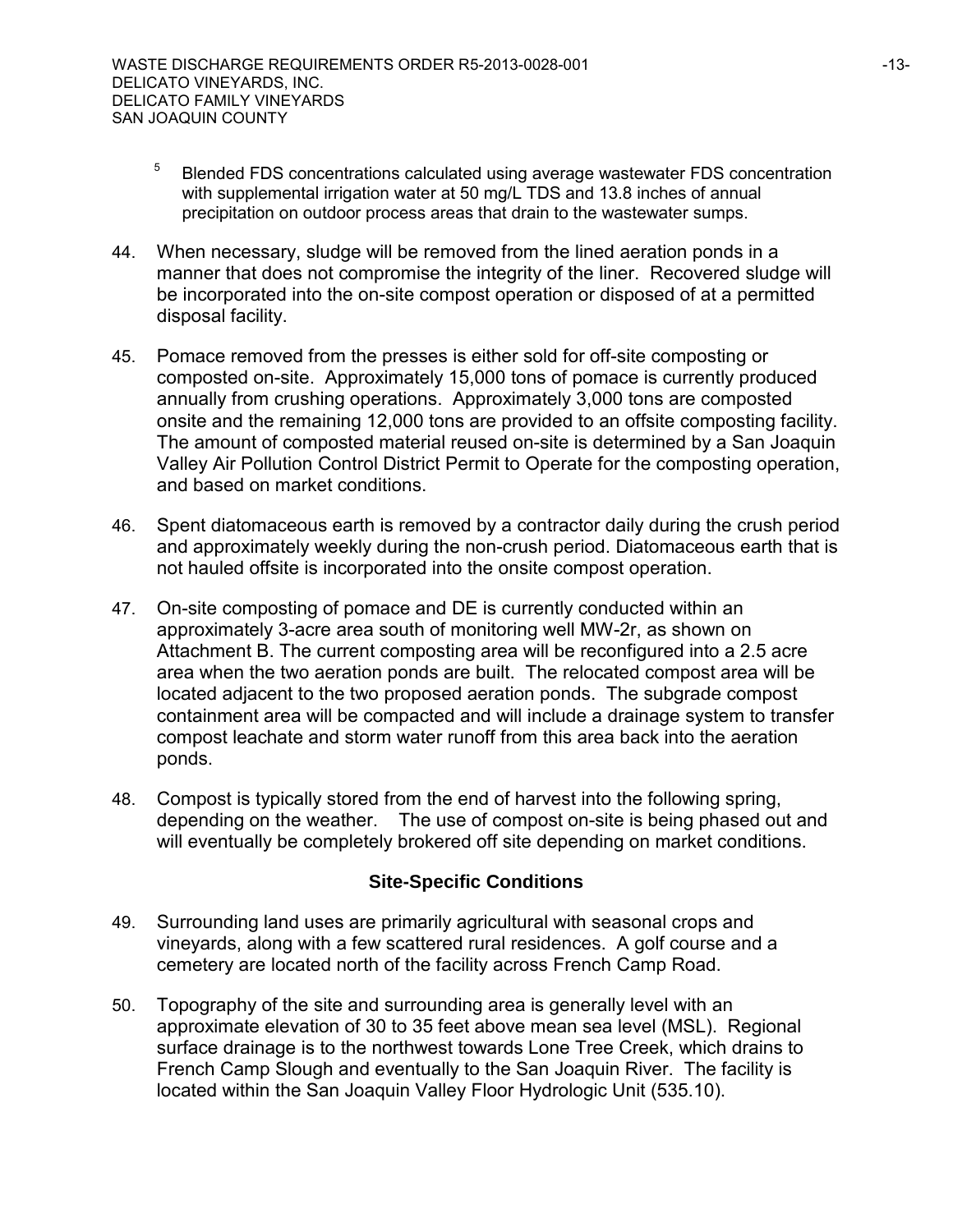- 51. According to a 2008 Flood Insurance Rate Map for the area, the facility is located in Flood Zone X, which is outside the currently-defined Federal Emergency Management Agency (FEMA) 100-year flood zone.
- 52. Annual precipitation in the vicinity since 1949 averages approximately 13.8 inches per year. The 100-year, 365-day precipitation event is approximately 29.1 inches, and the average reference evapotranspiration (ETo) rate is approximately 52.1 inches per year.
- 53. Domestic wastewater generated at the winery is currently discharged into six separate septic systems that are permitted by the San Joaquin County Environmental Health Department. Domestic wastewater is generated at the tasting room, washrooms and toilets, and an employee lunchroom (no cafeteria). As part of the planned facility expansion, two of the existing septic systems will be abandoned and replaced. The new septic systems will be permitted by the San Joaquin County Environmental Health Department.

## **Groundwater Considerations**

- 54. The facility site is underlain by alluvial fan deposits consisting of poorly sorted clay, silt, sand, and gravel. According to United States Department of Agriculture (USDA) Natural Resource Conservation Service (NRCS) data, near-surface soils at the facility are classified as Delhi, Timor, and Veritas series soils. These soils are characterized as having moderate to fast near-surface saturated hydraulic conductivity values. Timor and Veritas soils are located at the southwestern limits of the facility property and are characterized as having a duripan at depths of 40 to 60 inches, which may impede vertical percolation rates. Sandy loams in the LAAs are characterized as being moderately to highly drained soils with a soil water capacity of 4.7 to 7.6 inches in the top 60 inches.
- 55. Six groundwater monitoring wells (MW-1 through MW-6) have been installed at the facility and are monitored in accordance with the Revised MRP. The monitoring well locations are illustrated on Attachment B and summarized below.

| <b>Well ID</b>        | Year<br><b>Installed</b> | <b>Screen Interval</b><br>(feet bgs) | Description of Well Location <sup>2</sup>                                                           |
|-----------------------|--------------------------|--------------------------------------|-----------------------------------------------------------------------------------------------------|
| $MW-1$                | 2001                     | $30 - 45$                            | Upgradient of current discharge areas and<br>upgradient of planned LAA Nos. 1, 2, 3, and 4          |
| MW-2 $/$<br>MW-2 $r1$ | 2001/<br>2004            | $25 - 40$                            | Downgradient of existing unlined wastewater<br>ponds and compost area and within planned<br>$LAA-1$ |
| $MW-3$                | 2001                     | $25 - 40$                            | Downgradient of current LAAs and planned<br>$LAA-3$                                                 |
| $MW-4$                | 2008                     | $35 - 50$                            | Upgradient of existing LAAs and planned<br>LAA-5                                                    |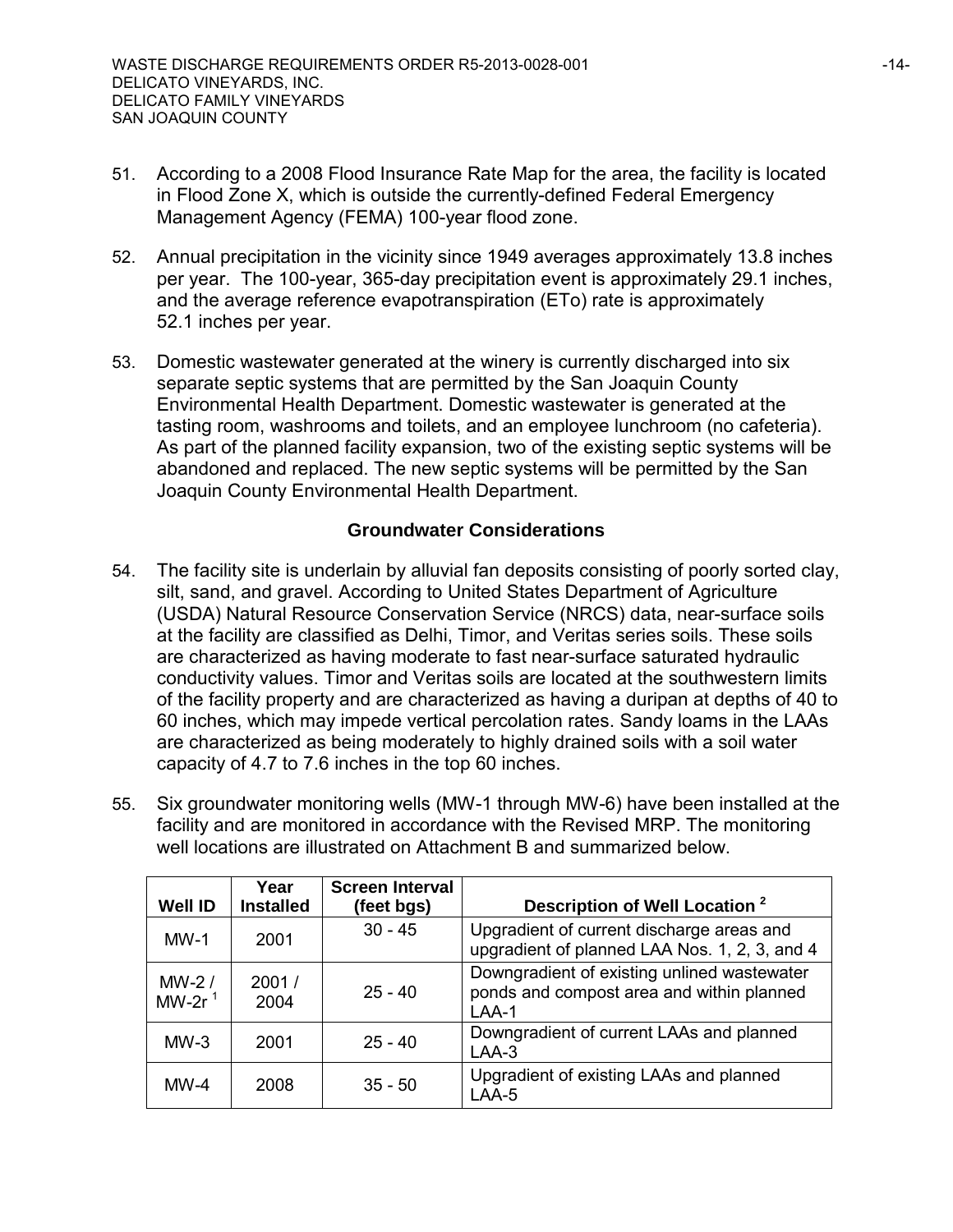| <b>Well ID</b> | Year<br>Installed | <b>Screen Interval</b><br>(feet bgs) | Description of Well Location <sup>2</sup>                     |
|----------------|-------------------|--------------------------------------|---------------------------------------------------------------|
| $MW-5$         | 2008              | $35 - 50$                            | Upgradient existing LAAs and downgradient<br>of planned LAA-5 |
| $MW-6$         | 2008              | $35 - 50$                            | Downgradient of planned LAA-6                                 |

 $1$  Monitoring well MW-2 was replaced in 2004 as a result of surface damage from onsite operations.

 $2$  Additional monitoring wells will be installed before discharging can occur at the new LAAs.

- 56. Monitoring well installation logs indicate that shallow soils at the facility consist of inter-bedded silt and fine to medium-grained sand intervals to depths of approximately 50 feet below ground surface (bgs). The six monitoring wells are screened across intervals of fine to medium grained sands inter-bedded with finegrained sediments.
- 57. Quarterly groundwater monitoring conducted since 2001 shows that shallow groundwater occurs at depths ranging from approximately 30 to 40 feet bgs. The direction of groundwater flow is generally to the north-northeast, with a relatively low degree of horizontal gradient. Quarterly monitoring data since 2001 show seasonal fluctuations in groundwater levels, and also a general increase in groundwater elevations beginning in 2010. The local topography and low horizontal gradient may indicate a low net horizontal movement of shallow groundwater.
- 58. The monitoring well network is sampled quarterly and groundwater samples are analyzed for electrical conductivity (EC), TDS, nitrate as nitrogen, TKN, calcium, potassium, magnesium, sodium, chloride, sulfate, total alkalinity, hardness, and trihalomethanes. Groundwater monitoring also includes calcium, magnesium, sodium, chloride, sulfate, total alkalinity, and hardness on an annual basis.

| constituents from 2001 through the third quarter of 2012 are presented below. |            |                                                             |              |                 |     |     |                |     |
|-------------------------------------------------------------------------------|------------|-------------------------------------------------------------|--------------|-----------------|-----|-----|----------------|-----|
|                                                                               |            | Mean Analytical Result (mg/L, except as noted) <sup>1</sup> |              |                 |     |     |                |     |
| <b>Well ID</b>                                                                | <b>TDS</b> | <b>TKN</b>                                                  | <b>NO3-N</b> | SO <sub>4</sub> | Ca  | Na  | <b>CI</b>      | Mg  |
| $MW-1$                                                                        | 1,034      | 1.07                                                        | 25           | 47              | 100 | 179 | 24             | 58  |
| MW-2/2r <sup>2</sup>                                                          | 1,664      | 1.38                                                        | 0.2          | 139             | 138 | 341 | 92             | 101 |
| $MW-3$                                                                        | 1,663      | 0.86                                                        |              | 163             | 143 | 366 | 123            | 101 |
| MW-4 $3$                                                                      | 689        | 1.19                                                        | 10           | 64              | 91  | 86  | 23             | 44  |
| MW-5 $3$                                                                      | 777        | 1.29                                                        | 32           | 97              | 92  | 50  | 23             | 38  |
| MW-6 $3$                                                                      | 169        | 1.27                                                        | 7            | 8               | 21  | 9   | $\overline{2}$ | 10  |

59. Average groundwater monitoring results of selected wastewater-related<br>constituents from 2004 through the third quarter of 2012 are presented to constituents from 2001 through the third quarter of 2012 are presented below.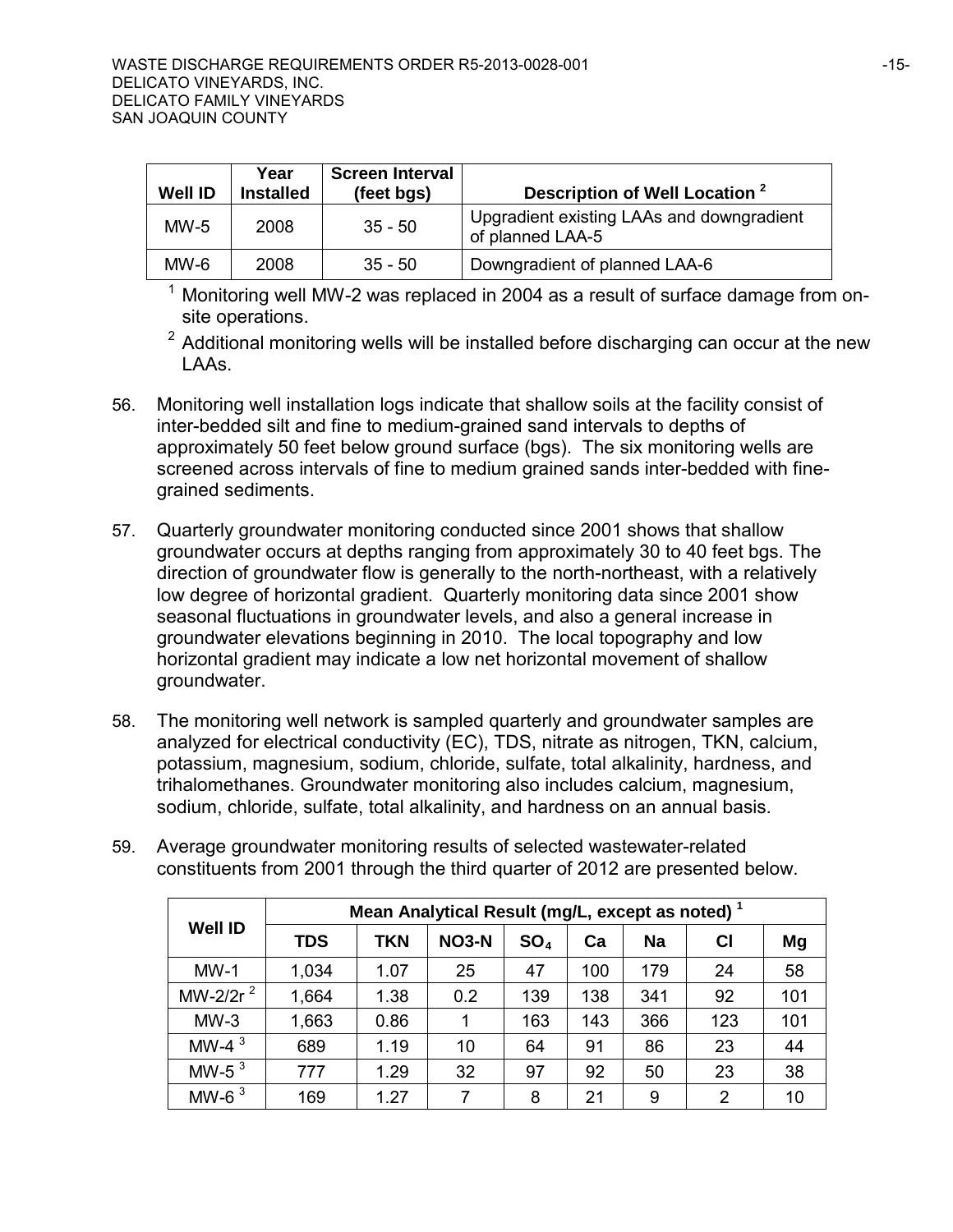|                                            | Mean Analytical Result (mg/L, except as noted) |            |                 |                 |     |                 |                                                             |    |
|--------------------------------------------|------------------------------------------------|------------|-----------------|-----------------|-----|-----------------|-------------------------------------------------------------|----|
| <b>Well ID</b>                             | <b>TDS</b>                                     | <b>TKN</b> | <b>NO3-N</b>    | SO <sub>4</sub> | Сa  | <b>Na</b>       | CI                                                          | Mg |
| Potential<br>Water<br>Quality<br>Objective | 450 $4$<br>to 1,500 $^7$                       |            | 10 <sup>5</sup> | $250^{6}$       | --- | 69 <sup>4</sup> | $\begin{array}{c}\n106^4 \text{ to } \\ 500^7\n\end{array}$ |    |

<sup>1</sup> Averages include non-detect results factored in at the laboratory reporting limit.<br><sup>2</sup> Monitoring data combined from MW-2 and MW-2r.

- <sup>3</sup> Monitoring data collection began in August 2008.<br><sup>4</sup> Lowest potentially applicable water quality goal to protect the agricultural beneficial use.
- <sup>5</sup> Primary MCL.
- <sup>6</sup> Secondary MCL.
- <sup>7</sup> Secondary MCL range.
- 60. On 22 August 2012, groundwater samples collected from the six monitoring wells were analyzed for additional parameters. A summary of the supplemental groundwater analytical results is provided below.

|                                                    | <b>Analytical Result (mg/L)</b> |            |                                    |                                 |                                      |  |  |
|----------------------------------------------------|---------------------------------|------------|------------------------------------|---------------------------------|--------------------------------------|--|--|
| <b>Well ID</b>                                     | Ammonia                         | <b>FDS</b> | <b>Dissolved</b><br><b>Arsenic</b> | <b>Dissolved</b><br><b>Iron</b> | <b>Dissolved</b><br><b>Manganese</b> |  |  |
| $MW-1$                                             | < 0.2                           | 590        | 0.01                               | < 0.05                          | 0.0022                               |  |  |
| MW-2r                                              | < 0.2                           | 1,040      | 0.007                              | < 0.05                          | 1.62                                 |  |  |
| $MW-3$                                             | < 0.2                           | 1,360      | 0.007                              | < 0.05                          | 0.0175                               |  |  |
| $MW-4$                                             | < 0.2                           | 520        | 0.007                              | < 0.05                          | < 0.0005                             |  |  |
| $MW-5$                                             | < 0.2                           | 680        | 0.005                              | < 0.05                          | < 0.0005                             |  |  |
| $MW-6$                                             | < 0.2                           | 80         | 0.022                              | < 0.05                          | 0.0009                               |  |  |
| <b>Potential Water</b><br><b>Quality Objective</b> |                                 |            | 0.010 <sup>2</sup>                 | 0.30 <sup>3</sup>               | 50 <sup>3</sup>                      |  |  |

<sup>1</sup> No standards applicable to the beneficial uses of groundwater.<br><sup>2</sup> Primary MCL.<br><sup>3</sup> Secondary MCL

Secondary MCL.

61. Two sets of non-parametric statistical analyses were performed to assess ambient background groundwater conditions for TDS, electrical conductivity, nitrate as nitrogen, and TKN for data collected from August 2008 to September 2011. The combined analytical results from monitoring wells MW-4, MW-5, and MW-6 were selected because these wells are located upgradient from the current LAAs. The combined groundwater monitoring data from MW-4, MW-5, and MW-6 were compared to the results from MW-4, as MW-4 is located further upgradient from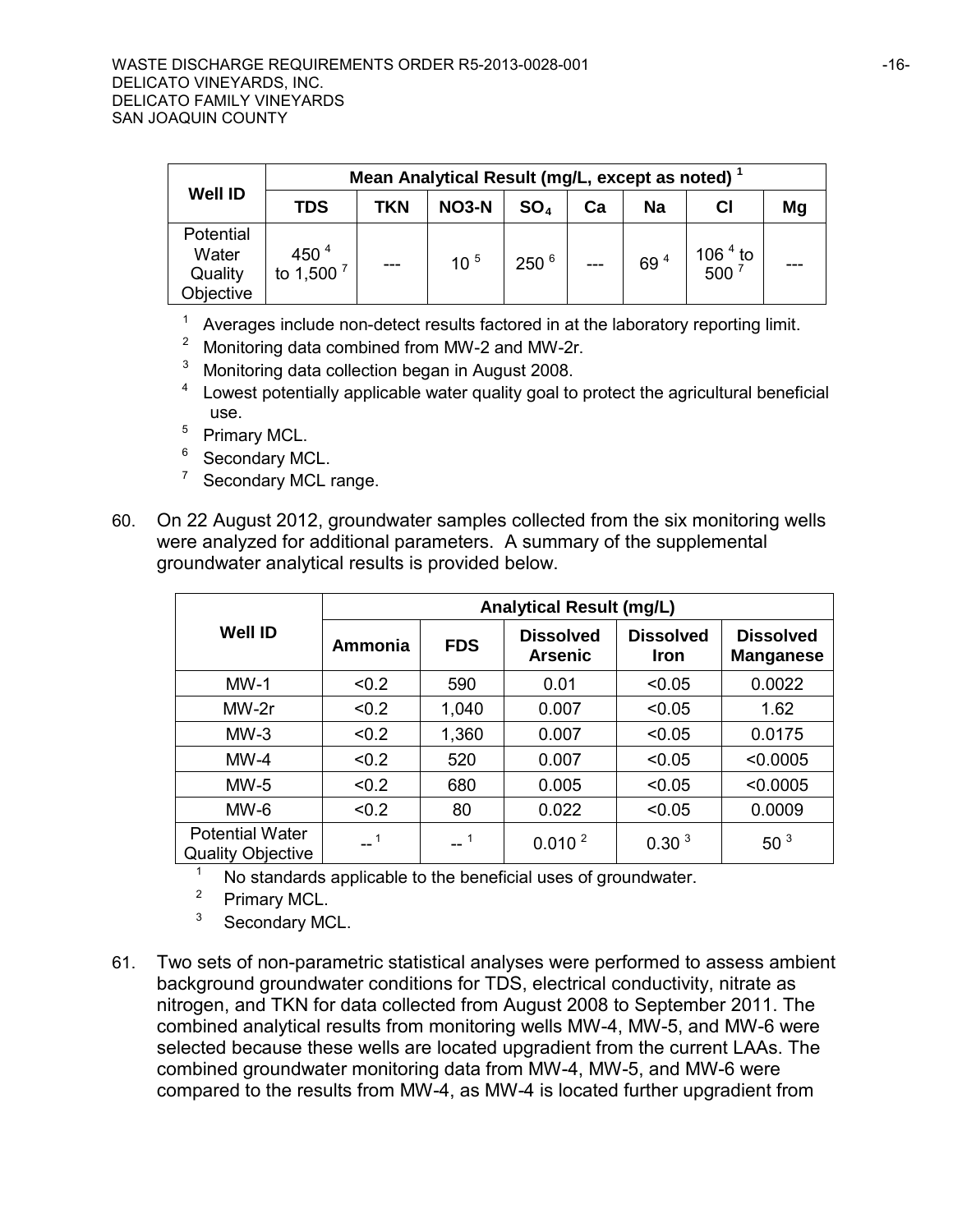the other two monitoring wells. Monitoring well MW-6 is located near an irrigation canal, which represents a source of high quality water that may influence local groundwater conditions. The following table summarizes statistical analysis of key salinity constituents for the three background groundwater monitoring wells.

|                    |              | MW-4, MW-5, and MW-6 | $MW-4$         | <b>Potential Water</b><br>Quality |
|--------------------|--------------|----------------------|----------------|-----------------------------------|
| <b>Analyte</b>     | <b>Units</b> | <b>95% UCL</b>       | <b>95% UCL</b> | <b>Objective</b>                  |
| EC                 | µmhos/cm     | 1,077                | 1.141          | 700 to 2,200                      |
| <b>TDS</b>         | mq/L         | 724                  | 735            | 450 to 1,500                      |
| <b>TKN</b>         | mg/L         | 1.35                 | 1.40           |                                   |
| NO <sub>3</sub> -N | mg/L         | 23.9                 | 112            |                                   |

UCL = Upper Confidence Limit for the mean.

62. Review of the statistical analyses presented above compared to the results for downgradient monitoring wells from 2002 to 2011 indicates that groundwater continues to be degraded with TDS, sodium, chloride, and sulfate. Concentrations of TDS in downgradient monitoring well MW-3 continue to increase, indicating continued salinity loading from the discharge.

## **Basin Plan, Beneficial Uses, and Regulatory Considerations**

- 63. The *Water Quality Control Plan for the Sacramento River and San Joaquin River Basins, Fourth Edition* (hereafter Basin Plan) designates beneficial uses, establishes water quality objectives, contains implementation plans and policies for protecting waters of the basin, and incorporates by reference plans and policies adopted by the State Water Board. Pursuant to Water Code section 13263(a), waste discharge requirements must implement the Basin Plan.
- 64. The facility is located in the San Joaquin Valley Floor Hydraulic unit (535.10). Local drainage is to Lone Tree Creek, which is tributary to French Camp Slough and eventually to the San Joaquin River. The Basin Plan designates the San Joaquin River as supporting the beneficial uses of municipal and domestic supply; agricultural supply; industrial process supply; hydropower generation; water contact recreation; non-contact recreation; warm freshwater habitat; cold freshwater habitat; migration of aquatic organisms; spawning, reproduction, and/or early development; and wildlife habitat.
- 65. The Basin Plan designates the underlying groundwater as supporting the beneficial uses of municipal and domestic supply (MUN), agricultural supply (AGR), industrial process supply, and industrial service supply (collectively, IND).
- 66. For groundwater, the Basin Plan establishes narrative water quality objectives for, among other things, chemical constituents, tastes and odors, and toxicity. The Basin Plan also establishes a numeric objective for total coliform organisms.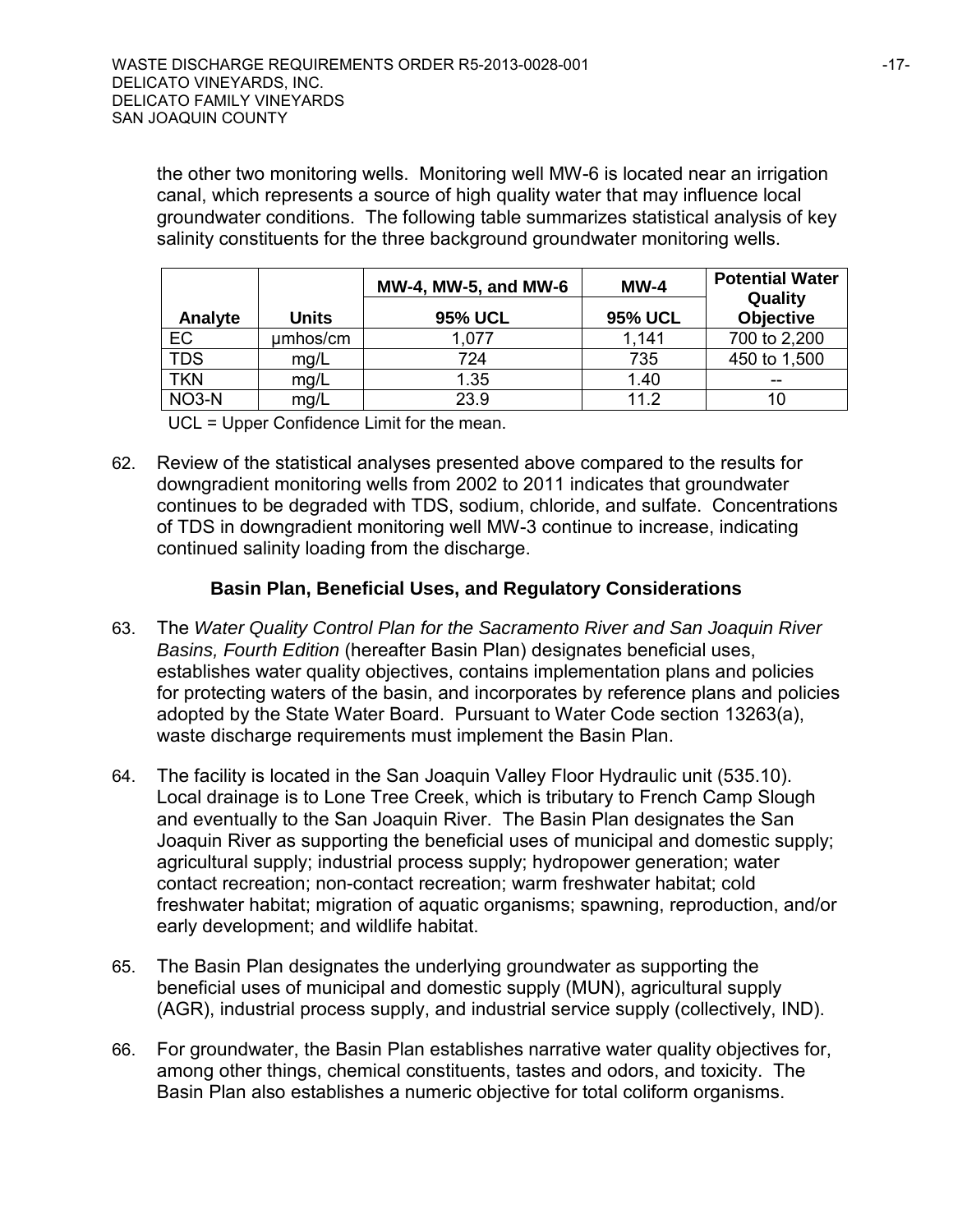Quantifying a narrative water quality objective requires a site-specific evaluation of those constituents that have the potential to impact water quality and beneficial uses.

- 67. The Basin Plan sets a numeric water quality objective for bacteria requires that the most probable number (MPN) of coliform organisms over any seven-day period shall be less than 2.2 per 100 mL for groundwater designated as supporting the municipal and domestic supply beneficial use.
- 68. The Basin Plan's narrative water quality objectives for chemical constituents requires, at a minimum, that waters designated as supporting the municipal and domestic supply beneficial use to meet the maximum contaminant levels (MCLs) specified in Title 22 of the California Code of Regulations (hereafter Title 22). The Basin Plan recognizes that the Central Valley Water Board may apply limits more stringent than the Title 22 MCLs to ensure that waters do not contain chemical constituents in concentrations that adversely affect beneficial uses. The Basin Plan's narrative toxicity objective requires that groundwater be maintained free of toxic substances in concentrations that produce detrimental physiological responses in human, animal, plant, or aquatic life associated with designated beneficial uses.
- 69. The Basin Plan states that when compliance with a narrative objective is required to protect specific beneficial uses, the Central Valley Water Board will, on a caseby-case basis, adopt numerical limitations in order to implement the narrative objective.
- 70. In the absence of specific numerical water quality limits, the Basin Plan methodology is to consider any relevant published criteria. With regard to the agricultural supply beneficial use, general salt tolerance guidelines, such as *Water Quality for Agriculture* by Ayers and Westcot and similar references, indicate that yield reductions in nearly all crops are not evident when irrigation water has an EC less than 700 μmhos/cm. There is, however, an eight- to ten-fold range in salt tolerance for agricultural crops and the appropriate salinity values to protect agriculture in the Central Valley are considered on a case-by-case basis. It is possible to achieve full yield potential with waters having EC up to 3,000 μmhos/cm if the proper leaching fraction is provided to maintain soil salinity within the tolerance of the crop.
- 71. For some wastewaters, particularly food processing waste, sodium concentrations may be reduced or controlled by changing from sodium-based cleaning solutions (such as sodium hydroxide) to potassium-based solutions (such as potassium hydroxide). Because potassium is a plant nutrient, land application systems can be designed to maximize potassium uptake by the crop.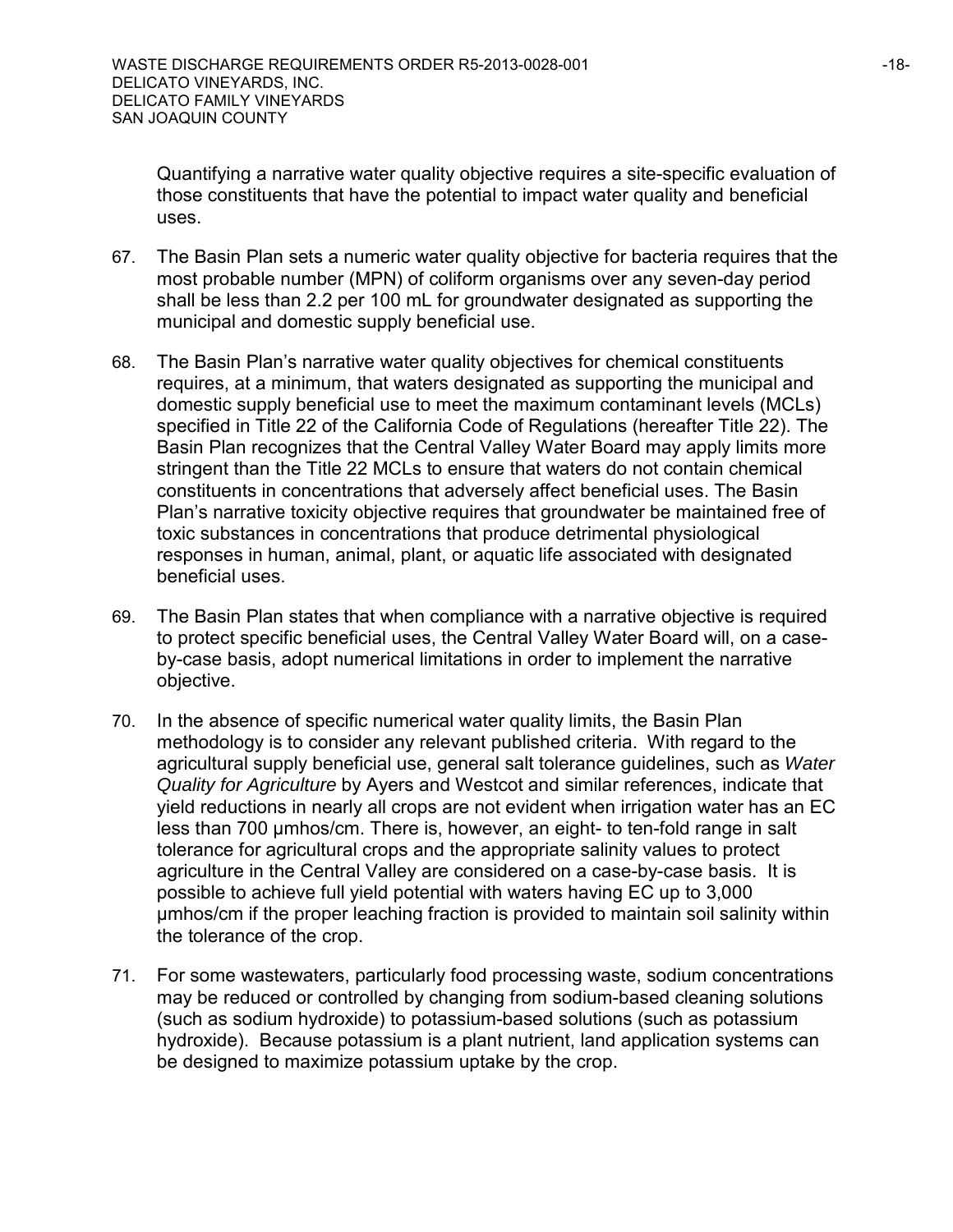- 72. Chloride moves readily through the soil column with percolation. Chloride will not adsorb to soil as sodium can, and crop uptake of chloride is minimal for most crops. However, plants do take up chloride and excessive chloride in the soil and/or irrigation water can be toxic to crops. Crop sensitivity to chloride varies greatly, but leaching is often used to control chloride to keep crop land in production. Leaching, whether intentional or not, can degrade groundwater quality and may cause water quality objectives for chloride to be exceeded.
- 73. Groundwater monitoring at the facility since 2001 has demonstrated that the previous and current discharge has degraded groundwater quality to levels that could affect plant growth if the shallow groundwater were to be used for irrigation of salt-sensitive crops. However, the planned changes in the discharge, which are required by this Order, are expected to prevent future increases in groundwater salinity and the existing salinity levels should decrease over time through attenuation.
- 74. Excessive application of high organic strength wastewater to land can create objectionable odors, soil conditions that are harmful to crops, and degradation of underlying groundwater with nitrogen species and metals, as discussed below. Such groundwater degradation can be prevented or minimized through implementation of best management practices which include planting crops to take up plant nutrients and maximizing oxidation of BOD to prevent nuisance conditions.
- 75. Unless groundwater is very shallow, groundwater degradation with nitrogen species such as ammonia and nitrate can be prevented by minimizing percolation below the root zone of the crops and ensuring that the total nitrogen load does not exceed crop needs over the course of a typical year. Where there is sufficient unsaturated soil in the vadose zone, excess nitrogen can be mineralized and denitrified by soil microorganisms.
- 76. With regard to metals, excessive BOD loading rates can deplete oxygen in the vadose zone and lead to anoxic conditions. At the ground surface, this can result in nuisance odors and fly-breeding. When insufficient oxygen is present below the ground surface, anaerobic decay of the organic matter can create reducing conditions that convert metals that are naturally present in the soil as relatively insoluble (oxidized) forms to more soluble reduced forms. This condition can be exacerbated by acidic soils and/or acidic wastewater. If the reducing conditions do not reverse as the percolate travels down through the vadose zone, these dissolved metals (primarily iron, manganese, and arsenic) can degrade shallow groundwater quality. Many aquifers contain enough dissolved oxygen to reverse the process, but excessive BOD loading over extended periods may cause beneficial use impacts associated with these metals.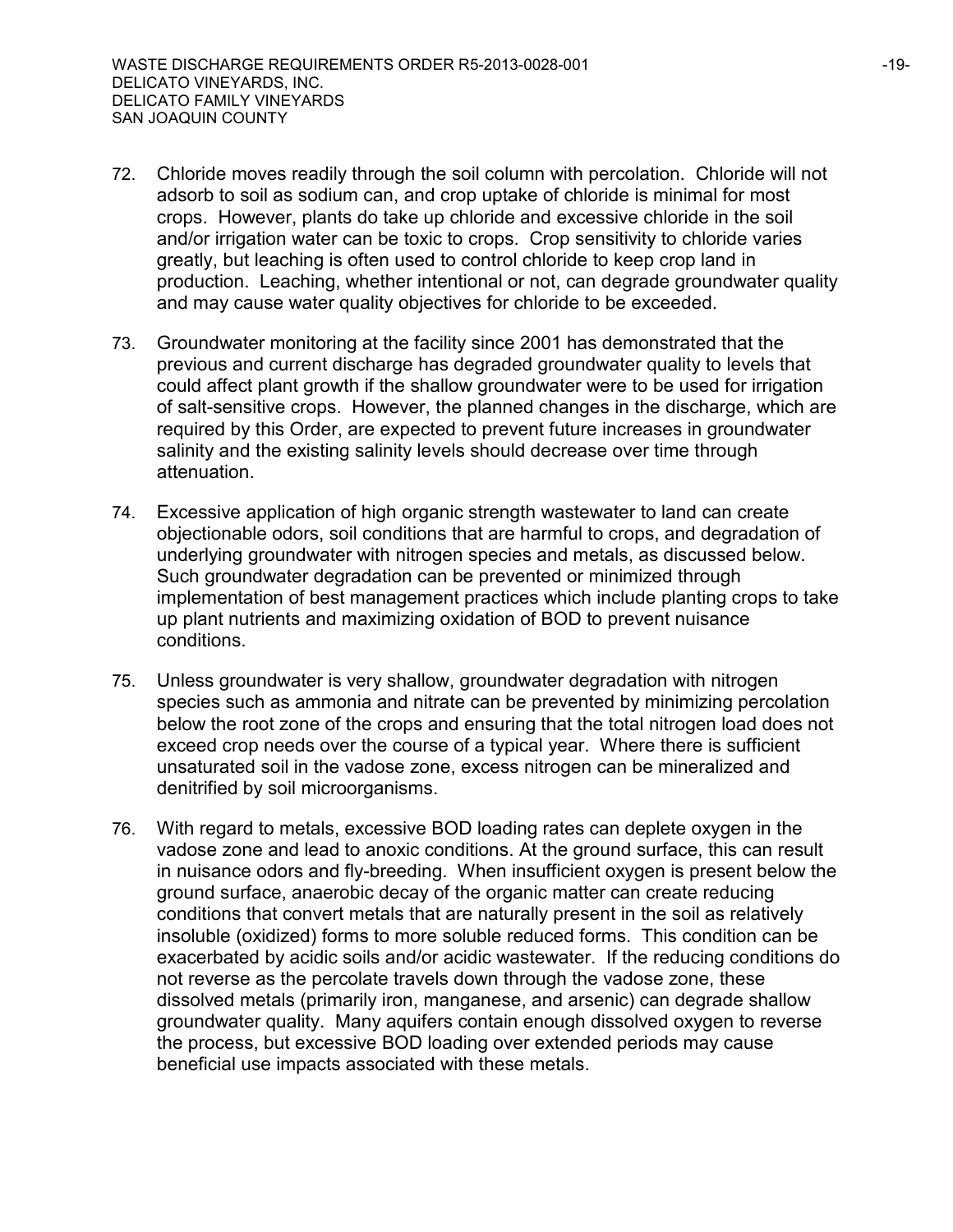- 77. Typically, irrigation with high strength wastewater results in high BOD loading on the day of application. It is reasonable to expect some oxidation of BOD at the ground surface, within the evapotranspiration zone and below the root zone within the vadose (unsaturated) zone. The maximum BOD loading rate that can be applied to land without creating nuisance conditions or leaching of metals can vary significantly depending on soil conditions and operation of the land application system.
- 78. Maximum BOD loading calculations were prepared for current wastewater discharge at 56 MGY with 23 acres of LAAs, for the proposed facility expansion to 72 MGY with 130 acres of LAAs, and for the proposed LAA expansion to 226 acres with 72 MGY. Below is a summary of current and projected BOD loading estimates for the proposed modified LAAs.

| <b>Total Annual Flow</b><br>(MGY)    | <b>Land Application Area</b>       | <b>Max BOD Loading</b><br>(Ibs/ac/day) |
|--------------------------------------|------------------------------------|----------------------------------------|
| Current: $48.11$                     | 20 <sup>2</sup> Acres (Uncropped): | 285                                    |
| <b>Phase I: 56</b>                   | 23 Acres (Cropped):                | 106                                    |
|                                      | 107 Acres (Vineyards):             | 76                                     |
| Phase II: 72                         | 23 Acres (Cropped):                | 183                                    |
|                                      | 107 Acres (Vineyards):             | 105                                    |
|                                      | 31 Acres (Cropped):                | 139                                    |
| Phase II (LAA Final<br>Buildout): 72 | 78 Acres (Vineyards):              | 70                                     |
|                                      | 117 Acres (Almonds):               | 31                                     |

1 2002-2011 average.

 $2$ 2012 RWD calculations for existing conditions were based on 20 acres of LAAs.

The projected future BOD loading rates are moderate and should not pose a threat of nuisance or pollution.

## **Antidegradation Analysis**

- 79. State Water Resources Control Board Resolution 68-16 ("Policy with Respect to Maintaining High Quality Waters of the State") (hereafter Resolution 68-16) prohibits degradation of high-quality groundwater unless it has been shown that:
	- a. The degradation is consistent with the maximum benefit to the people of the state.
	- b. The degradation will not unreasonably affect present and anticipated future beneficial uses.
	- c. The degradation does not result in water quality less than that prescribed in state and regional policies, including violation of one or more water quality objectives, and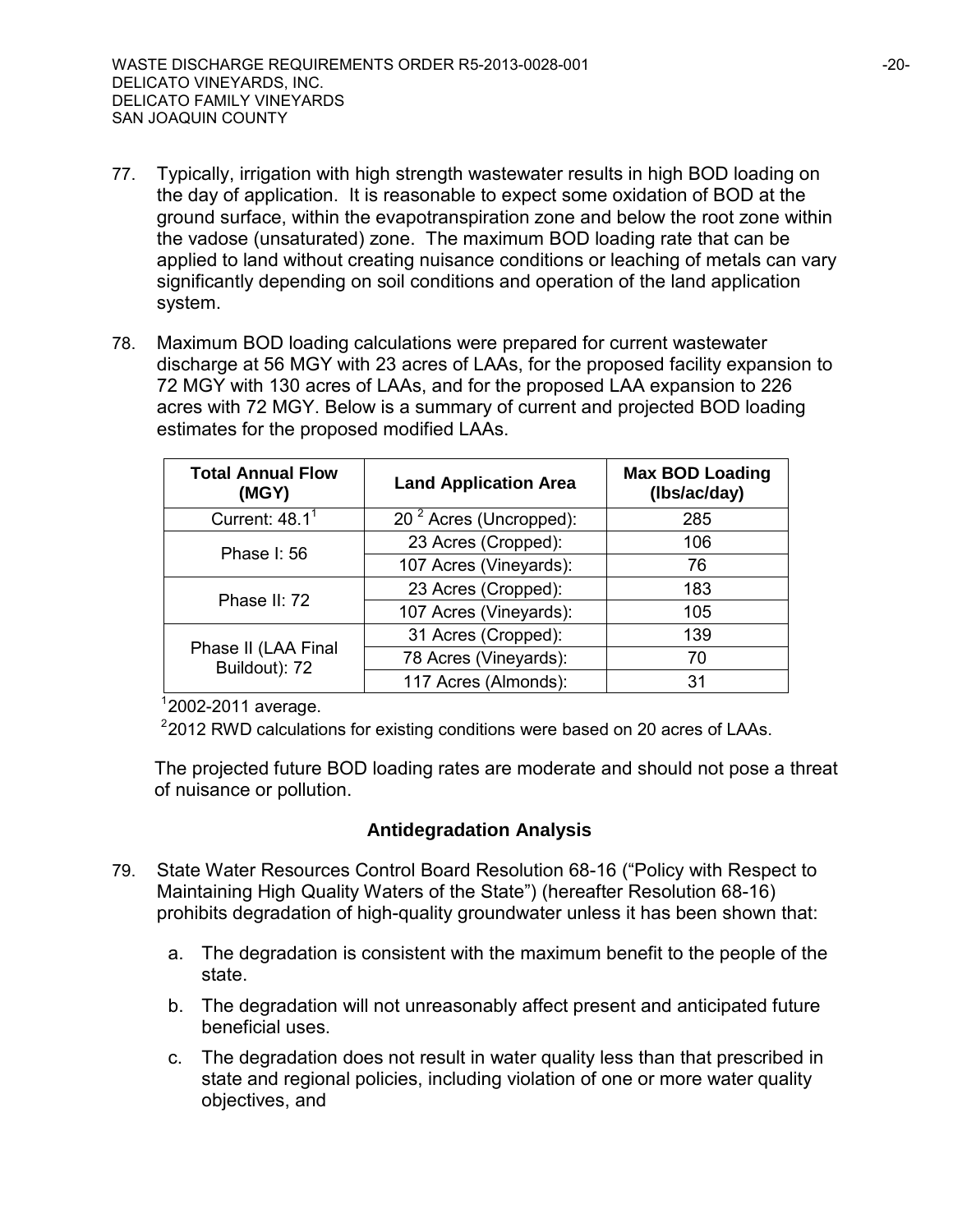- d. The discharger employs best practicable treatment or control (BPTC) to minimize degradation.
- 80. The Discharger has been monitoring groundwater quality at the site since 2001. Although a winery has operated at the site since 1924, it is not possible to determine pre-1968 groundwater quality for the shallow groundwater at or upgradient of the site. Therefore, determination of compliance with Resolution 68-16 for this facility must be based on available ambient background groundwater quality.
- 81. Constituents of concern that have the potential to degrade groundwater are TDS, sodium, chloride, sulfate, nitrate, and manganese are summarized in the following table and paragraphs:

|                        | <b>Effluent and Groundwater</b> | <b>Potential</b><br><b>Water Quality</b>                                      |                                                 |                            |
|------------------------|---------------------------------|-------------------------------------------------------------------------------|-------------------------------------------------|----------------------------|
| <b>Constituent</b>     | Effluent <sup>1</sup>           | <b>Concentrations (mg/L)</b><br><b>Background</b><br>Groundwater <sup>2</sup> | <b>Downgradient</b><br>Groundwater <sup>3</sup> | <b>Objective</b><br>(mg/L) |
| <b>TDS</b>             | 1,442                           | $169 - 777$                                                                   | 1,663                                           | 450 $^{4}$ to 1,500 $^{8}$ |
| <b>FDS</b>             | 706                             |                                                                               |                                                 |                            |
| Nitrate as<br>Nitrogen | 1.4                             | $6.8 - 32$                                                                    | 1.0                                             | $10^6$                     |
| TKN $5$                | 32                              | $1.2 - 1.3$                                                                   | 0.86                                            |                            |
| Sulfate                | 154                             | $8.0 - 97$                                                                    | 163                                             | $250^7$                    |
| Sodium                 |                                 | $8.7 - 86$                                                                    | 366                                             | 69 <sup>4</sup>            |
| Chloride               |                                 | $2.4 - 23$                                                                    | 123                                             | $106^{4}$ - 600 $^{8}$     |
| Manganese <sup>8</sup> |                                 | $< 0.005 - 0.009$                                                             | 0.0175                                          | 0.050 <sup>7</sup>         |
| Iron $8$               |                                 | < 0.05                                                                        | < 0.05                                          | $0.300^7$                  |
| Arsenic <sup>8</sup>   |                                 | $0.005 - 0.022$                                                               | 0.007                                           | $0.010^{6}$                |

<sup>1</sup> Flow weighted average from 2002-2011.

- <sup>2</sup> Compiled from MW-4, MW-5, and MW-6 data collected from 2008-2012.
- <sup>3</sup> Compiled from MW-3; mean of data collected 2001-2012.
- <sup>4</sup> Lowest agricultural water quality goal.
- <sup>5</sup> Total Kjeldahl nitrogen.
- <sup>6</sup> Primary Maximum Contaminant Level.
- <sup>7</sup> Secondary Maximum Contaminant Level.
- <sup>8</sup> Secondary Maximum Contaminant Level range.<br><sup>9</sup> Based on a single groundwater sampling event o
- Based on a single groundwater sampling event conducted in August 2012.
- a. **Total Dissolved Solids.** The average wastewater FDS and TDS concentrations are 706 and 1,442 mg/L, respectively. The average TDS concentrations in background monitoring wells MW-4, MW-5, and MW-6 show that background groundwater quality is spatially variable with respect to TDS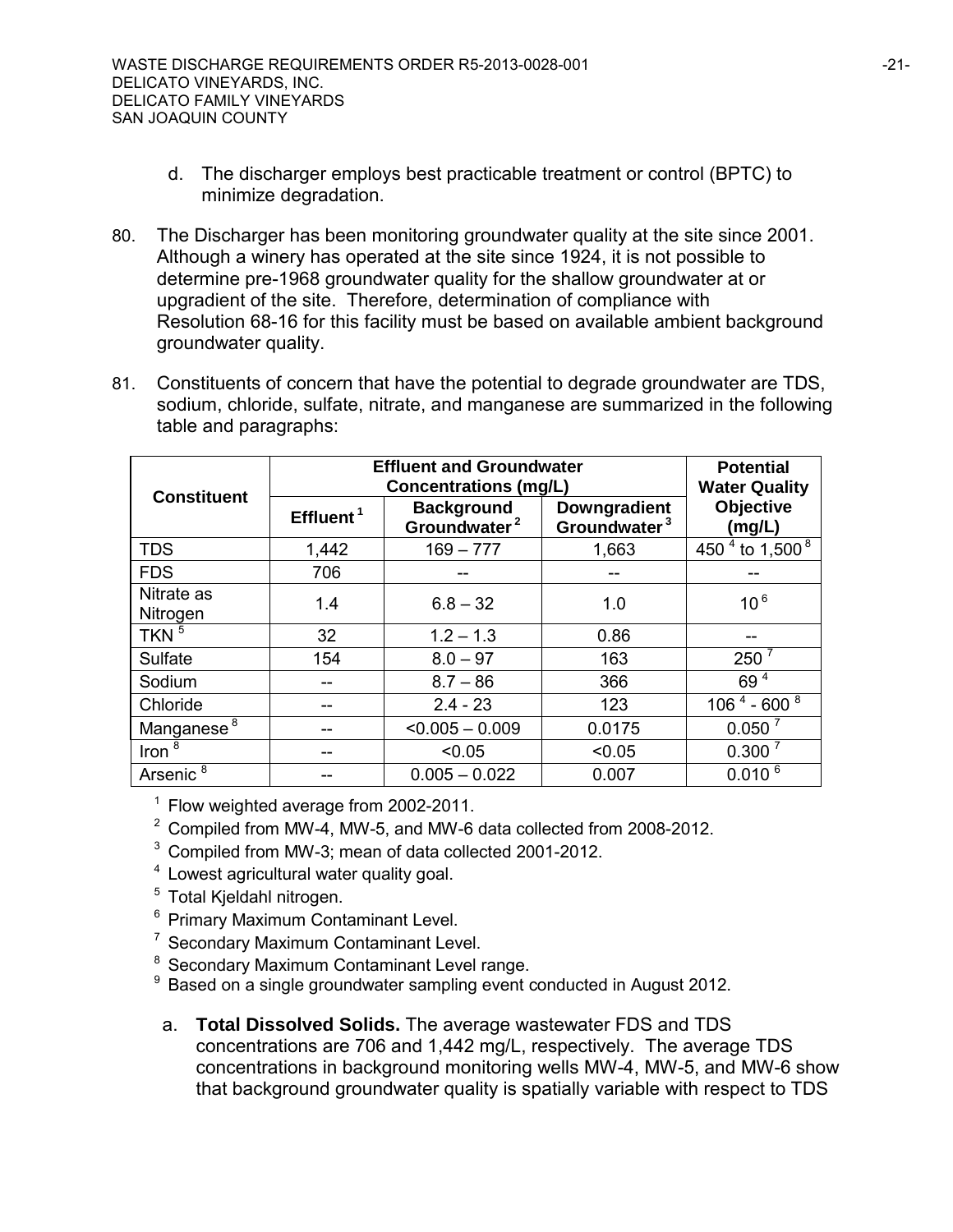and has likely been degraded by agricultural land use upgradient of the site. As noted in Finding 61, the 95% upper confidence limit on the mean background TDS concentration is 724 mg/L. TDS concentrations in monitoring wells MW-2 and MW-3, which are downgradient of current LAAs, average 1,663 mg/L. Therefore, the previous and current discharge has caused exceedance of the least stringent potential water quality objective for protection of MUN beneficial uses, which is the short-term maximum secondary MCL of 1,500 mg/L. There is not sufficient information about local agricultural practices to interpret the narrative water quality objective for protection of AGR beneficial uses. Therefore, this Order requires that the Discharger submit the information required to make this determination.

Based on the planned modifications to the wastewater management system and expanded LAAs that this Order requires, groundwater quality with respect to TDS is expected to improve over time, but it is not possible to predict the level of improvement that can achieved or when it might occur. Therefore, this Order sets a groundwater limitation for TDS that prohibits any statistically significant increase in groundwater TDS and includes a time schedule in the Provisions that requires the Discharger to complete the proposed improvements, and evaluate the effectiveness of salinity reduction measures implemented to date. If the required improvements do not result in significantly improved groundwater quality within five years of adoption of this Order, the Provisions require that the Discharger implement additional treatment or control as necessary to bring the discharge into compliance with the Basin Plan water quality objective. This Order also requires that the Discharger evaluate existing and potential future local agricultural uses of groundwater to support determination of a site-specific water quality objective that is protective of all beneficial uses.

b. **Nitrate.** For nutrients such as nitrate, the potential for degradation depends on effluent quality; crop uptake, and the ability of the vadose zone below the LAAs to be conducive to nitrification and denitrification to convert the effluent nitrogen to nitrate and the nitrate to nitrogen gas before it reaches the water table. Most of the nitrogen in the process wastewater is present as TKN, which can readily mineralize and convert to nitrate (with some loss via ammonia volatilization) in the LAAs. Background groundwater quality is poor with respect to nitrogen and exceeds the primary MCL of 10 mg/L in background monitoring wells MW4, MW-5, and MW-1, which are upgradient of the current discharge locations. The poor quality background groundwater is likely due to the predominantly agricultural land use in the area. In contrast, nitrate concentrations in groundwater downgradient of the current unlined ponds and LAAs are below the primary MCL in MW-2 and MW-3. The expanded LAA system will maximize nitrogen uptake by crops and minimize the potential for nitrate to migrate to groundwater. Therefore, this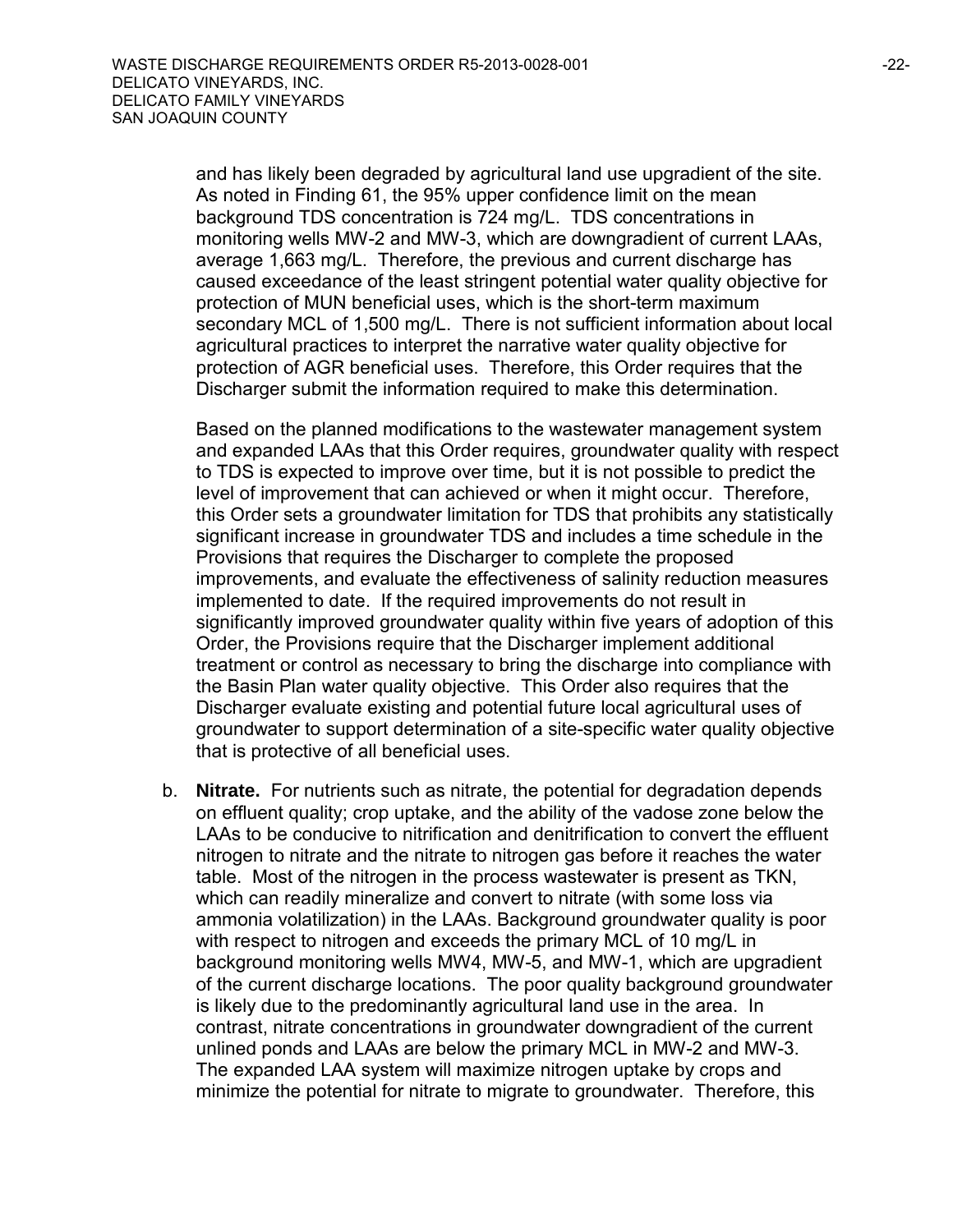Order requires that nutrients associated with the wastewater and other sources be applied to the LAAs at rates consistent with crop demand, and the Groundwater Limitations require that the discharge not cause any statistically significant increase in groundwater nitrate concentrations.

- c. **Sulfate.** The average sulfate concentration in the process wastewater averages 154 mg/L. Background groundwater sulfate concentrations are spatially variable with intrawell means that range from 8 mg/L to 97 mg/L. Sulfate concentrations in downgradient monitoring well MW-3 show clear evidence of degradation due to the concentrations exceeding the Secondary MCL of 250 mg/L since December 2009. Following completion of the improvements required by this Order, sulfate concentrations in the downgradient monitoring wells are expected to improve but it is not possible to predict the level of improvement that can achieved or when it might occur. Therefore, this Order sets a groundwater limitation for sulfate at the Secondary MCL. The intent of this limit is not to allow additional degradation beyond that which has already occurred, but as a safeguard to accommodate short-term increases due to the inherent uncertainty associated with future transport of waste constituents already present in the vadose zone beneath the existing LAAs.
- d. **Sodium.** The process wastewater is currently not monitored for sodium, but sodium is known to be a key salinity constituent in winery wastewater. Data for the three background monitoring wells indicate that background sodium concentrations average no more than 86 mg/L. However, groundwater monitoring data from 2001 through 2011 consistently shows elevated sodium concentrations downgradient of the existing LAAs (up to 366 mg/L on average), and the downgradient sodium concentrations have apparently not decreased over time. The most stringent potential water quality objective for sodium is the agricultural water quality goal of 69 mg/L. However, that goal is intended to protect the most salt sensitive crops, such as beans, nuts, and deciduous fruits. Additional information about the crops that could be grown in the area, soil calcium, soil exchangeable sodium percentage (ESP), and soil Sodium Adsorption Ratio (SAR) would be needed to determine the numeric water quality objective for sodium to protect the agricultural beneficial uses of groundwater<sup>[1](#page-22-0)</sup>. Therefore, this Order requires that the Discharger submit the information required to make this determination.

Based on the planned modifications to the wastewater management system and expanded LAAs that this Order requires, concentrations of sodium in shallow groundwater are expected to decrease over time, but it is not possible to predict the level of improvement that can achieved or when it might occur.

<span id="page-22-0"></span> 1 Ayers, R. S. and D. W. Westcot, *Water Quality for Agriculture*, Food and Agriculture Organization of the United Nations - Irrigation and Drainage Paper No. 29, Rev. 1, Rome (1985), Section 4.1.2.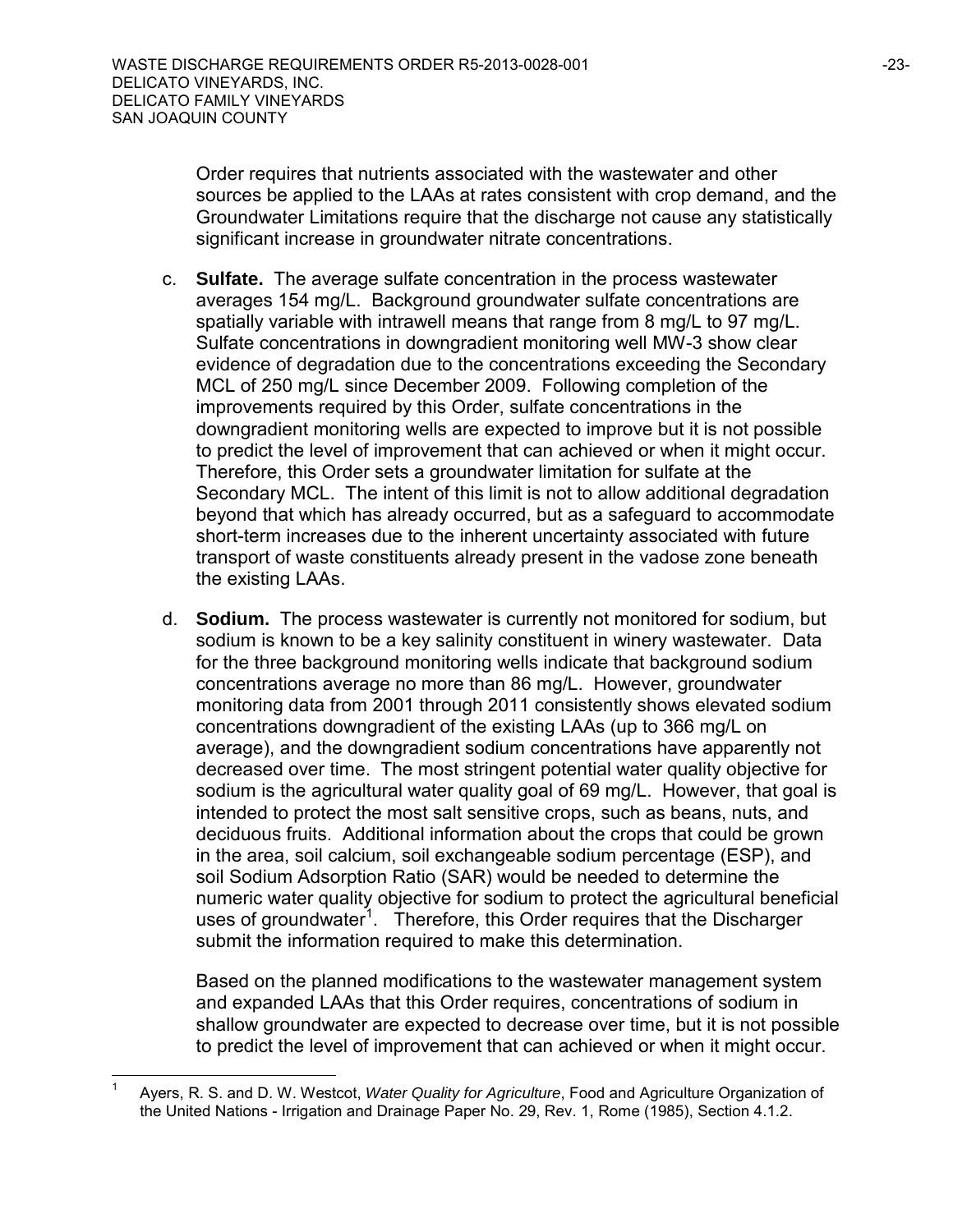Therefore, this Order sets a groundwater limitation for sodium that prohibits any statistically significant increase in sodium concentrations in any compliance monitoring well and includes a time schedule in the Provisions that requires the Discharger to complete the proposed improvements, evaluate the effectiveness of salinity reduction measures implemented to date, and evaluate the feasibility of additional salinity reduction measures to reduce sodium concentrations in groundwater. This Order also requires that the Discharger evaluate existing and potential future local agricultural uses of groundwater to support determination of a site-specific water quality objective.

e. **Chloride.** The process wastewater is currently not monitored for chloride, but chloride is known to be a key salinity constituent in winery wastewater. Data for the three background monitoring wells indicate that background chloride concentrations average no more than 23 mg/L. However, groundwater monitoring data from 2001 through 2011 consistently shows elevated chloride concentrations downgradient of the existing LAAs (up to 123 mg/L on average), and the downgradient chloride concentrations have apparently not decreased over time. The level of apparent degradation that has occurred is not likely causing beneficial use impacts unless the groundwater is used to irrigate the most chloride sensitive crops, such as strawberries and avocados<sup>[2](#page-23-0)</sup>.

Based on the planned modifications to the wastewater management system and expanded LAAs that this Order requires, groundwater quality is expected to improve over time, but it is not possible to predict the level of improvement that can achieved or when it might occur. Therefore, this Order sets a groundwater limitation for chloride that prohibits any statistically significant increase in chloride concentrations in any compliance monitoring well and includes a time schedule in the Provisions that requires the Discharger to complete the proposed improvements, evaluate the effectiveness of salinity reduction measures implemented to date, and evaluate the feasibility of additional salinity reduction measures to reduce chloride concentrations in groundwater. This Order also requires that the Discharger evaluate existing and potential future local agricultural uses of groundwater to support determination of a site-specific water quality objective that is protective of all beneficial uses.

f. **Manganese**. The current monitoring program does not require analysis of manganese in wastewater or groundwater. Based on the character of process water supply and nature of typical winery operations, wastewater at the site is not expected to contain significant manganese concentrations. However as noted in Finding 76, excessive BOD loading rates can deplete oxygen, resulting in anoxic conditions that can solubilize naturally occurring metals in soil. A groundwater sample collected from monitoring well MW-2r in

<span id="page-23-0"></span> $\frac{1}{2}$ Ibid, Section 4.1.1.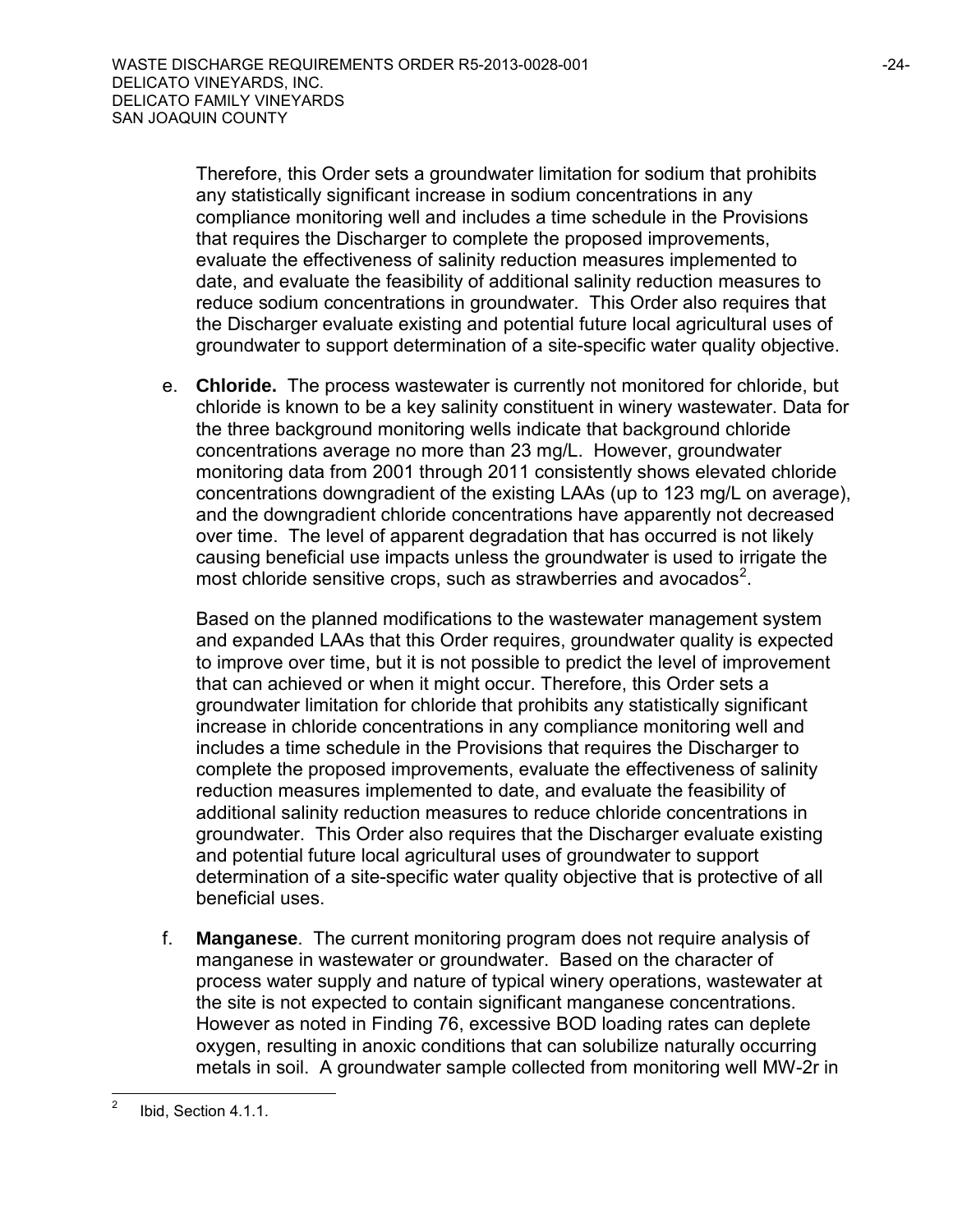August 2012 indicates that the discharge has caused exceedance of the Secondary MCL for manganese. It is possible that the current practice of rapid infiltration with high-BOD wastewater has caused reducing conditions that favor dissolution of manganese from native soil. Additional groundwater monitoring data are needed before a determination of degradation can be made.

Based on the planned modifications to the wastewater management system and expanded LAAs that this Order requires, groundwater quality with respect to manganese is expected to improve over time. Therefore, this Order sets a groundwater limitation that prohibits any statistically significant increase in manganese concentrations in any compliance monitoring well; includes a time schedule in the Provisions that requires the Discharger to complete the proposed improvements; and requires monitoring of manganese in the groundwater monitoring wells. If pollution is confirmed by future monitoring data and the required improvements do not result in significantly improved groundwater quality within five years of adoption of this Order, the Provisions require that the Discharger implement additional treatment or control as necessary to bring the discharge into compliance with the Basin Plan water quality objective.

g. **Arsenic.** The current monitoring program does not require analysis of arsenic wastewater or groundwater. However as noted in Finding 76, excessive BOD loading rates can deplete oxygen, resulting in anoxic conditions that can solubilize naturally occurring metals in soil. Based on one sampling event, it appears that arsenic exceeds the primary MCL of 10 µg/L in upgradient monitoring well MW-6. Groundwater samples from monitoring wells MW-1 through MW-6 in August 2012 indicate that the discharge has not caused degradation for arsenic; however, additional groundwater monitoring data are needed to verify that unreasonable groundwater degradation is not occurring.

- g. **Iron.** The current monitoring program does not require analysis of iron in wastewater or groundwater. However as noted in Finding 76, excessive BOD loading rates can deplete oxygen, resulting in anoxic conditions that can solubilize naturally occurring metals in soil. Based on one sampling event in August 2012, iron was not detected in any monitoring well. The limited data indicate that the discharge has not caused degradation for iron; however, additional groundwater monitoring data are needed to periodically verify that groundwater unreasonable degradation is not occurring.
- 82. Degradation of groundwater by waste constituents associated with the discharge of winery wastewater after effective source control measures and treatment are implemented is consistent with the maximum benefit to the people of the state.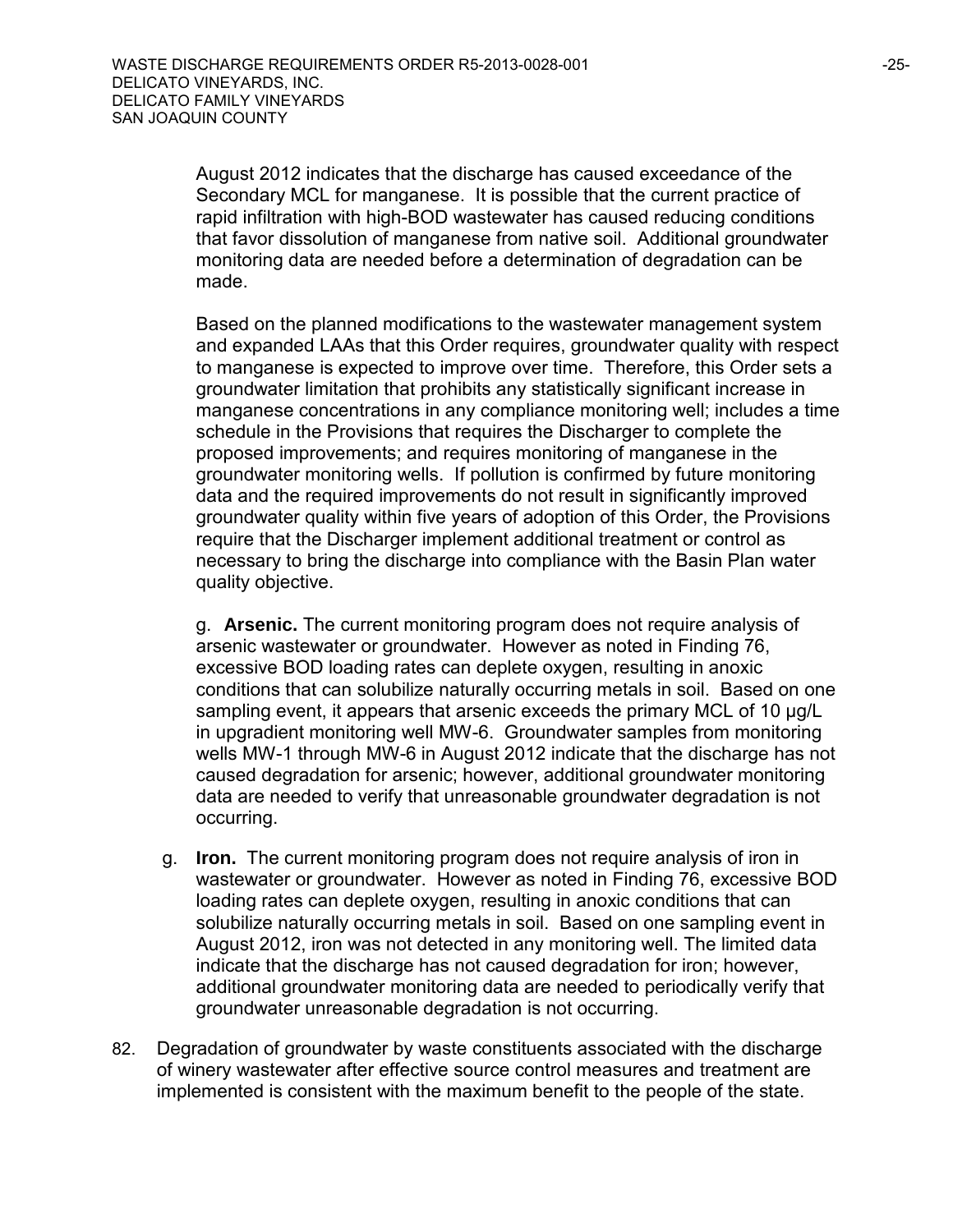The winery currently provides approximately 300 full-time equivalent jobs and supports continued employment of approximately 240 additional people that work at the vineyards that produce the grapes used to make the wine, as well as those that produce materials and equipment used for winemaking. The Discharger anticipates providing an additional 60 full-time equivalent jobs and support for additional ancillary services as part of the facility expansion. The economic prosperity of valley communities and associated industry is of maximum benefit to the people of the State, and provides sufficient justification for allowing the limited groundwater degradation that may continue to occur pursuant to this Order.

- 83. The Discharger has implemented the following salinity source control, water conservation, reuse and land application management practices:
	- a. Conversion of sodium- to potassium-based cleaning products;
	- b. Use of timers and nozzles for increased water efficiency;
	- c. Elimination of wine ion exchange;
	- d. Rotovac water-cooled pump recirculation servicing; and
	- e. Certification under California Sustainable Winegrowing guidelines

The RWD states that the Discharger has implemented some salinity source reduction, but did not specify the level of salinity reduction that was achieved. Effluent monitoring data since 2002 do not indicate that salinity reduction has been achieved. Therefore, this Order requires that the Discharger complete a postsource control salinity reduction evaluation to quantify the benefits achieved by salinity reduction measures previously implemented and provide a feasibility analysis of additional reduction measures. It should be noted that water conservation measures typically concentrate salinity constituents in wastewater, thus salinity reduction measures may not be reflected in wastewater monitoring data, but rather in reduced mass loading rates to the LAAs.

- 84. The proposed modifications to the land application system, which are required by this Order, will incorporate the following treatment and control:
	- a. The existing unlined wastewater ponds will be abandoned.
	- b. The LAAs will increase from 23 acres of uncropped LAAs that received water, decomposable organic matter, and nutrients well in excess of the soil's assimilative capacity to 226 acres of cropped LAAs which will receive nutrients and water at agronomic rates.
	- c. Process wastewater will receive some treatment prior to discharge. Reduced BOD loading rates will also alleviate potentially reducing conditions in the LAAs, thereby reducing the threat of degradation from manganese.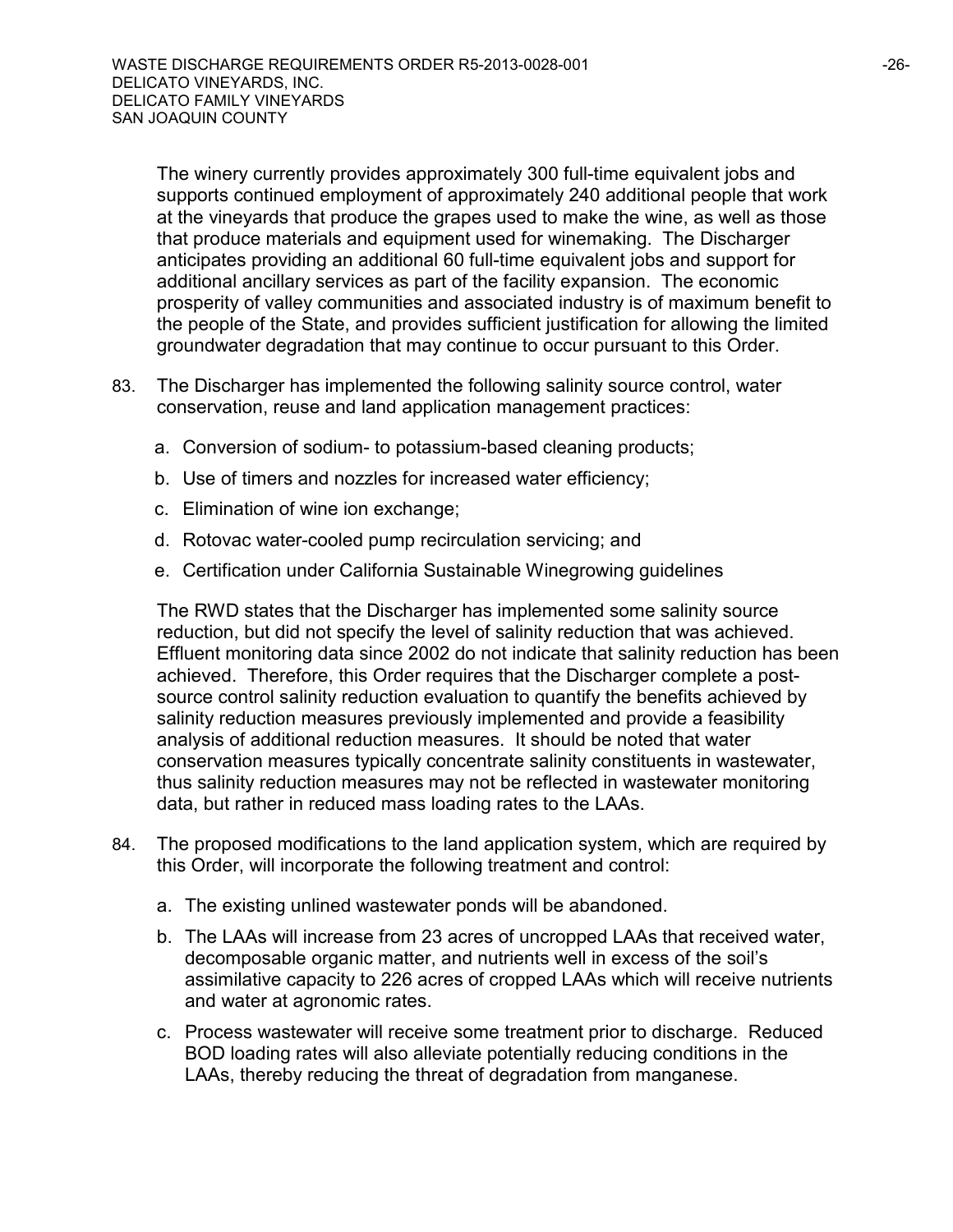- d. Double cropping is proposed for some LAAs to provide a crop canopy for most of the year. This practice will increase water loss by evapotranspiration and also result in higher removal rates for both TDS and nitrogen. Double cropping has been documented to result in high uptake of salinity constituents in other wastewater land application areas.
- e. Cover cropping in the vineyards is a benefit for winter irrigation management and benefits vineyard soil vitality by improving nutrient uptake during the winter months.
- f. Salinity source reduction;
- g. The use of lined wastewater ponds for flow equalization and short-term storage;
- h. Collection of winery storm water to prevent runoff to surface waters;
- i. Land application of wastewater at agronomic rates for water and plant nutrients;
- j. Using high quality supplemental irrigation water to maximize crop yield;
- k. Utilizing tailwater and storm water runoff control systems on all LAAs; and
- l. Using non-industrial storm water collected in a planned detention basin as a source for additional supplemental irrigation water.

These measures constitute best practical treatment and control sufficient to justify the groundwater degradation that is allowed by this Order.

- 85. With respect to TDS, and possibly sodium and chloride, an unacceptable degree of groundwater degradation has occurred. Therefore this Order does not authorize any continued degradation beyond that which exists today for those constituents. The Groundwater Limitations are effective immediately and allow no degradation beyond existing groundwater quality in any compliance monitoring well and this Order requires intrawell analysis of compliance well groundwater monitoring data to determine compliance with the Groundwater Limitations. If the required improvements do not result in significantly improved groundwater quality within five years of adoption of this Order, the Provisions require that the Discharger implement additional treatment or control as necessary to bring the discharge into compliance with the Basin Plan water quality objectives. This Order also requires that the Discharger evaluate existing and potential future local agricultural uses of groundwater to support determination of site-specific water quality objectives for TDS and sodium that are protective of all beneficial uses.
- 86. This Order also requires implementation of upgrades and any additional measures that will be required to comply with the Groundwater Limitations of this Order, and which are expected to result in significant improvements in the shallow groundwater quality beneath the site. This Order imposes effluent and mass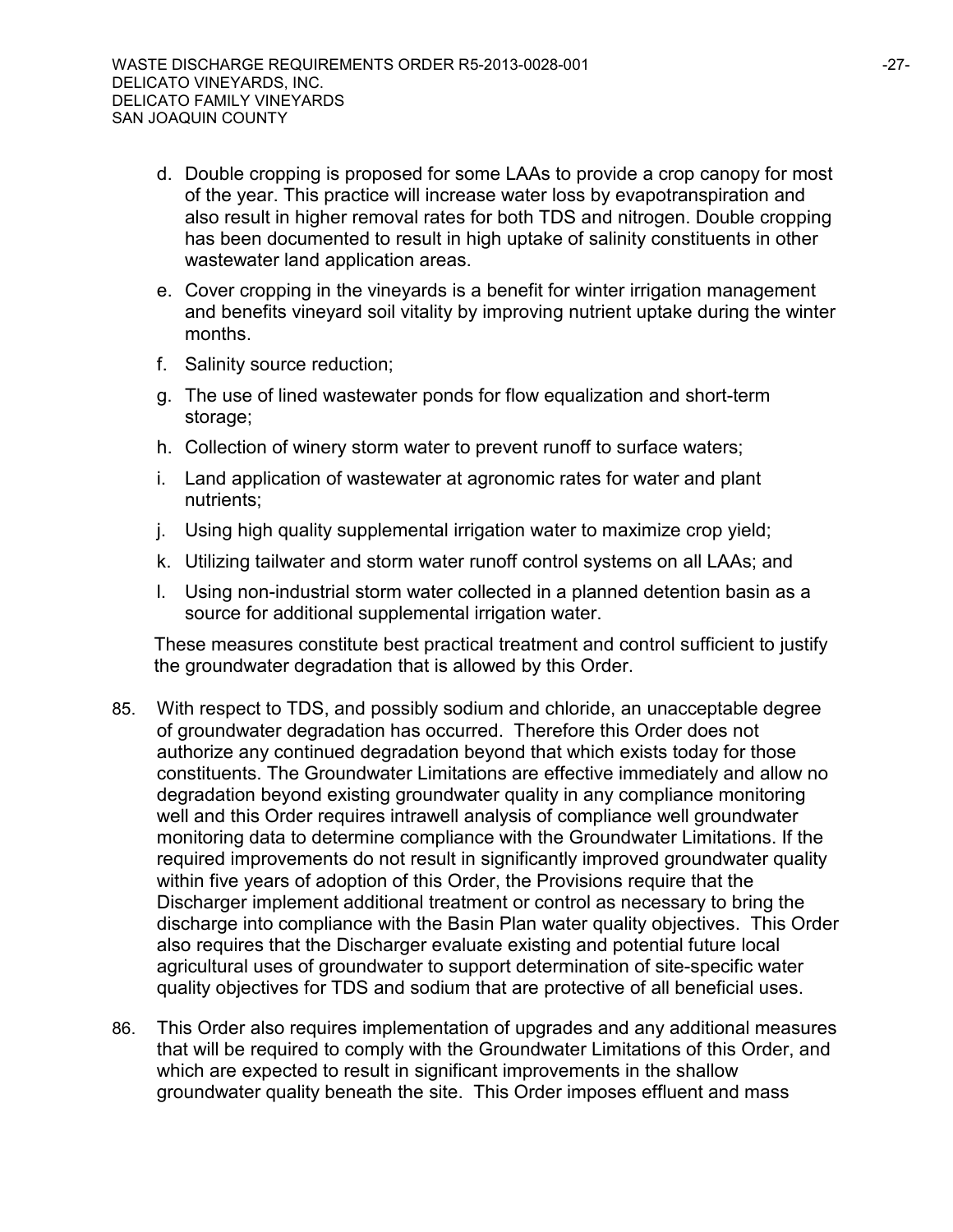loading rate limitations and contains a time schedule for the implementation of additional treatment or control to ensure that the highest water quality consistent with the maximum benefit to the people of the State will be achieved while minimizing any degradation that may occur pending completion of the required tasks. Following completion of the time schedule, this Order will be reopened if necessary to reconsider effluent limitations and other requirements to comply with Resolution 68-16. Based on the existing record, the discharge authorized by this Order is consistent with the antidegradation provisions of Resolution 68-16.

#### **Other Regulatory Considerations**

- 87. Based on the threat and complexity of the discharge, the facility is determined to be classified as 2B as defined below:
	- a. Category 2 threat to water quality: "Those discharges of waste that could impair the designated beneficial uses of the receiving water, cause short-term violations of water quality objectives, cause secondary drinking water standards to be violated, or cause a nuisance."
	- b. Category B complexity, defined as: "Any discharger not included [as Category A] that has physical, chemical, or biological treatment systems (except for septic systems with subsurface disposal) or any Class 2 or Class 3 waste management units."
- 88. Title 27 of the California Code of Regulations (hereafter Title 27) contains regulatory requirements for the treatment, storage, processing, and disposal of solid waste. However, Title 27 exempts certain activities from its provisions. Discharges regulated by this Order are exempt from Title 27 pursuant to provisions that exempt domestic sewage, wastewater, and reuse. Title 27, section 20090 states in part:

The following activities shall be exempt from the SWRCB-promulgated provisions of this subdivision, so long as the activity meets, and continues to meet, all preconditions listed:

(a) Wastewater - Discharges of wastewater to land, including but not limited to evaporation ponds, percolation ponds, or subsurface leachfields if the following conditions are met:

- (1) the applicable RWQCB has issued WDRs, reclamation requirements, or waived such issuance;
- (2) the discharge is in compliance with the applicable water quality control plan; and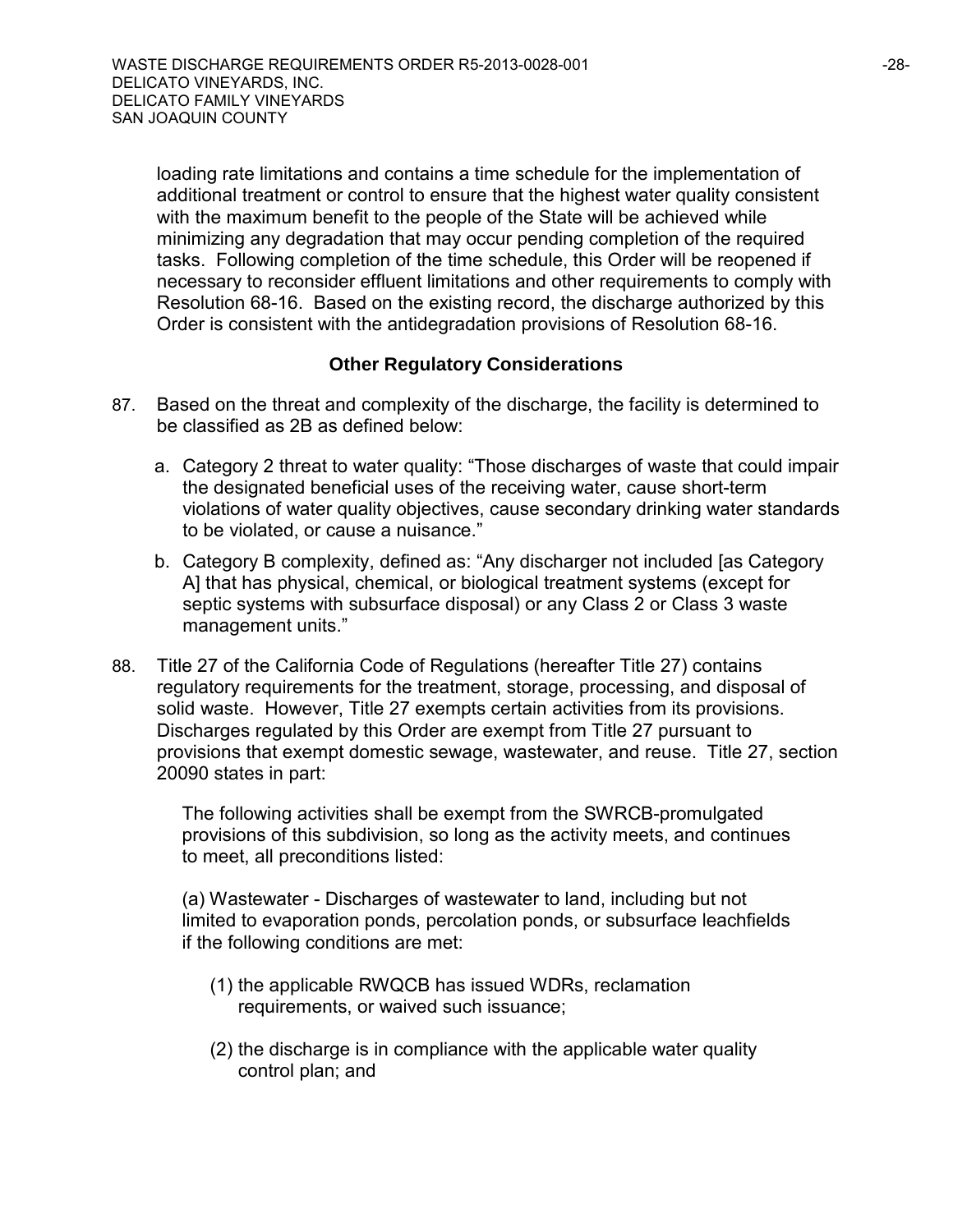(3) the wastewater does not need to be managed according to Chapter 11, Division 4.5, Title 22 of this code as a hazardous waste.

(b) Soil Amendments - Use of nonhazardous decomposable waste as a soil amendment pursuant to applicable best management practices, provided that RWQCBs may issue waste discharge or reclamation requirements for such use.

- 89. The discharge authorized herein, and the treatment and storage facilities associated with the discharge, are exempt from the requirements of Title 27. The current unlined wastewater ponds, future aerated ponds and LAAs are exempt pursuant to Title 27, section 20090(b) because they are discharges of wastewater to land and:
	- a. The Central Valley Water Board is issuing WDRs;
	- b. This Order prescribes requirements that will ensure compliance with the Basin Plan; and
	- c. The wastewater discharged to the LAAs does not need to be managed as hazardous waste.
- 90. Although the facility is exempt from Title 27, the statistical data analysis methods of Title 27, section 20415(e) are appropriate for determining whether the discharge complies with Groundwater Limitations specified in this Order.
- 91. The State Water Board adopted Order 2014-0057-DWQ (NPDES General Permit CAS000001) specifying waste discharge requirements for discharges of storm water associated with industrial activities, and requiring submittal of a Notice of Intent by all affected industrial dischargers. All storm water at the Facility is collected and commingled with process wastewater for discharge to the LAAs or conveyed to the storage pond for winter storage prior to application to the LAAs. Storm water is not discharged offsite or discharged to waters of the U.S. Coverage under NPDES General Permit CAS000001 is not required at this time.
- 92. Water Code section 13267(b) states: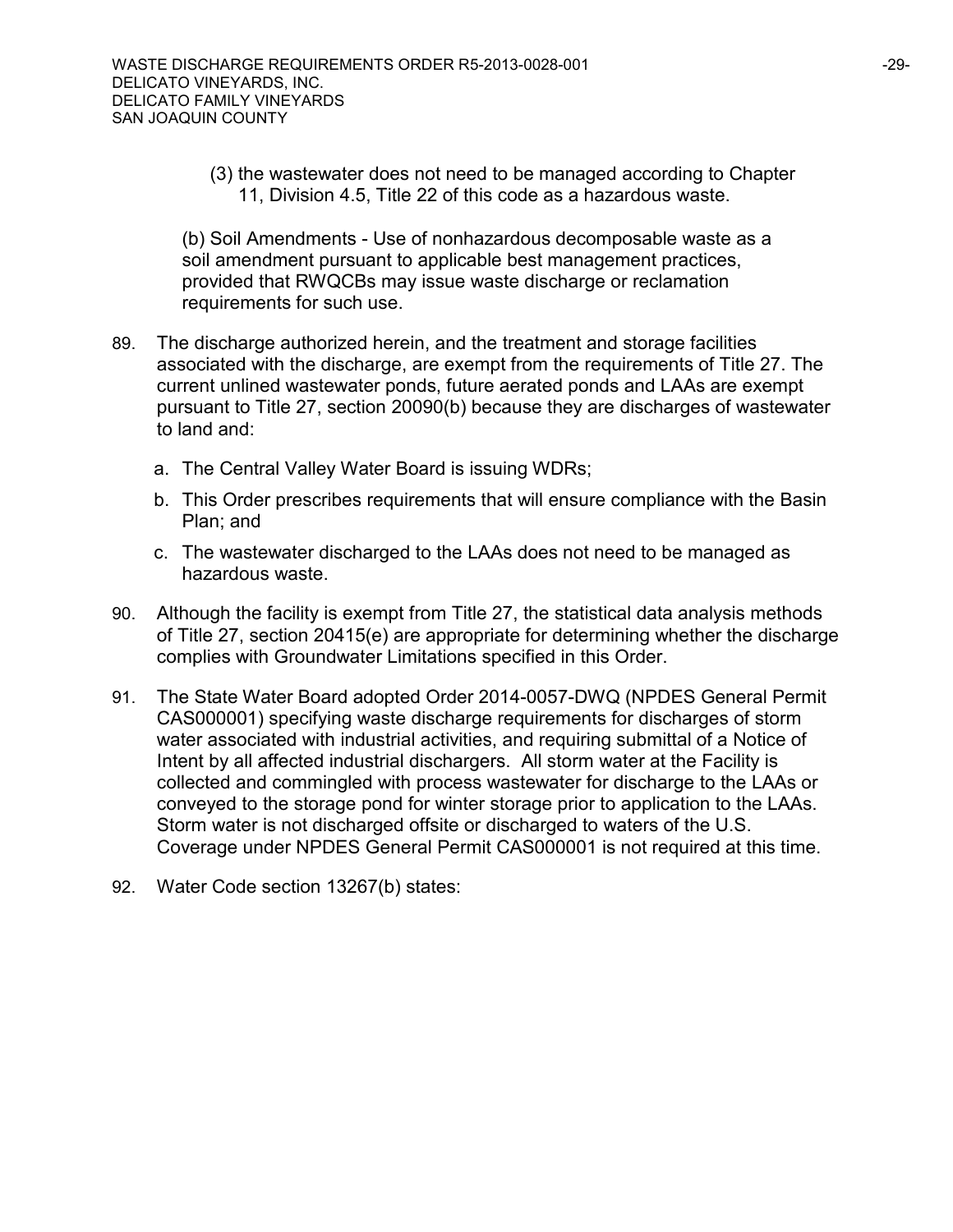In conducting an investigation specified in subdivision (a), the regional board may require that any person who has discharged, discharges, or is suspected of discharging, or who proposes to discharge within its region … shall furnish, under penalty of perjury, technical or monitoring program reports which the board requires. The burden, including costs of these reports, shall bear a reasonable relationship to the need for the reports and the benefits to be obtained from the reports. In requiring those reports, the regional board shall provide the person with a written explanation with regard to the need for the reports, and shall identify the evidence that supports requiring that person to provide the reports.

The technical reports required by this Order and the attached Monitoring and Reporting Program R5-2013-0028-001 are necessary to ensure compliance with these waste discharge requirements. The Discharger owns and operates the facility that discharges the waste subject to this Order.

- 93. The California Department of Water Resources sets standards for the construction and destruction of groundwater wells (hereafter DWR Well Standards), as described in California Well Standards Bulletin 74-90 (June 1991) and Water Well Standards: State of California Bulletin 94-81 (December 1981). These standards, and any more stringent standards adopted by the state or county pursuant to Water Code section 13801, apply to all monitoring wells used to monitor the impacts of wastewater storage or disposal governed by this Order.
- 94. A Negative Declaration was certified by the San Joaquin County Community Development Department on 30 November 2011, in accordance with CEQA (Pub. Resources Code, § 21000 et seq.). The Initial Study and Negative Declaration describe the project as expanding winery production from crushing and processing 140,000 tons of grapes per year to 200,000 tons per year over a five year period. Facility upgrades include additional winery equipment, buildings, process wastewater storage capacity, and upgrading the process wastewater system and management operations for vineyard and crop irrigation. The Initial Study found that the project would not cause potentially significant impacts to water quality and that mitigation measures were not necessary. San Joaquin County, the lead agency, requested that the Central Valley Water Board review the Draft CEQA documents as a responsible agency, and the Board issued comments on the project on 16 December 2011. The comment letter did not request additional analysis of potential water quality impacts or mitigation measures to protect water quality. Compliance with this Order will prevent potentially significant impacts to water quality.
- 95. Pursuant to Water Code section 13263(g), discharge is a privilege, not a right, and adoption of this Order does not create a vested right to continue the discharge.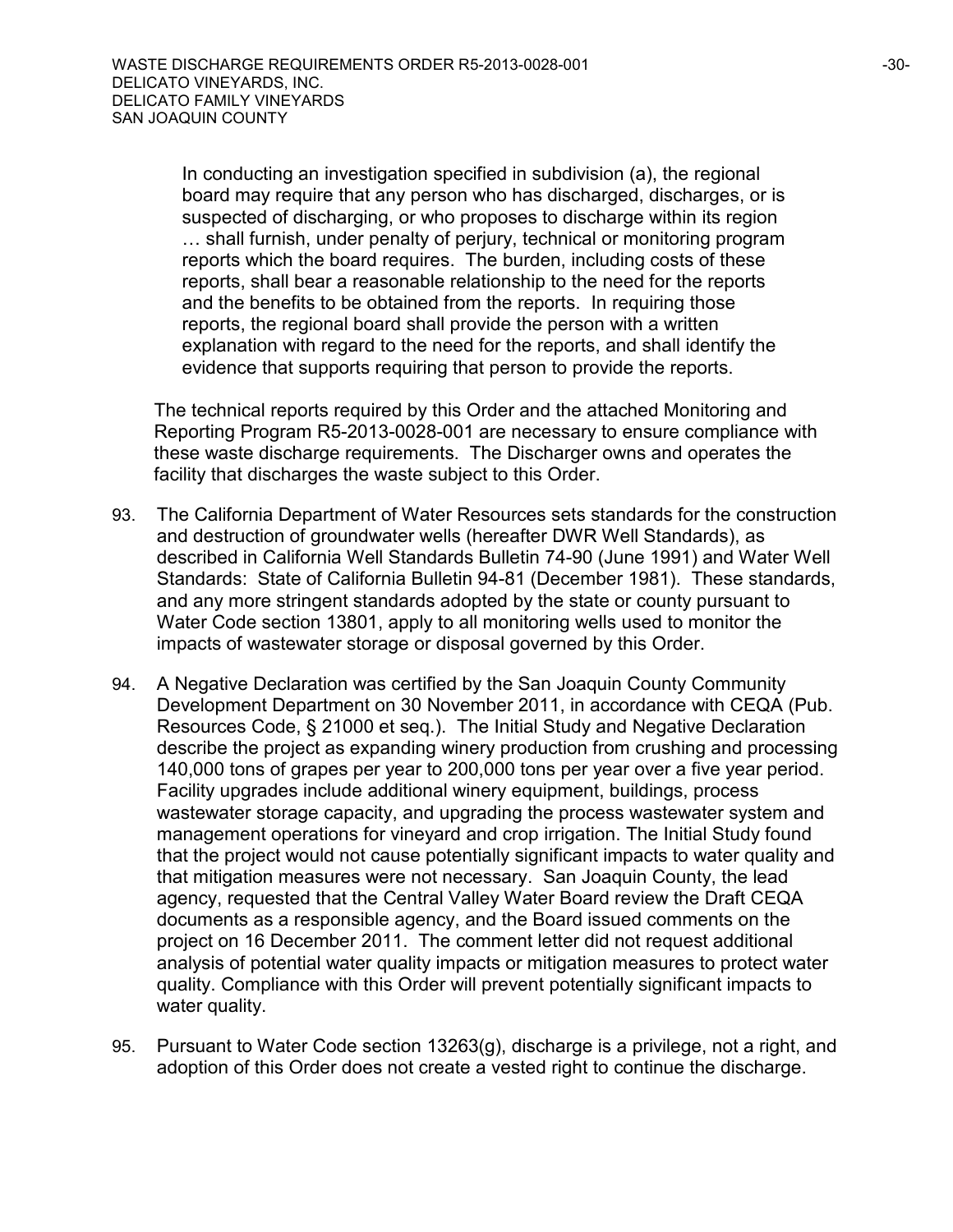## **Public Notice**

- 96. All the above and the supplemental information and details in the attached Information Sheet, which is incorporated by reference herein, were considered in establishing the following conditions of discharge.
- 97. The Discharger and interested agencies and persons have been notified of the Central Valley Water Board's intent to prescribe waste discharge requirements for this discharge, and they have been provided an opportunity to submit written comments and an opportunity for a public hearing.
- 98. All comments pertaining to the discharge were heard and considered in a public hearing.

**IT IS HEREBY ORDERED** that Order 96-077 is rescinded except for purposes of enforcement and pursuant to sections 13263 and 13267 of the California Water Code, Delicato Family Vineyards, its agents, successors, and assigns, in order to meet the provisions contained in Division 7 of the California Water Code and regulations adopted thereunder, shall comply with the following:

*Note: Other prohibitions, conditions, definitions, and the method of determining compliance are contained in the attached "Standard Provisions and Reporting Requirements for Waste Discharge Requirements" dated 1 March 1991.*

## **A. Discharge Prohibitions:**

- 1. **Effective 1 September 2013**, discharge of wastewater to any unlined pond is prohibited. Future use of the existing unlined wastewater ponds for supplemental irrigation water ponds or other unlined impoundments is permitted upon approval of the report submitted pursuant to Provision H.1.a.
- 2. Discharge of wastes to surface waters or surface water drainage courses, including irrigation ditches outside of control of the Discharger, is prohibited.
- 3. Discharge of waste classified as 'hazardous', as defined in the California Code of Regulations, title 23, section 2510 et seq., is prohibited.
- 4. Discharge of waste classified as 'designated', as defined in CWC Section 13173, in a manner that causes violation of groundwater limitations, is prohibited.
- 5. **Effective 1 September 2013**, bypass around, or overflow from, the aeration ponds is prohibited, except as allowed by Standard Provision E.2 of the *Standard Provisions and Reporting Requirements for Waste Discharge Requirements*.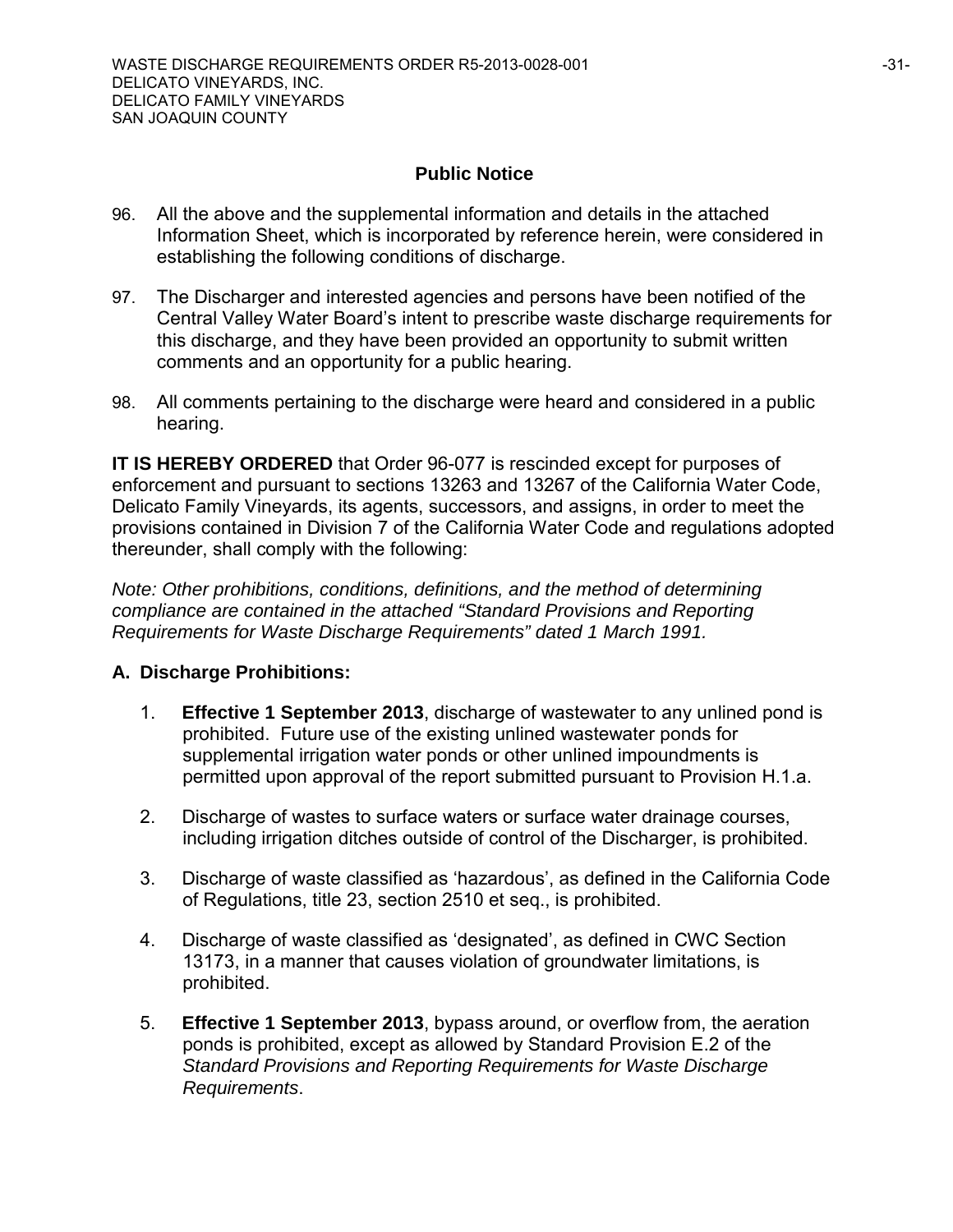- 6. Discharge of waste at a location or in a manner different from that described in the Findings is prohibited.
- 7. Discharge of toxic substances into the wastewater treatment system or land application areas such that biological treatment mechanisms are disrupted is prohibited.
- 8. The discharge of domestic wastewater to the process wastewater system is prohibited.
- 9. The discharge of process wastewater to any domestic wastewater septic system is prohibited.
- 10. Discharge of irrigation tailwater and/or storm water runoff from the LAAs to surface waters is prohibited.

## **B. Discharge Specifications:**

- 1. No waste constituent shall be released, discharged, or placed where it will be released or discharged, in a concentration or in a mass that causes violation of the Groundwater Limitations of this Order.
- 2. The discharge shall not cause degradation of any water supply.
- 3. Wastewater treatment, storage, and disposal shall not cause pollution or a nuisance as defined by Water Code section 13050.
- 4. The discharge shall remain within the permitted waste treatment/containment structures and land application areas at all times.
- 5. The Discharger shall operate all systems and equipment to optimize the quality of the discharge.
- 6. All conveyance, treatment, storage, and disposal systems shall be designed, constructed, operated, and maintained to prevent inundation or washout due to floods with a 100-year return frequency.
- 7. Objectionable odors shall not be perceivable beyond the limits of the facility boundary at an intensity that creates or threatens to create nuisance conditions.
- 8. As a means of discerning compliance with Discharge Specification B.6, the dissolved oxygen (DO) content in the upper one foot of any wastewater pond shall not be less than 1.0 mg/L for three consecutive weekly sampling events. If the DO in any single pond is below 1.0 mg/L for three consecutive sampling events, the Discharger shall report the findings to the Regional Water Board in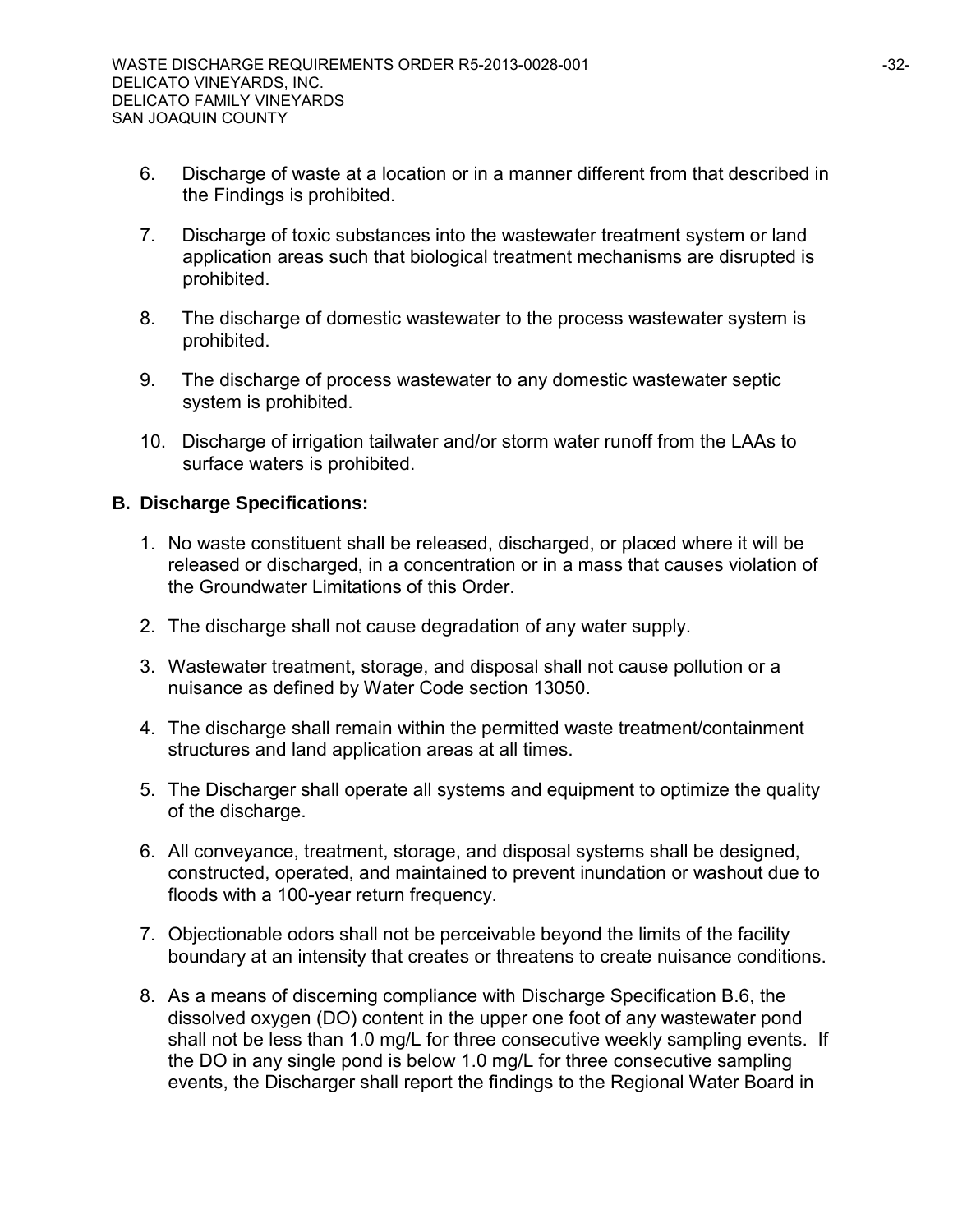writing within 10 days and shall include a specific plan to resolve the low DO results within 30 days.

- 9. The Discharger shall operate and maintain all wastewater ponds sufficiently to protect the integrity of containment dams and berms and prevent overtopping and/or structural failure. For ponds lined with geosynthetic (plastic) material, the operating freeboard in any pond shall never be less than one foot (measured vertically from the lowest possible point of overflow). For unlined or clay lined ponds with berms that are higher than the surrounding grade, the operating freeboard shall never be less than two feet. As a means of management and to discern compliance with this requirement, the Discharger shall install and maintain in each pond a permanent staff gauge with calibration marks that clearly show the water level at design capacity and enable determination of available operational freeboard.
- 10.The treatment, storage, and disposal ponds or structures shall have sufficient capacity to accommodate allowable wastewater flow, design seasonal precipitation, and ancillary inflow and infiltration during the winter while ensuring continuous compliance with all requirements of this Order. Design seasonal precipitation shall be based on total annual precipitation using a return period of 100 years, distributed monthly in accordance with historical rainfall patterns.
- 11.All ponds and open containment structures shall be managed to prevent breeding of mosquitoes. Specifically:
	- a. An erosion control program shall be implemented to ensure that small coves and irregularities are not created around the perimeter of the water surface.
	- b. Weeds shall be minimized through control of water depth, harvesting, or herbicides.
	- c. Dead algae, vegetation, and debris shall not accumulate on the water surface.
	- d. The Discharger shall consult and coordinate with the local Mosquito Abatement District to minimize the potential for mosquito breeding as needed to supplement the above measures.
- 12.Newly constructed or rehabilitated berms or levees (excluding internal berms that separate ponds or control the flow of water within a pond) shall be designed and constructed under the supervision of a California Registered Civil Engineer.
- 13.Wastewater discharged to the LAAs shall not have a pH less than 4.5 or greater than 10.0.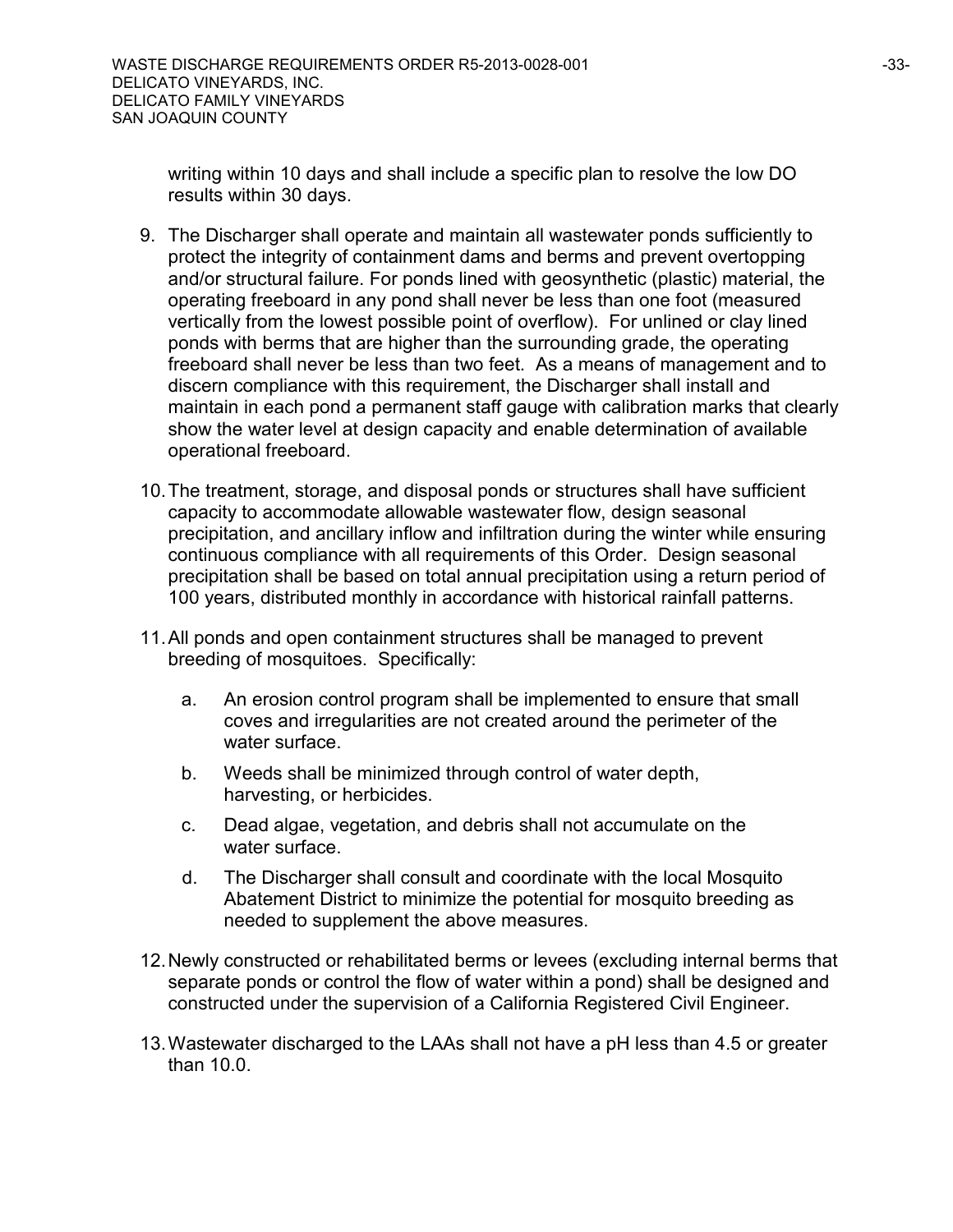- 14.The Discharger shall monitor sludge accumulation in the aeration ponds at least **every five years beginning in 2018**, and shall periodically remove sludge as necessary to maintain adequate storage capacity. Specifically, if the estimated volume of sludge in any pond exceeds 20 percent of the permitted pond capacity, the Discharger shall complete sludge cleanout within 12 months after the date of the estimate.
- 15.Storage or composting of pomace and/or diatomaceous earth on areas not equipped with means to collect leachate and minimize storm water infiltration is prohibited.
- 16.**Every five years beginning in 2018**, the Discharger shall test the integrity of all pond liners and repair all significant leaks in accordance with an approved workplan pursuant to Provision H.1.i.
- 17.All irrigation systems are acceptable as long as treated wastewater applications are performed consistent with the requirements in this Order, allow even distribution, and prevent spills outside the LAAs. Reapplying tailwater to the LAAs or returning it to the wastewater aeration ponds is acceptable.

# **C. Flow Limitations**

1. **Effective immediately**, the combined discharge from winery sumps #1, #2, and #4 shall not exceed the following limits:

| <b>Flow Measurement</b>           | <b>Flow Limit</b> |
|-----------------------------------|-------------------|
| Total Annual Flow <sup>1</sup>    | 56 MG             |
| Monthly Average Flow <sup>2</sup> | 0.27 MGD          |

- <sup>1</sup> As determined by the total flow for the calendar year.
- As determined by the total flow during the calendar month divided by the number of days in that month.
- 2. **Effective on the date of Executive Officer approval of the report submitted pursuant to Provision H.1.c**, the combined discharge from winery sumps #1, #2, and #4 to the aeration ponds shall not exceed the following limits.

| <b>Flow Measurement</b>           | <b>Flow Limit</b> |
|-----------------------------------|-------------------|
| Total Annual Flow <sup>1</sup>    | -72 MG            |
| Monthly Average Flow <sup>2</sup> | 0.33 MGD          |
|                                   |                   |

As determined by the total flow for the calendar year.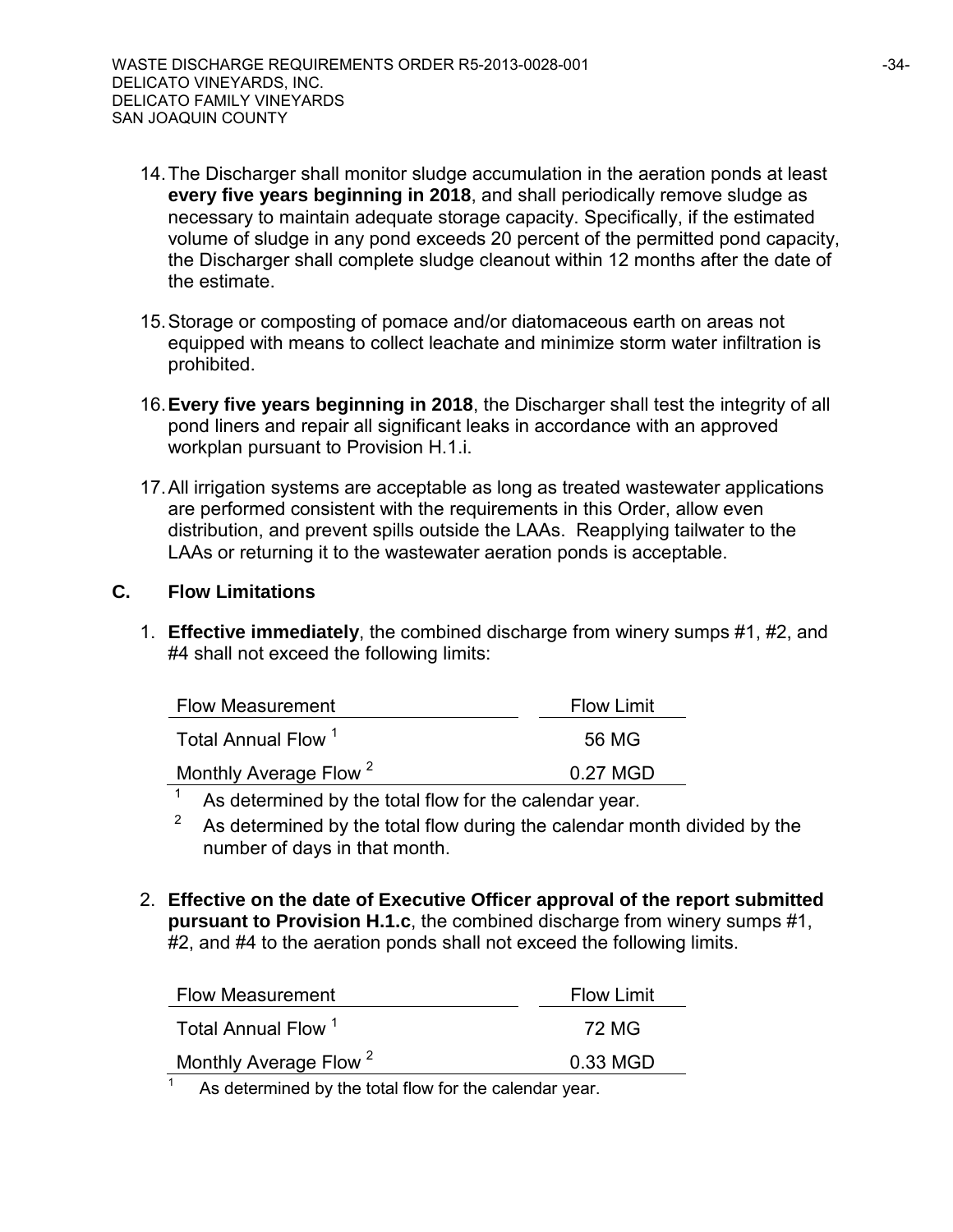<sup>2</sup> As determined by the total flow during the calendar month divided by the number of days in that month.

## **D. Effluent and Mass Loading Limitations**

1. **Effective immediately**, the blend of treated wastewater, storm water, and supplemental irrigation water applied to the existing 23 acres of LAAs shall not exceed the following effluent and mass loading limits:

| <b>Constituent</b>                                                   | <b>Units</b> | <b>Daily</b><br><b>Maximum</b> | Annual<br><b>Maximum</b> |
|----------------------------------------------------------------------|--------------|--------------------------------|--------------------------|
| <b>BOD Mass Loading</b>                                              | lbs/ac/day   | 285                            |                          |
| Flow-Weighted Average Fixed<br><b>Dissolved Solids Concentration</b> | mg/L         |                                | $740^{1}$                |
| <b>Total Nitrogen Mass Loading</b>                                   | lbs/ac/year  |                                | 500                      |

 $1 -$ Based on total flow and concentration for each source of water discharged.

## 2. **Effective on 1 September 2013:**

a. The blend of treated wastewater, storm water, and supplemental irrigation water applied to LAAs 1 and 3 (or any other LAA that is converted from vineyard to other crops) shall not exceed the following effluent and mass loading limits:

| <b>Constituent</b>                                     | <b>Units</b> | <b>Daily</b><br><b>Maximum</b> | Annual<br><b>Maximum</b> |
|--------------------------------------------------------|--------------|--------------------------------|--------------------------|
| <b>BOD Mass Loading</b>                                | lbs/ac/day   | 183                            |                          |
| <b>Average Fixed Dissolved Solids</b><br>Concentration | mg/L         |                                | 620 <sup>1</sup>         |
| <b>Total Nitrogen Mass Loading</b>                     | lbs/ac/year  |                                | Crop<br>Demand           |

<sup>1</sup> Flow-weighted average based on total flow and concentration for each source of water discharged.

b. The blend of treated wastewater, storm water, and supplemental irrigation water applied to LAAs 2, 4, 5, and 6 (or any other vineyard LAA) shall not exceed the following effluent and mass loading limits:

| <b>Constituent</b>                                     | <b>Units</b> | <b>Daily</b><br><b>Maximum</b> | Annual<br><b>Maximum</b> |
|--------------------------------------------------------|--------------|--------------------------------|--------------------------|
| <b>BOD Mass Loading</b>                                | lbs/ac/day   | 105                            | --                       |
| <b>Average Fixed Dissolved Solids</b><br>Concentration | mg/L         | --                             | 330 <sup>1</sup>         |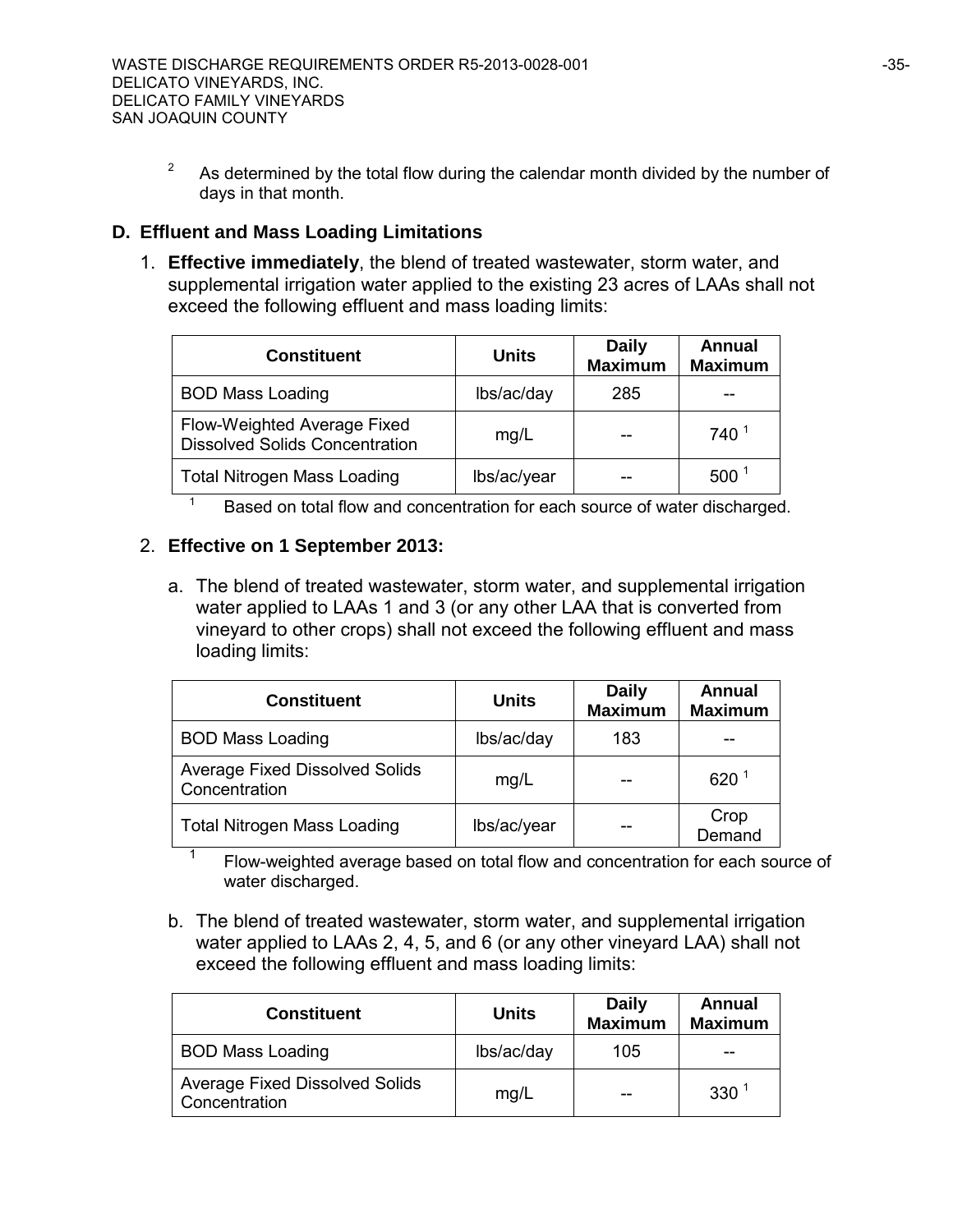| <b>Constituent</b>                 | Units       | <b>Daily</b><br><b>Maximum</b> | Annual<br><b>Maximum</b>    |
|------------------------------------|-------------|--------------------------------|-----------------------------|
| <b>Total Nitrogen Mass Loading</b> | lbs/ac/year | $-$                            | Crop<br>Demand <sup>2</sup> |

 $1 - 1$  Flow-weighted average based on total flow and concentration for each source of water discharged.

- $2^2$  Based on total flow and concentration for each source of water discharged.
- 3. Compliance with the above requirements shall be determined as specified below:
	- a. The mass of BOD applied to each LAA on a daily basis shall be calculated using the following formula:

$$
M = \frac{8.345(CV)}{A}
$$

Where: *M* = mass of BOD applied to an LAA in lbs/ac/day

- *C* = concentration of BOD in mg/L based on most recent monitoring result
- *V* = volume of wastewater applied to the LAA in millions of gallons per day
- $A = \overline{a}$  area of the LAA irrigated in acres

8.345 = unit conversion factor

b. The mass of total nitrogen applied to each LAA on an annual basis shall be calculated using the following formula and compared to published crop demand for the crops actually grown:

$$
M = \sum_{i=1}^{12} \frac{(8.345(C_i V_i) + M_x)}{A}
$$

Where: *M* = mass of nitrogen applied to LAA in lbs/ac/yr

- $C_i$  = Monthly average concentration of total nitrogen for month *i* in mg/L
- $V_i$  = volume of wastewater applied to the LAA during calendar month *i* in million gallons
- *A* = area of the LAA irrigated in acres
- $i =$  the number of the month (e.g., January = 1, February = 2, etc.)
- $M_x$  = nitrogen mass from other sources (e.g., fertilizer and compost) in pounds
- 8.345 = unit conversion factor
- c. The flow-weighted average annual FDS concentration shall be calculated using the following formula: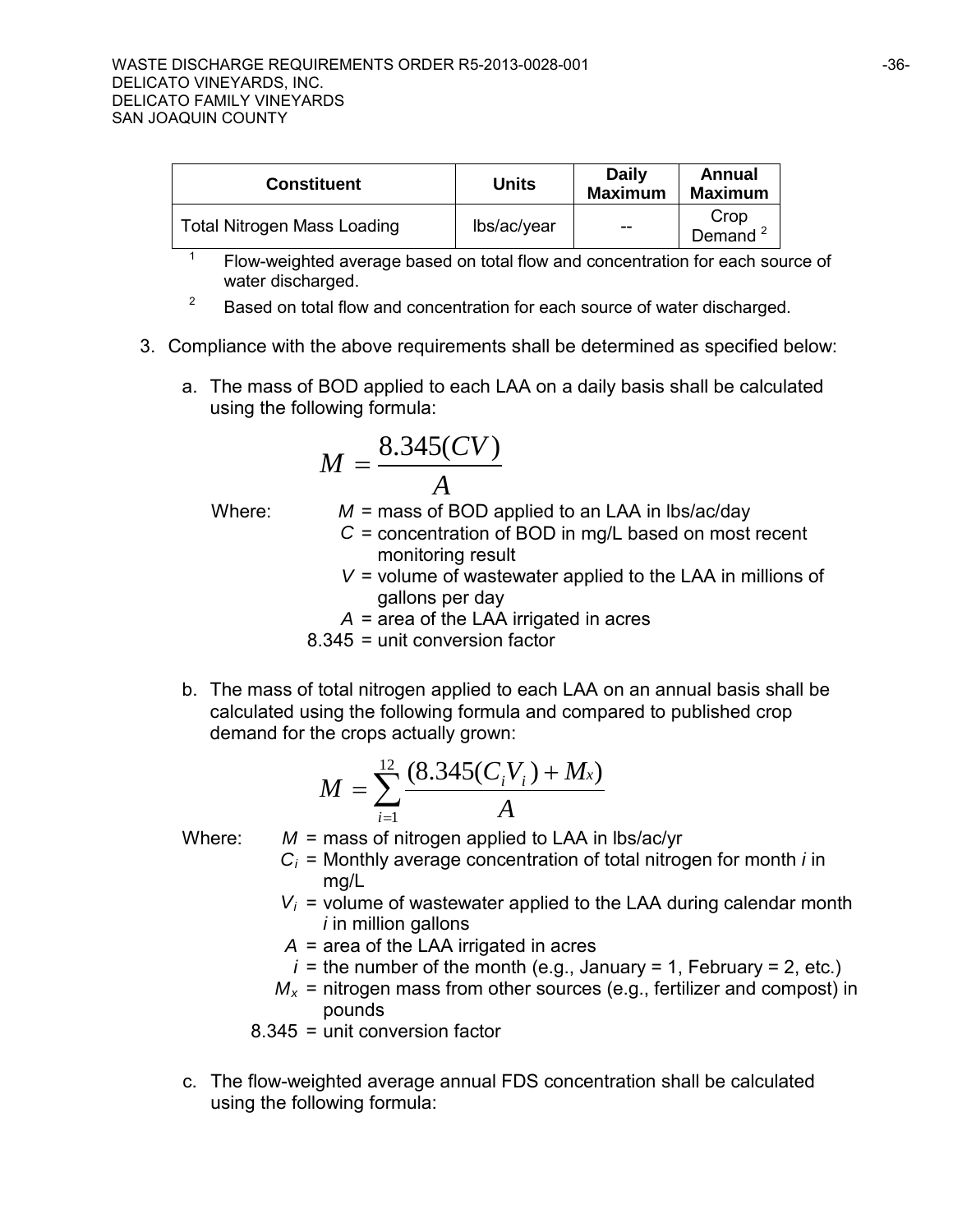$$
C_a = \frac{\sum_{1}^{12} [(C_{P_i} \times V_{P_i}) + (C_{Si} \times V_{Si})]}{\sum_{1}^{12} (V_{P_i} + V_{Si})}
$$

- Where:  $C_a$  = Flow-weighted average annual FDS concentration in mg/L
	- $i =$  the number of the month (e.g., January = 1, February = 2, etc.)
	- $C_{\text{Pi}}$  = Monthly average process wastewater FDS concentration for calendar month *i* in mg/L
	- $C_{\text{Si}}$  = Monthly average supplemental irrigation water FDS concentration for calendar month *i* in mg/L (considering each supplemental source separately)
	- $V_{\text{Pi}}$  = volume of process wastewater applied to LAAs during calendar month *i* in million gallons
	- $V_{\text{Si}}$  = volume of supplemental irrigation water applied to LAAs during calendar month *i* in million gallons (considering each supplemental source separately)

# **E. Land Application Area Specifications**

- 1. Application of waste constituents to LAAs shall be at reasonable agronomic rates to preclude creation of a nuisance or degradation of groundwater, considering the crop, soil, climate, and irrigation management system. The annual nutritive loading of the LAAs, including the nutritive value of organic and chemical fertilizers and of the wastewater shall not exceed the annual crop demand.
- 2. Any irrigation runoff (tailwater) shall be confined to the LAAs and shall not enter any surface water drainage course or storm water drainage system.
- 3. Discharge of process wastewater to any LAA not having a fully functional tailwater/runoff control system is prohibited.
- 4. Discharge of process wastewater to land overlying septic system leach lines or seepage pits is prohibited.
- 5. Crops (which may include pasture grasses, native grasses, and/or ornamental landscaping) shall be grown on the LAAs. Crops shall be selected based on nutrient uptake capacity, tolerance to soil moisture conditions, consumptive use of water, and irrigation requirements. Cropping activities shall be sufficient to take up the nitrogen applied, including any fertilizers and manure. Crops shall be harvested and removed from the land at least on an annual basis.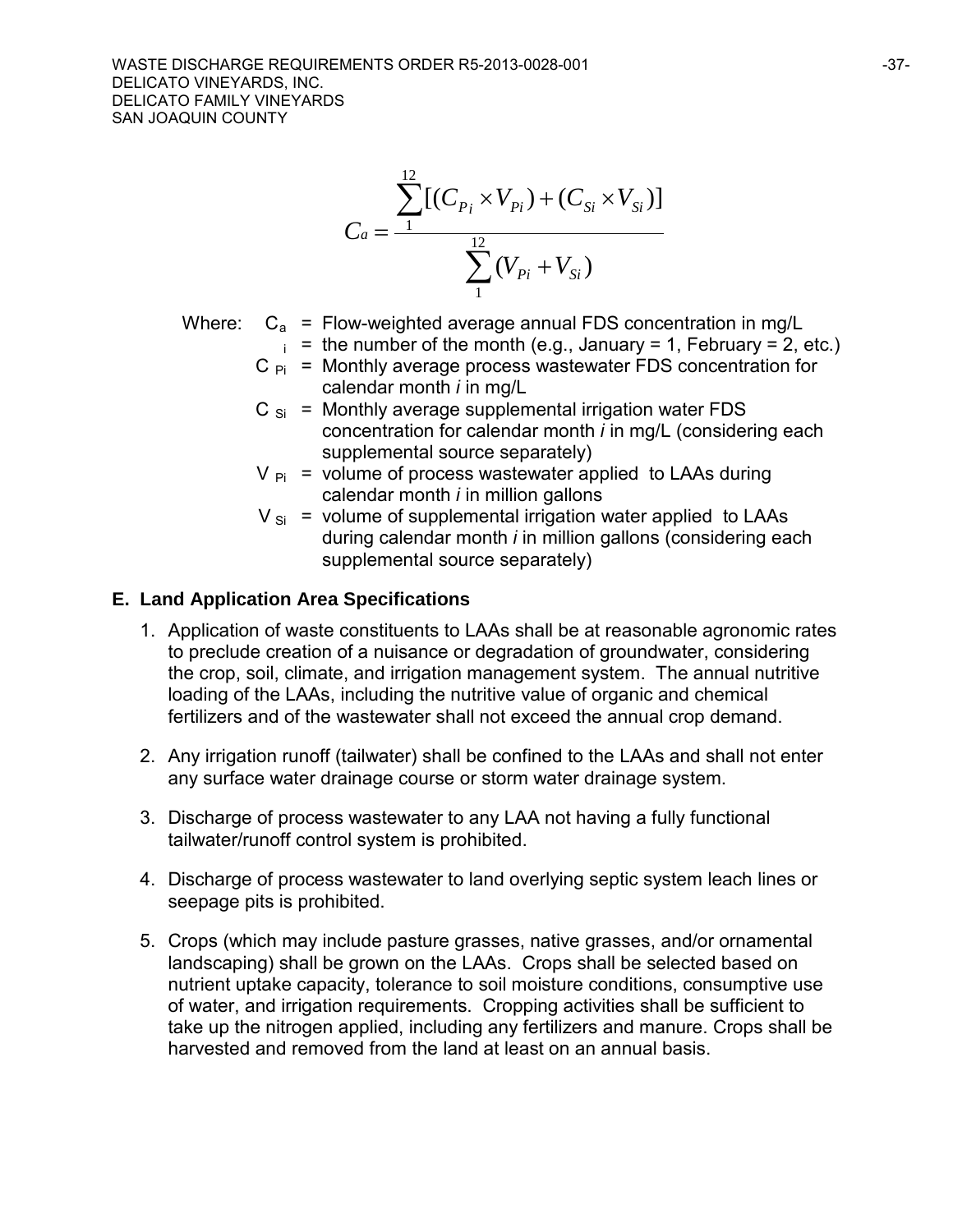- 6. Discharge of treated wastewater, including runoff, spray or droplets from the irrigation system, shall not occur outside the boundaries of the approved LAAs. Treated wastewater application using sprinklers, flood, or drip irrigation is acceptable if the discharge complies with all requirements of this Order.
- 7. Discharge of storm water runoff from the LAAs irrigated with wastewater is prohibited.
- 8. Application of treated wastewater to the LAAs using sprinkler irrigation is prohibited when wind velocities exceed 30 miles per hour.
- 9. Application of treated wastewater to the LAAs via flood irrigation shall only occur on furrows graded or irrigation checks configured so as to achieve uniform distribution, minimize ponding, and provide for tailwater control. Furrow runs and irrigation checks shall not be longer and slopes shall not be greater than what permits reasonably uniform infiltration and maximum practical irrigation efficiency.
- 10.There shall be no standing water in the LAAs 24 hours after wastewater is applied, except during periods of heavy rains sustained over two or more consecutive days.
- 11.Irrigation shall not be performed when the ground is saturated.
- 12.Hydraulic loading of wastewater and supplemental irrigation water shall be at reasonable agronomic rates designed to:
	- a. Maximize crop nutrient uptake;
	- b. Maximize breakdown of organic waste constituents in the root zone; and
	- c. Minimize the percolation of waste constituents below the root zone.
- 13.The LAAs shall be managed to prevent breeding of mosquitoes. In particular:
	- a. There shall be no standing water 48 hours after irrigation ceases;
	- b. Tailwater ditches shall be maintained essentially free of emergent, marginal, and floating vegetation; and
	- c. Low-pressure and unpressurized pipelines and ditches accessible to mosquitoes shall not be used to store wastewater.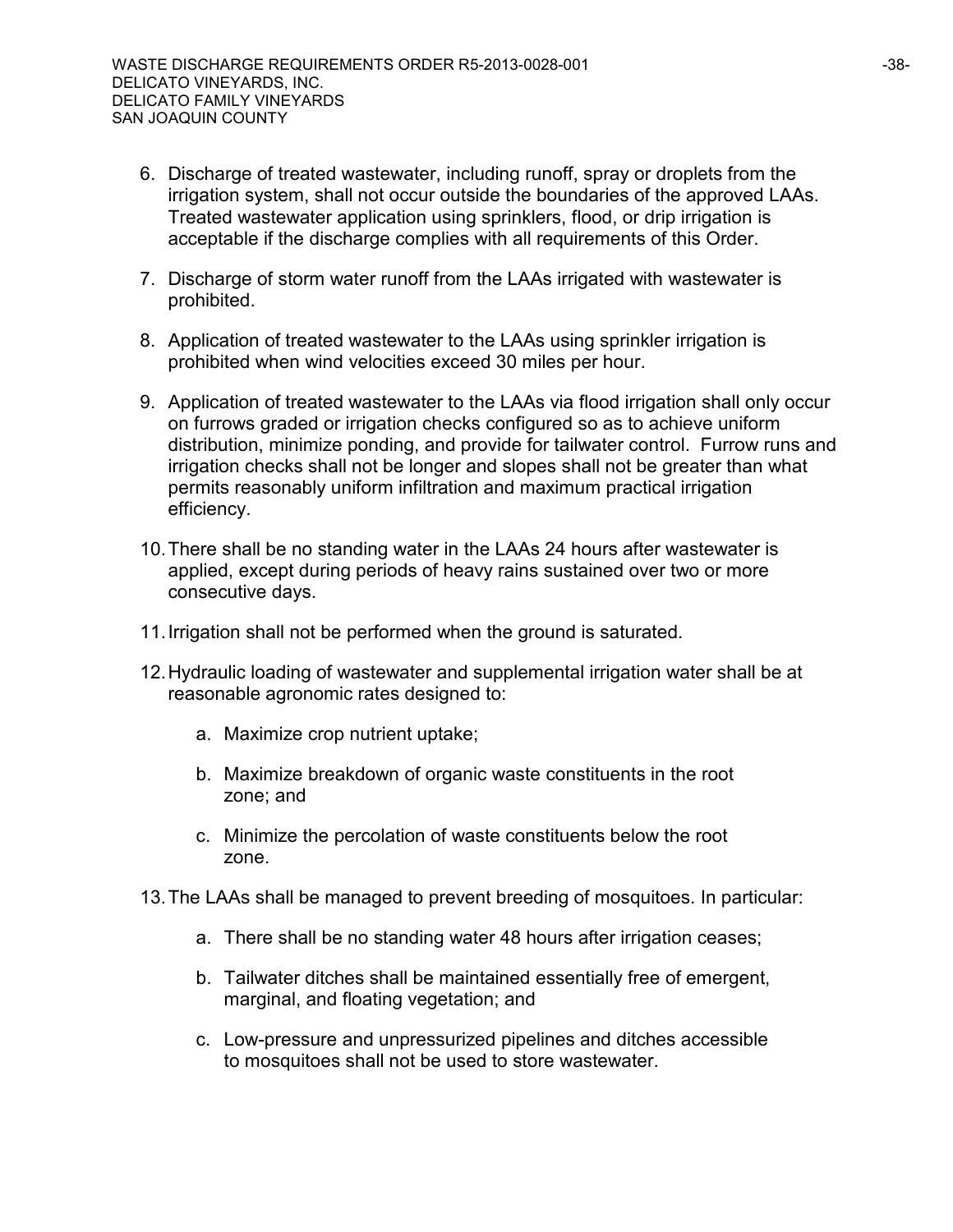## **F. Solids Disposal Specifications**

- 1. Solids refer to screenings, pomace, diatomaceous earth and other residual or separable waste solids associated with the winemaking process.
	- a. Winery sludge and other solids shall be removed from sumps, screens, wastewater ponds, etc. as needed to ensure optimal operation and adequate hydraulic capacity. Winery solids drying operations, if any, shall be designed and operated to prevent leachate generation and will include a provision to return leachate to the wastewater system.
	- b. Any handling and storage of waste solids at the facility shall be temporary (i.e., no longer than two years) and controlled and contained in a manner that minimizes leachate formation and precludes infiltration of waste constituents into soils in a mass or concentration that will violate the groundwater limitations of this Order.
	- c. Solids shall be disposed of in a manner that is consistent with Title 27, Division 2, Subdivision 1 of the CCR and as approved by the Executive Officer. Removal for further treatment, disposal, or reuse at disposal sites (i.e., landfills, wastewater treatment facilities, composting sites, soil amendment sites) operated in accordance with valid waste discharge requirements issued by a Regional Water Board will satisfy this specification.
	- d. Any proposed change in solids use or disposal practice shall be reported in writing to the Executive Officer at least 90 days in advance of the change.

## **G. Groundwater Limitations:**

1. **Effective immediately**, Release of waste constituents shall not cause groundwater to contain waste constituents in concentrations statistically greater than the concentrations listed below in any compliance monitoring  $well^3$  $well^3$ :

| <b>Constituent</b>            | Limitation                                         |
|-------------------------------|----------------------------------------------------|
| Chloride                      | No statistically significant increase <sup>1</sup> |
| Sodium                        | No statistically significant increase <sup>1</sup> |
| Nitrate nitrogen              | No statistically significant increase <sup>1</sup> |
| Sulfate                       | 250 mg/L                                           |
| <b>Total Dissolved Solids</b> | No statistically significant increase <sup>1</sup> |

<span id="page-38-0"></span><sup>-&</sup>lt;br>3 Compliance monitoring wells are defined in the attached Monitoring & Reporting Program (MRP).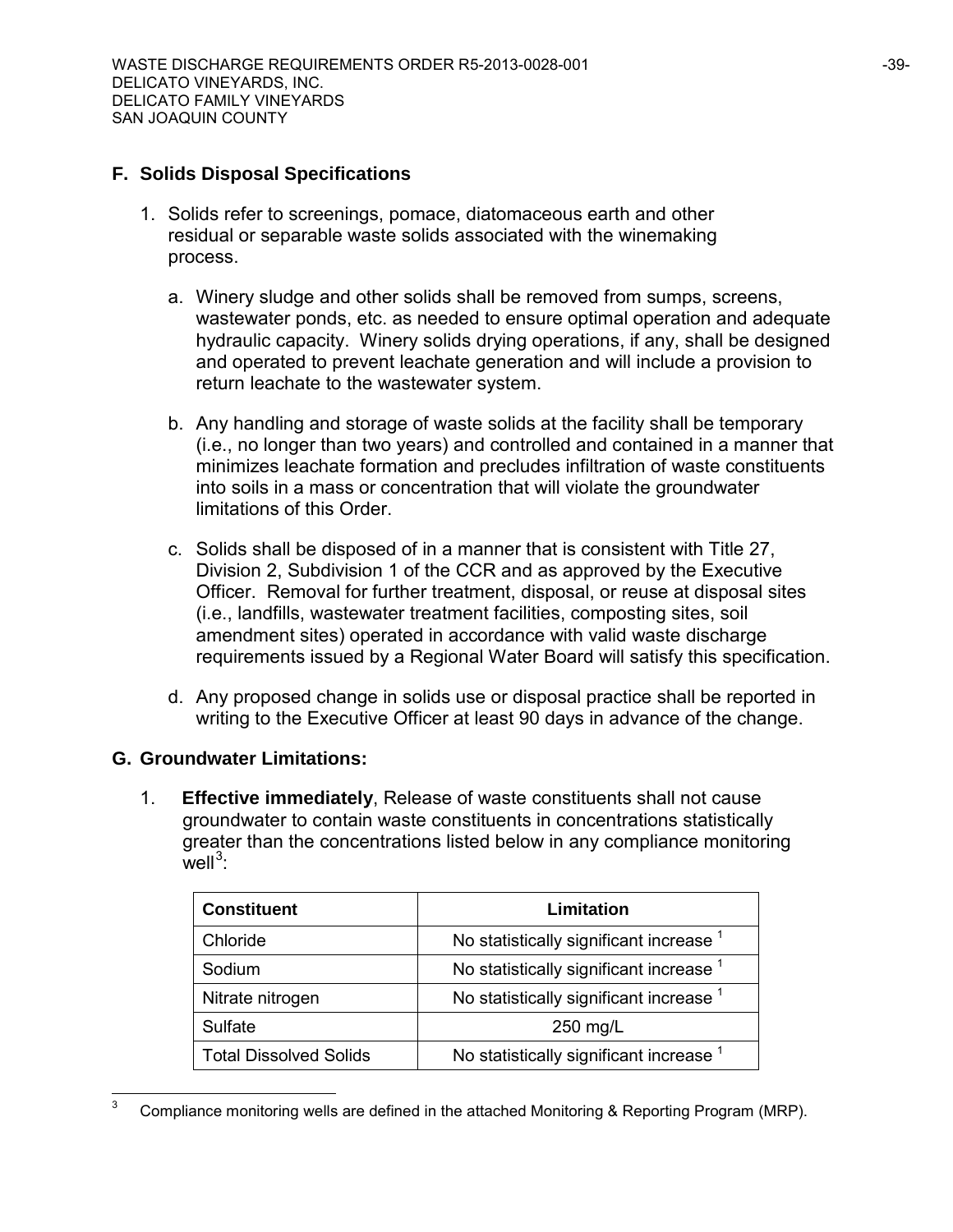| ∣ Constituent | Limitation                            |
|---------------|---------------------------------------|
| Manganese     | No statistically significant increase |

In accordance with the definition of "statistically significant" specified in Title 27, Section 20164 and based on conditions as of the date of this Order.

- 2. Release of waste constituents shall not cause groundwater to contain taste or odor-producing constituents, toxic substances, or any other constituents in concentrations that cause nuisance or adversely affect beneficial uses.
- 3. **Effective 1 May 2018**, with the exception of nitrate nitrogen, concentrations of all of the constituents listed above shall exhibit a statistically significant decreasing trend in each compliance well.

Compliance with these limitations shall be determined annually based on an approved intrawell statistical analysis that uses methods prescribed in Title 27, Section 20415(e)(8). This limitation requires intrawell analysis (comparing the well to historic data collected at the well rather than an upgradient well).

## **H. Provisions:**

- 1. The following reports shall be submitted pursuant to CWC section 13267 and shall be prepared as described in Provision H.4:
	- a. **By 1 May 2013**, the Discharger shall submit a Wastewater *Pond Design and Pond Liner Construction Quality Assurance (CQA) Plan,* and an *Unlined Wastewater Pond Closure Plan.* The pond design report shall specify the final design of the new wastewater storage ponds and liner systems, including complete pond geometry, liner materials, liner thickness, seaming methods, and details of anchorage and typical penetrations. The CQA workplan shall describe the specific construction quality assurance procedures and test methods that the Discharger proposes to ensure and verify that the liner subgrade preparation, installation and seaming will comply with the specifications; the entire liner is tested following installation to verify that all seams and liner penetrations are leak-free at the time of acceptance; and the entire liner is inspected for visible material defects and construction damage such as holes or tears prior to acceptance. The *Unlined Wastewater Pond Closure Plan* shall describe the proposed plan to close the existing two-acre unlined wastewater ponds and convert the area for supplemental irrigation water storage. The closure plan shall describe the specific means that will be implemented to prevent percolation of residual waste constituents in the soil underlying the former wastewater ponds, including proposed procedures to remove sludge and waste-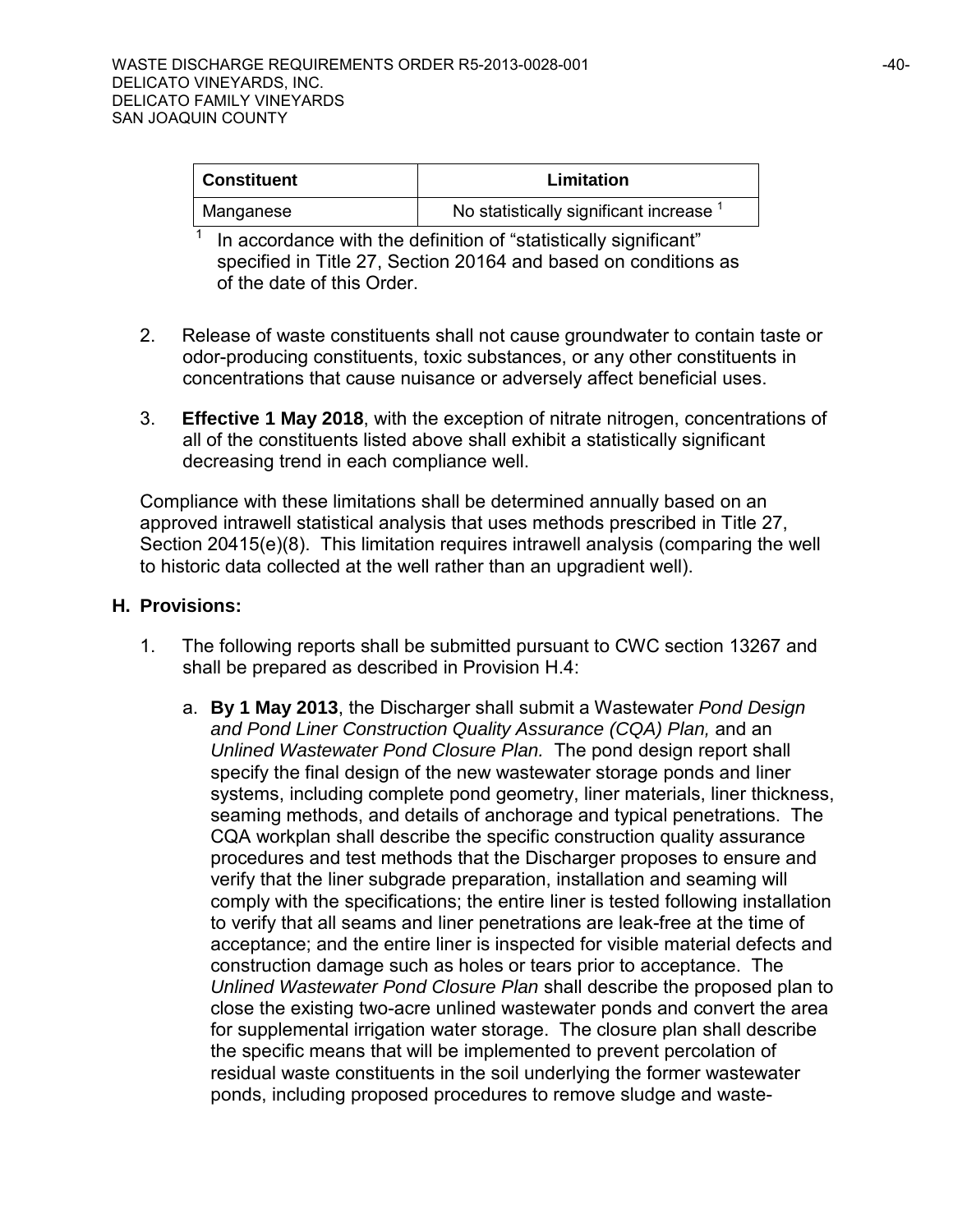containing sediments, provide verification of waste removal, plans for disposal of those materials, and plans for placement of clean fill or other lining material to reduce the percolation rate beneath the former pond(s).

- b. **By 1 July 2013,** the Discharger shall submit a Groundwater Monitoring Well Installation Workplan that describes plans to install an appropriate number of monitoring wells beneath the expanded LAAs to verify compliance with the Groundwater Limitations. The workplan shall be prepared in accordance with, and include the items listed in, the first section of Attachment D: "*Requirements for Monitoring Well Installation Workplans and Monitoring Well Installation Reports*", which is attached hereto and made part of this Order by reference. The groundwater monitoring wells shall be designed to yield samples representative of the uppermost portion of the first aquifer underlying the LAAs.
- c. **By 1 September 2013,** the Discharger shall submit a *Wastewater System Improvements Completion Report* that that documents the construction of the two aeration ponds and certifies that the ponds are fully functional and ready to receive wastewater in compliance with the requirements of this Order. The report shall also certify that improvements to LAAs 1 through 6 have been completed as described in Finding 32 and that the LAAs are fully functional and ready to receive wastewater in compliance with the requirements of this Order. The report shall include as-built drawings of the new LAA irrigation and tailwater/storm water runoff control systems. The report shall include final dimensions and liner specifications of the two aeration ponds and a *Liner Construction Quality Assurance (CQA) Report* that documents all construction observation, testing, and test results for the pond lining system.
- d. **By 1 October 2014** the Discharger shall submit a *Former Unlined Pond Closure Report* that documents implementation of the approved workplan, provides results of any analyses performed to characterize soil/sludge removed from the checks, and describes the fate of the removed materials. If the work deviated from the approved workplan, the report shall explain and justify the deviations.
- e. **By 1 July 2014,** the Discharger shall submit a *Groundwater Monitoring Well Installation Report* that describes the installation of the new groundwater monitoring wells required by Provision H.1.b. The report shall be prepared in accordance with, and including the items listed in, the second section of Attachment D: "Monitoring Well Workplan and Monitoring Well Installation Report Guidance," which is attached hereto and made part of this Order by reference. The report shall describe the installation and development of all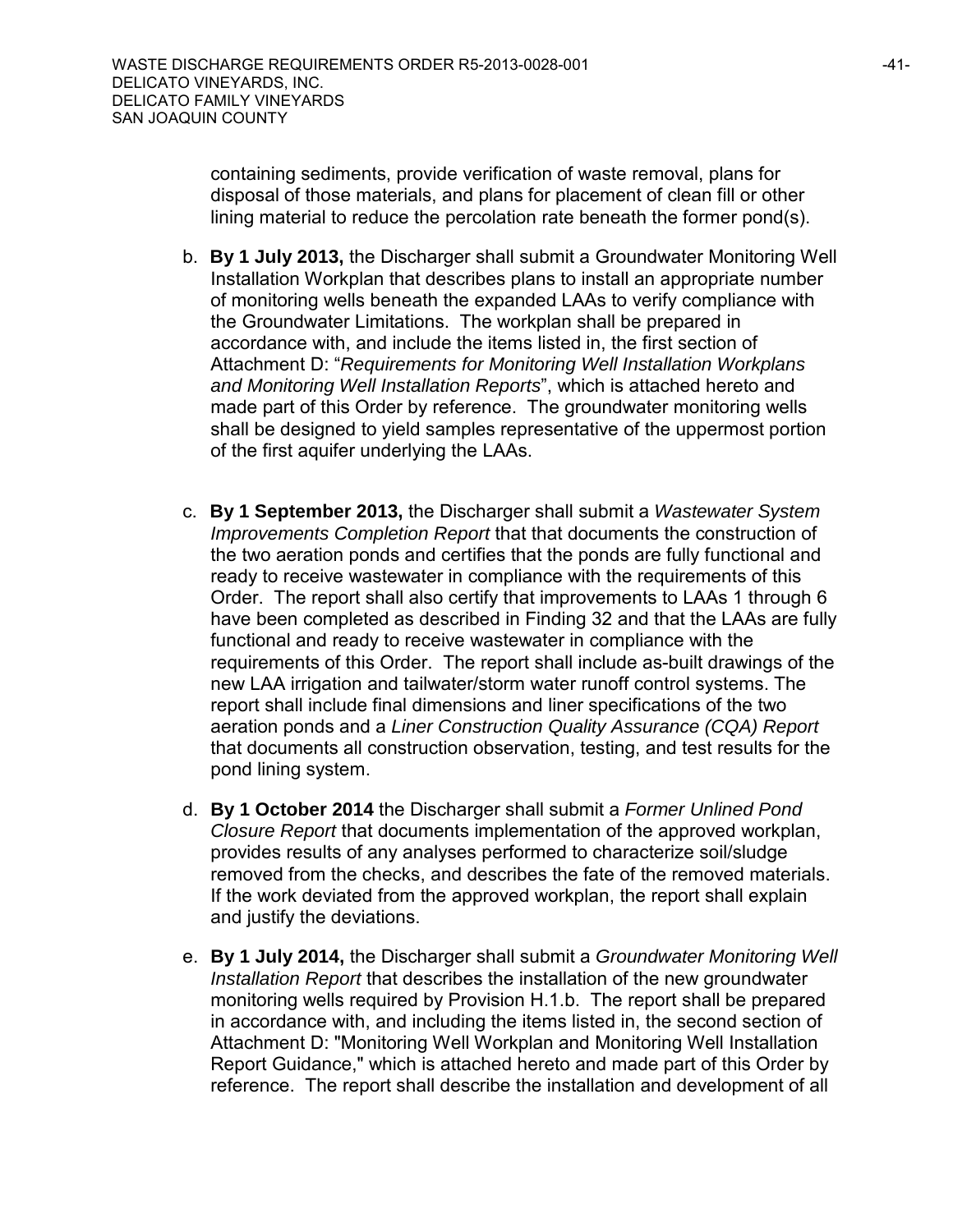new monitoring wells, and explain any deviation from the approved workplan.

- f. **By 1 December 2013**, the Discharger shall submit a *Groundwater Limitations Compliance Assessment Plan*. The plan shall describe and justify the statistical methods that are proposed to determine compliance with the Groundwater Limitations of this Order for the constituents listed in the Monitoring and Reporting Program. As described in the MRP, Compliance shall be determined annually based on intrawell statistical analysis that evaluates temporal trends based on all historic data collected at each well that uses methods prescribed in Title 27, Section 20415(e)(7 and 8).
- g. **By 30 January 2015,** the Discharger shall submit and implement a *Salinity Reduction Evaluation Report* that includes the following:
	- i. A description of the specific salinity reduction activities performed prior to adoption of this Order;
	- ii. Pre-reduction flow estimates and analytical results for all contributing waste streams, and estimated annual mass discharge rates for TDS, FDS and key salinity constituents (i.e., sodium, chloride, sulfate, and potassium), as performed to comply with CAO R5-2004-0705 .
	- iii. Current flow estimates and analytical results for all contributing waste streams, and estimated annual mass discharge rates for TDS, FDS and key salinity constituents (i.e., sodium, chloride, sulfate, and potassium).
	- iv. Comparison of pre-reduction and current mass discharge rates to quantify the salinity reduction that was achieved after adoption of CAO R5-2004-0705.
	- v. An evaluation of the feasibility of additional salinity control measures above and beyond those that have already been implemented. Estimates of capital and operation/maintenance costs for each option shall be provided.
- h. **By 1 May 2015**, the Discharger shall submit an *Agricultural Beneficial Uses Study Report* that documents a study of local agricultural uses of groundwater; the types of crops that are or could be grown in the area based on climate and soil type; and an assessment of the water quality needed to sustain reasonable crop yields. The study shall include information on the history of irrigation water supply sources and a review of published information regarding the salinity of local groundwater prior to 1968. The study area shall include at least properties within one mile of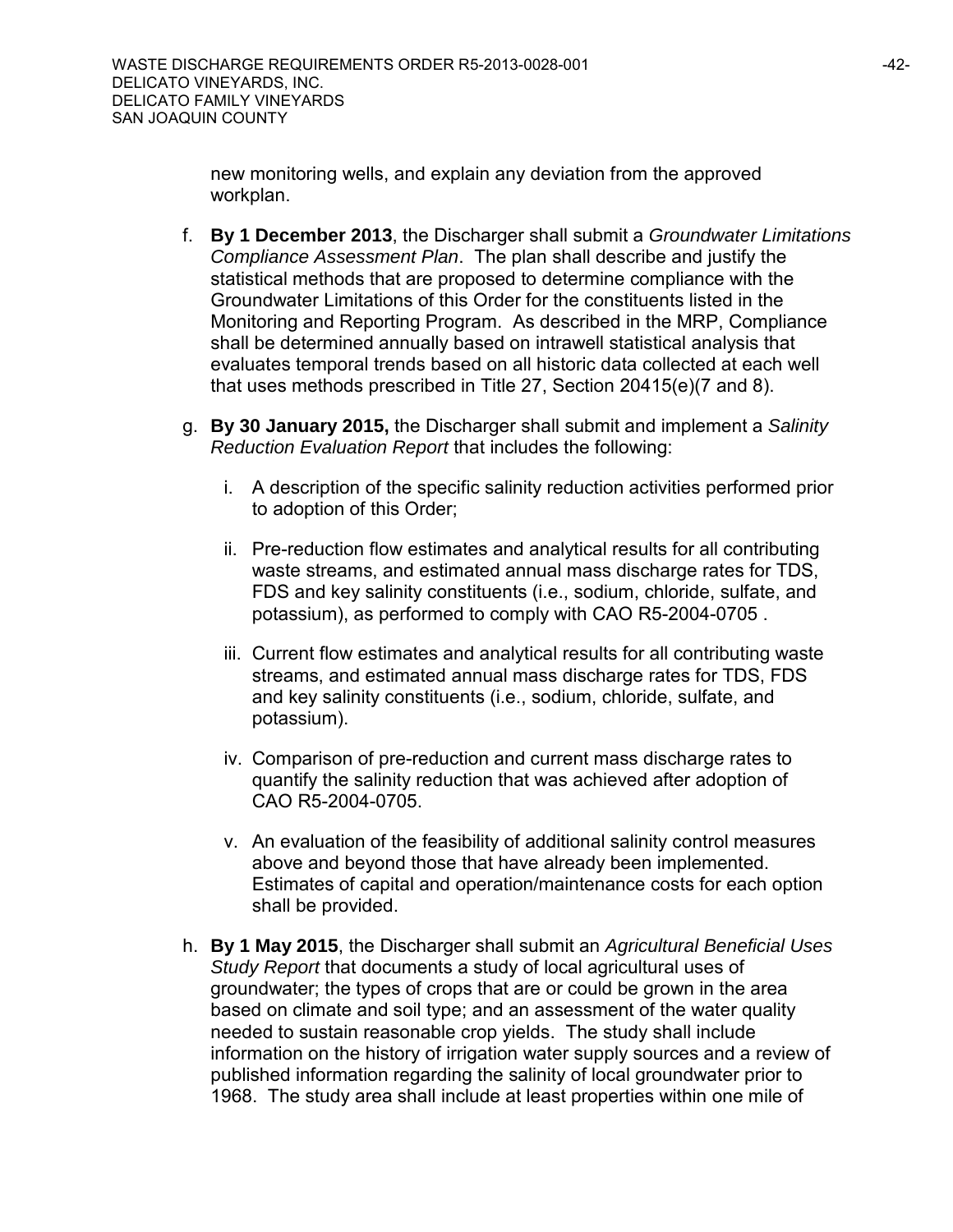the facility. Information sources and published references shall be cited and appended if not prohibited by copyright. The report shall evaluate and propose site-specific numeric water quality objectives to interpret the Basin Plan's narrative objectives for protection of agricultural beneficial uses of groundwater for TDS, EC, sodium, and chloride.

- i. **By 1 February 2017**, the Discharger shall submit a *Pond Liner Integrity Evaluation Workplan* that specifies the means and methods that the Discharger proposes to use to evaluate all geosynthetic liner systems to comply with Discharge Specification B.16.
- j. **By 1 May 2018**, the Discharger shall submit a *Groundwater Limitations Compliance Report* that demonstrates statistically significant decreasing trends in groundwater for TDS, sulfate, sodium, chloride and manganese in each compliance well. If compliance with Groundwater Limitation G.3 is not demonstrated for each constituent in each well, the report shall include a description of the specific additional treatment or control measures that will be implemented to achieve compliance with the Groundwater Limitations unless the report demonstrates that another source of pollutants is preventing compliance. The Discharger shall fully implement those measures by **1 May 2019**.
- 2. **At least 90 days prior to the use of the planned LAAs,** the Discharger shall submit a Groundwater Monitoring Well Installation Workplan that describes plans to install an appropriate number of monitoring wells beneath the expanded LAAs to verify compliance with the Groundwater Limitations. The workplan shall be prepared in accordance with, and include the items listed in, the first section of Attachment D: "*Requirements for Monitoring Well Installation Workplans and Monitoring Well Installation Reports*", which is attached hereto and made part of this Order by reference. The groundwater monitoring wells shall be designed to yield samples representative of the uppermost portion of the first aquifer underlying the LAAs.
- 3. **Within 30 days of completing the groundwater well installations,** the Discharger shall submit a *Groundwater Monitoring Well Installation Report* that describes the installation of the new groundwater monitoring wells required by Provision H.1.b. The report shall be prepared in accordance with, and including the items listed in, the second section of Attachment D: "Monitoring Well Workplan and Monitoring Well Installation Report Guidance," which is attached hereto and made part of this Order by reference. The report shall describe the installation and development of all new monitoring wells, and explain any deviation from the approved workplan.
- 4. A discharger whose waste flow has been increasing, or is projected to increase, shall estimate when flows will reach hydraulic and treatment capacities of its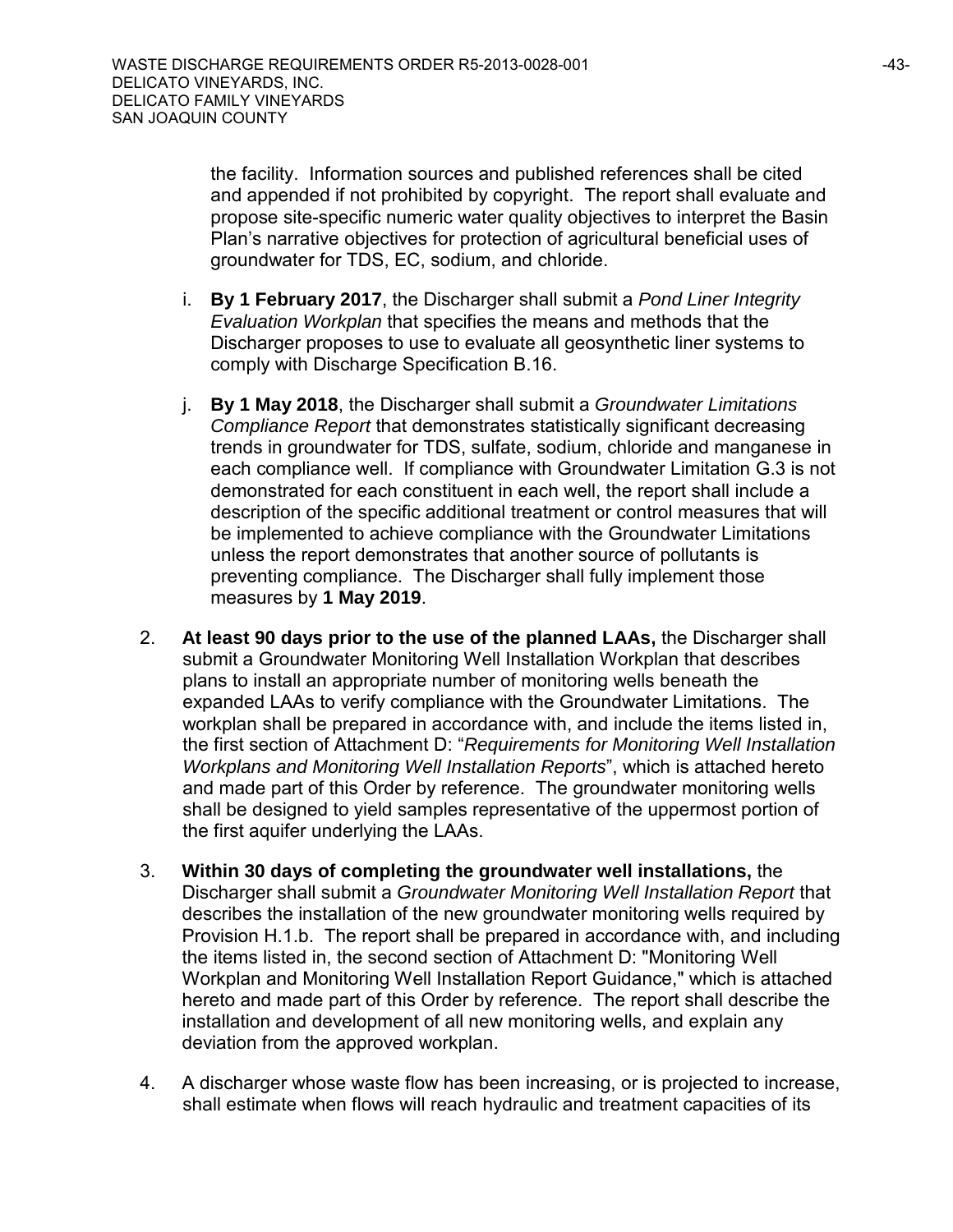treatment, collection, and disposal facilities. The projections shall be made in January, based on the last three years' monthly average flow and total annual flows, as appropriate. When any projection shows that capacity of any part of the facilities may be exceeded in four years, the discharger shall notify the Central Valley Water Board by **31 January**.

- 5. In accordance with California Business and Professions Code sections 6735, 7835, and 7835.1, engineering and geologic evaluations and judgments shall be performed by or under the direction of registered professionals competent and proficient in the fields pertinent to the required activities. All technical reports specified herein that contain workplans for investigations and studies, that describe the conduct of investigations and studies, or that contain technical conclusions and recommendations concerning engineering and geology shall be prepared by or under the direction of appropriately qualified professional(s), even if not explicitly stated. Each technical report submitted by the Discharger shall bear the professional's signature and stamp.
- 6. The Discharger shall submit the technical reports and work plans required by this Order for consideration by the Executive Officer, and incorporate comments the Executive Officer may have in a timely manner, as appropriate. Unless expressly stated otherwise in this Order, the Discharger shall proceed with all work required by the foregoing provisions by the due dates specified.
- 4. The Discharger shall comply with Monitoring and Reporting Program R5-2013-0028, which is part of this Order, and any revisions thereto as ordered by the Executive Officer. The submittal dates of Discharger self-monitoring reports shall be no later than the submittal date specified in the MRP.
- 5. The Discharger shall comply with the "Standard Provisions and Reporting Requirements for Waste Discharge Requirements", dated 1 March 1991, which are attached hereto and made part of this Order by reference. This attachment and its individual paragraphs are commonly referenced as "Standard Provision(s)."
- 6. The Discharger shall comply with all conditions of this Order, including timely submittal of technical and monitoring reports. On or before each report due date, the Discharger shall submit the specified document to the Central Valley Water Board or, if appropriate, a written report detailing compliance or noncompliance with the specific schedule date and task. If noncompliance is being reported, then the Discharger shall state the reasons for such noncompliance and provide an estimate of the date when the Discharger will be in compliance. The Discharger shall notify the Central Valley Water Board in writing when it returns to compliance with the time schedule. Violations may result in enforcement action, including Central Valley Water Board or court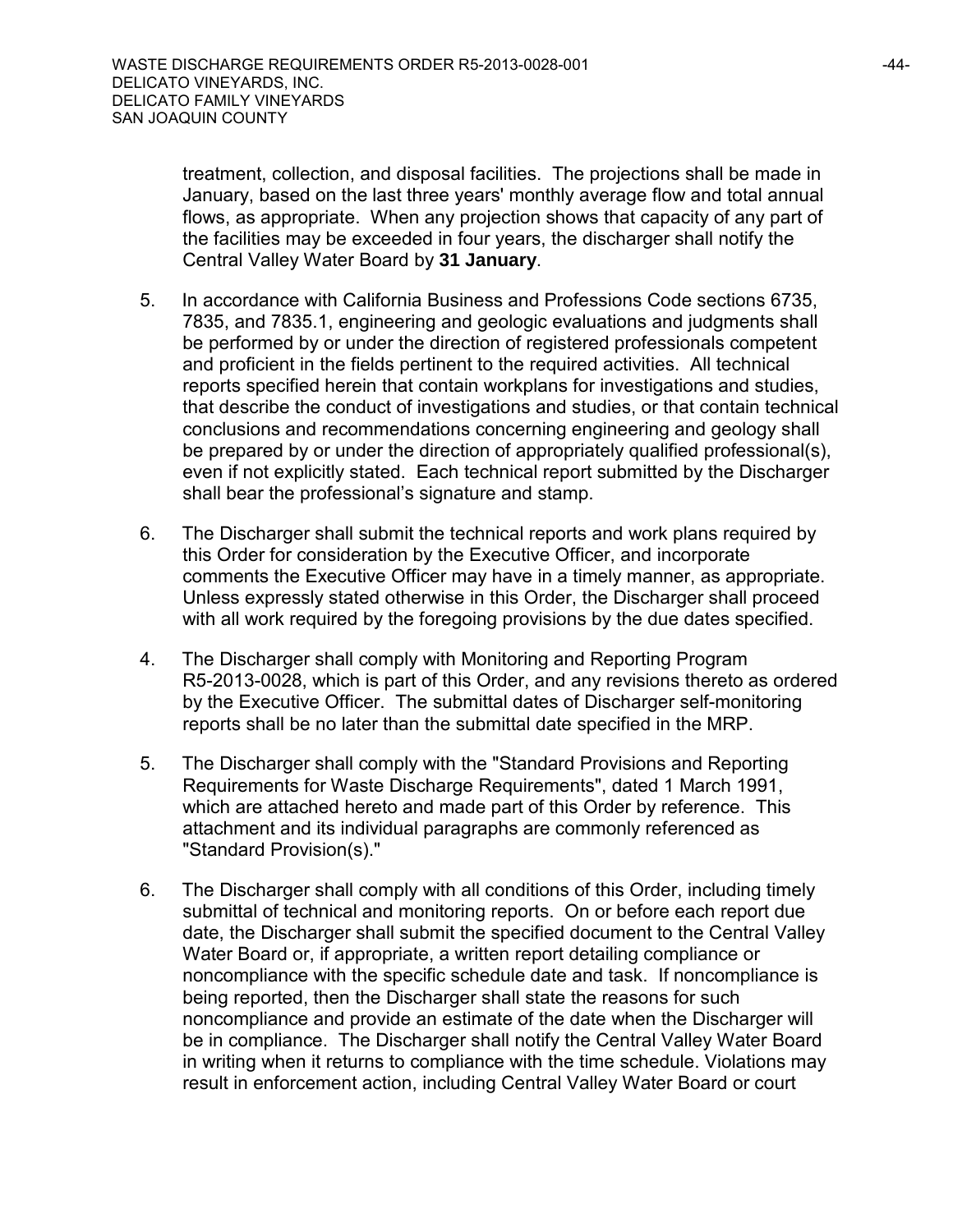orders requiring corrective action or imposing civil monetary liability, or in revision or rescission of this Order.

- 7. The Discharger shall at all times properly operate and maintain all facilities and systems of treatment and control (and related appurtenances) that are installed or used by the Discharger to achieve compliance with the conditions of this Order. Proper operation and maintenance also includes adequate laboratory controls and appropriate quality assurance procedures. This provision requires the operation of back-up or auxiliary facilities or similar systems that are installed by the Discharger only when the operation is necessary to achieve compliance with the conditions of this Order.
- 8. The Discharger shall use the best practicable cost-effective control technique(s) including proper operation and maintenance, to comply with this Order.
- 9. As described in the Standard Provisions, the Discharger shall report promptly to the Central Valley Water Board any material change or proposed change in the character, location, or volume of the discharge.
- 10. The Discharger shall report to the Central Valley Water Board any toxic chemical release data it reports to the State Emergency Response Commission within 15 days of reporting the data to the Commission pursuant to section 313 of the "Emergency Planning and Community Right to Know Act of 1986."
- 11. The Discharger shall not allow pollutant-free wastewater to be discharged into the wastewater collection, treatment, and disposal systems in amounts that significantly diminish the system's capability to comply with this Order. Pollutant-free wastewater means rainfall, groundwater, cooling waters, and condensates that are essentially free of pollutants.
- 12. At least 90 days prior to termination or expiration of any lease, contract, or agreement involving disposal or recycling areas or off-site reuse of effluent, used to justify the capacity authorized herein and assure compliance with this Order, the Discharger shall notify the Central Valley Water Board in writing of the situation and of what measures have been taken or are being taken to assure full compliance with this Order.
- 13. In the event of any change in control or ownership of the process facility or any LAA, the Discharger must notify the succeeding owner or operator of the existence of this Order by letter, a copy of which shall be immediately forwarded to the Central Valley Water Board.
- 14. To assume operation as Discharger under this Order, the succeeding owner or operator must apply in writing to the Executive Officer requesting transfer of the Order. The request must contain the requesting entity's full legal name,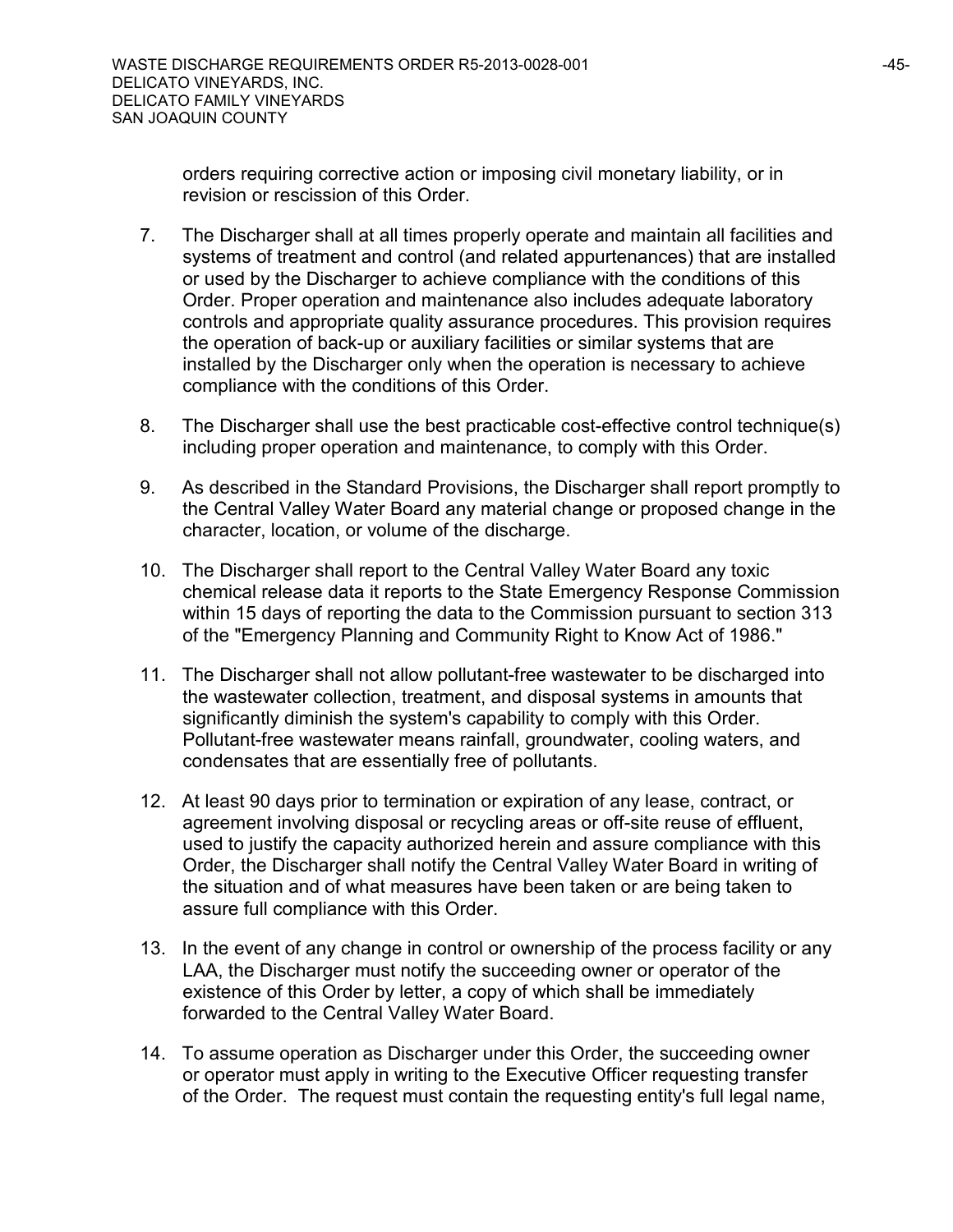the state of incorporation if a corporation, the name and address and telephone number of the persons responsible for contact with the Central Valley Water Board, and a statement. The statement shall comply with the signatory paragraph of Standard Provision B.3 and state that the new owner or operator assumes full responsibility for compliance with this Order. Failure to submit the request shall be considered a discharge without requirements, a violation of the CWC. If approved by the Executive Officer, the transfer request will be submitted to the Central Valley Water Board for its consideration of transferring the ownership of this Order at one of its regularly scheduled meetings.

- 15. A copy of this Order including the MRP, Information Sheet, Attachments, and Standard Provisions, shall be kept at the discharge facility for reference by operating personnel. Key operating personnel shall be familiar with its contents.
- 16. The Central Valley Water Board will review this Order periodically and will revise requirements when necessary.

If, in the opinion of the Executive Officer, the Discharger fails to comply with the provisions of this Order, the Executive Officer may refer this matter to the Attorney General for judicial enforcement, may issue a complaint for administrative civil liability, or may take other enforcement actions. Failure to comply with this Order or with the WDRs may result in the assessment of Administrative Civil Liability of up to \$10,000 per violation, per day, depending on the violation, pursuant to the Water Code, including sections 13268, 13350 and 13385. The Central Valley Water Board reserves its right to take any enforcement actions authorized by law.

Any person aggrieved by this action of the Central Valley Water Board may petition the State Water Board to review the action in accordance with Water Code section 13320 and California Code of Regulations, title 23, sections 2050 and following. The State Water Board must receive the petition by 5:00 p.m., 30 days after the date of this Order, except that if the thirtieth day following the date of this Order falls on a Saturday, Sunday, or state holiday, the petition must be received by the State Water Board by 5:00 p.m. on the next business day. Copies of the law and regulations applicable to filing petitions may be found on the Internet at:

[http://www.waterboards.ca.gov/public\\_notices/petitions/water\\_quality](http://www.waterboards.ca.gov/public_notices/petitions/water_quality)

or will be provided upon request.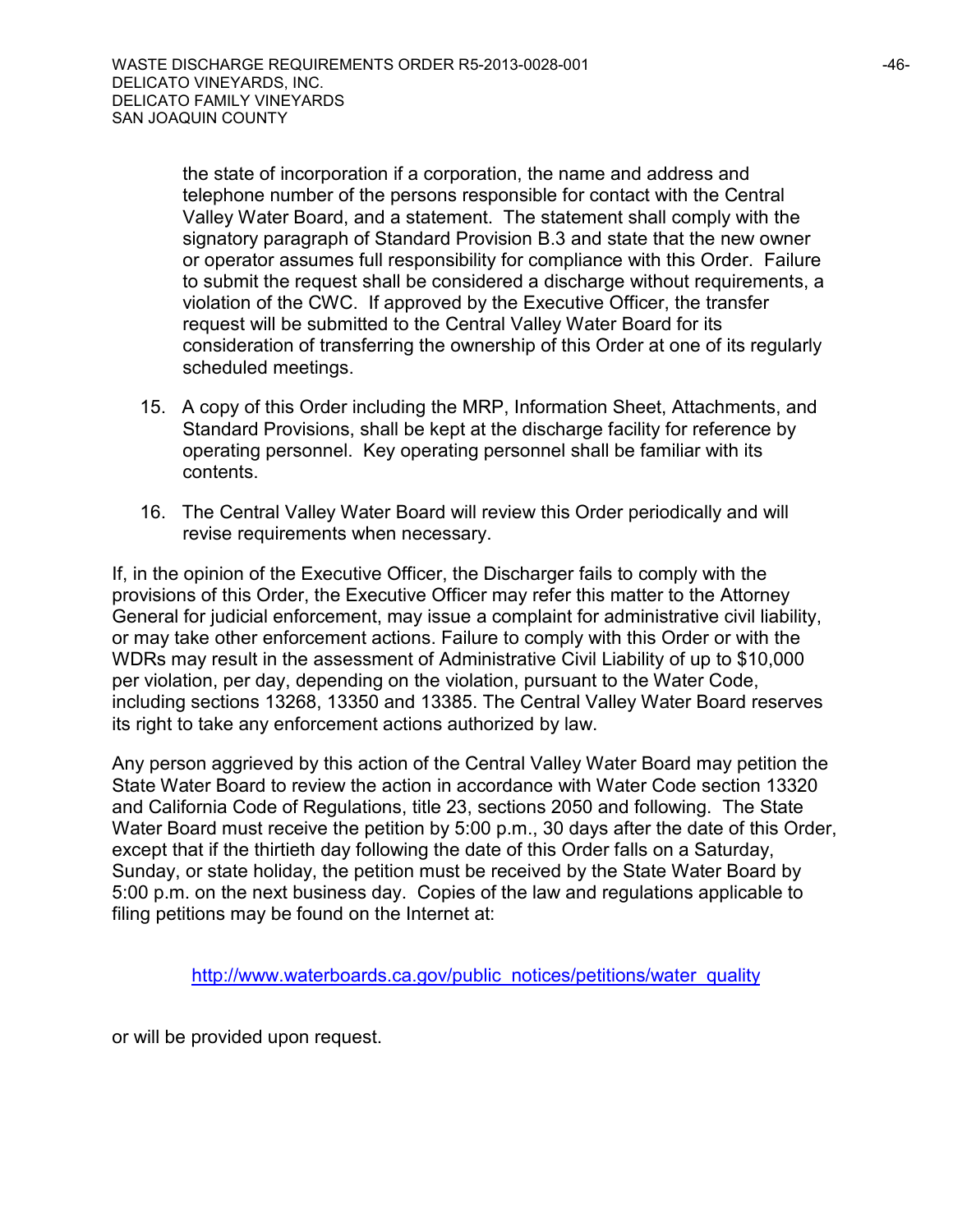I, PAMELA C. CREEDON, Executive Officer, do hereby certify that this Order with all attachments is a full, true, and correct copy of an Order adopted by the California Regional Water Quality Control Board, Central Valley Region, on 6 April 2018.

*--original signed by Pamela C. Creedon--*

PAMELA C. CREEDON, Executive Officer

PAMELA C. CREEDON, Executive Officer

Amended by Order R5-2018-0026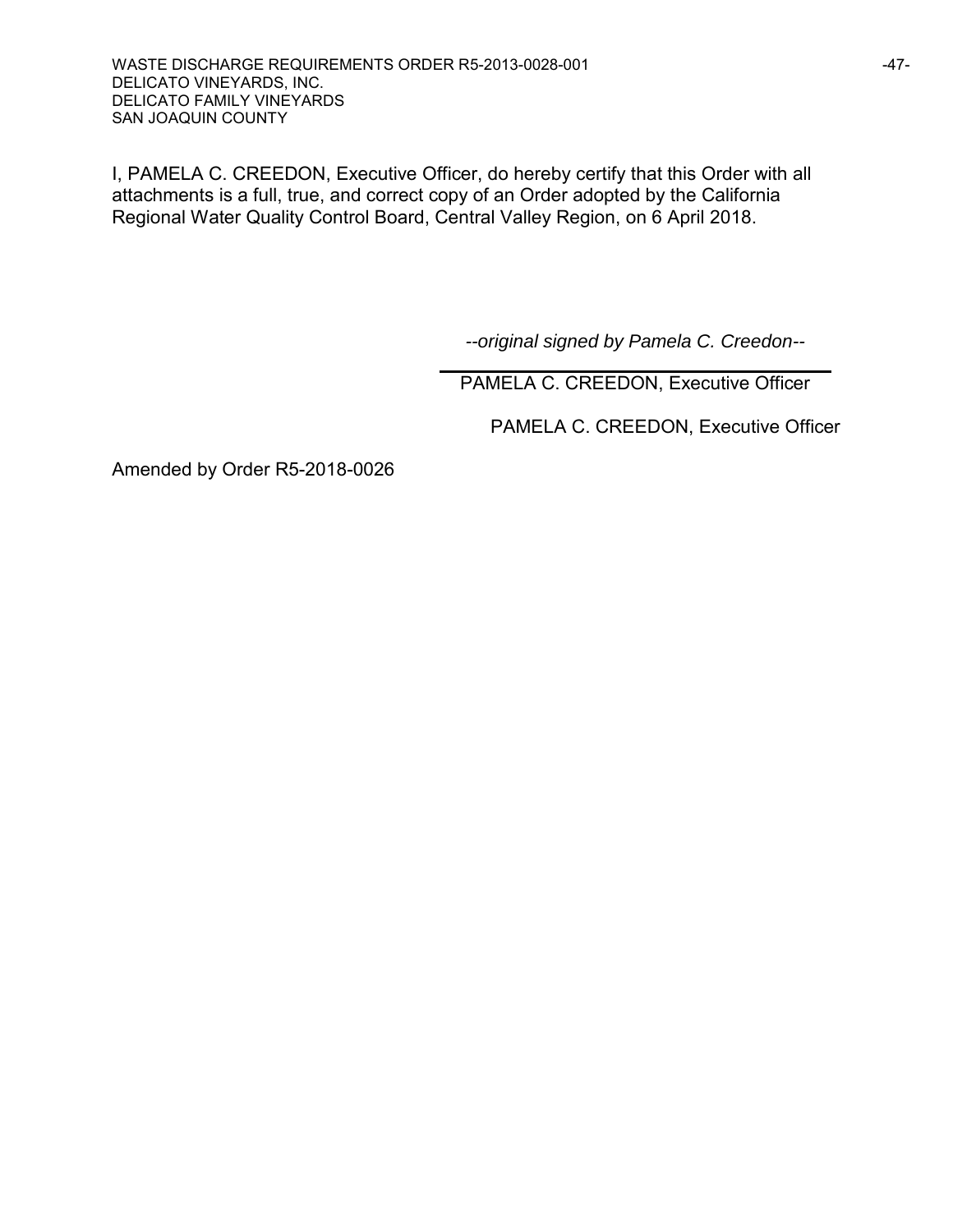#### INFORMATION SHEET

#### ORDER R5-2013-0028-001 DELICATO VINEYARDS, INC. DELICATO FAMILY VINEYARDS WASTEWATER TREATMENT AND LAND BASED DISCHARGE SAN JOAQUIN COUNTY

#### Facility Description

Delicato Vineyards, Inc., ("Discharger") owns and operates a winery located at 12001 S. Highway 99, Manteca, in San Joaquin County. The facility comprises approximately 140 acres of vineyards, several administrative and wine production buildings, two unlined shallow wastewater ponds used as pumping sumps, and 23 acres of uncropped Land Application Areas (LAAs) for the discharge of winery wastewater. The property has been used for a variety of winery operations since 1924. Order 96-077, adopted by the Central Valley Water Board on 22 March 1996, prescribes waste discharge requirements for the facility. On 19 March 2010, a Report of Waste Discharge (RWD) was submitted to allow an increase of wastewater treatment and land application as a result of planned expansion of winery production activities at the facility. The Discharger submitted an amended RWD on 29 February 2012, and additional information in October and November 2012.

Winery activities include receiving and shipping grape juice and/or wine, crushing and bottling activities, and distribution in bulk containers. Wastewater is generated from grape processing activities, tank and floor cleaning, and equipment maintenance activities (e.g. water softening regeneration, cooling tower, and boiler blowdown). Stormwater intercepted by paved areas of the facility is collected in three wastewater sumps. Winery wastewater is typically high in total dissolved solids (TDS), fixed dissolved solids (FDS), and biochemical oxygen demand (BOD). Domestic wastewater at the facility is discharged to septic tanks and leachfield areas.

#### Current Wastewater Process and Land Application Areas

The winery operates year-round, with maximum wastewater discharge occurring during the crush season of September through November. The facility currently crushes approximately 140,000 tons of grapes annually. The Discharger is planning to increase winery production in three phases to ultimately crush up to 200,000 tons of grapes annually. Each phase of the expansion will correspond to an increase of approximately 20,000 tons of fruit per year.

The facility currently does not have a process wastewater treatment system. Wine processing generates wastewater that includes a mixture of organic material comprised of wine, grape skins, seeds, and stems. Additional wastewater components include additives and chemicals such as caustic soda, sulfurous acid, sodium hypochlorite, soda ash, and diatomaceous earth (DE), which are used during grape processing or as part of equipment sanitizing activities.

Wastewater is currently collected in a gravity drain system that directs water into three sumps within the winery facility. The sumps then drain to two unlined ponds before the water is discharged to 23 acres of uncropped LAAs. Because the majority of the facility is exposed to the elements, storm water that falls on processing areas of the winery is collected in the wastewater sump system and is then transferred to the two unlined ponds before it is discharged with wastewater to the LAAs.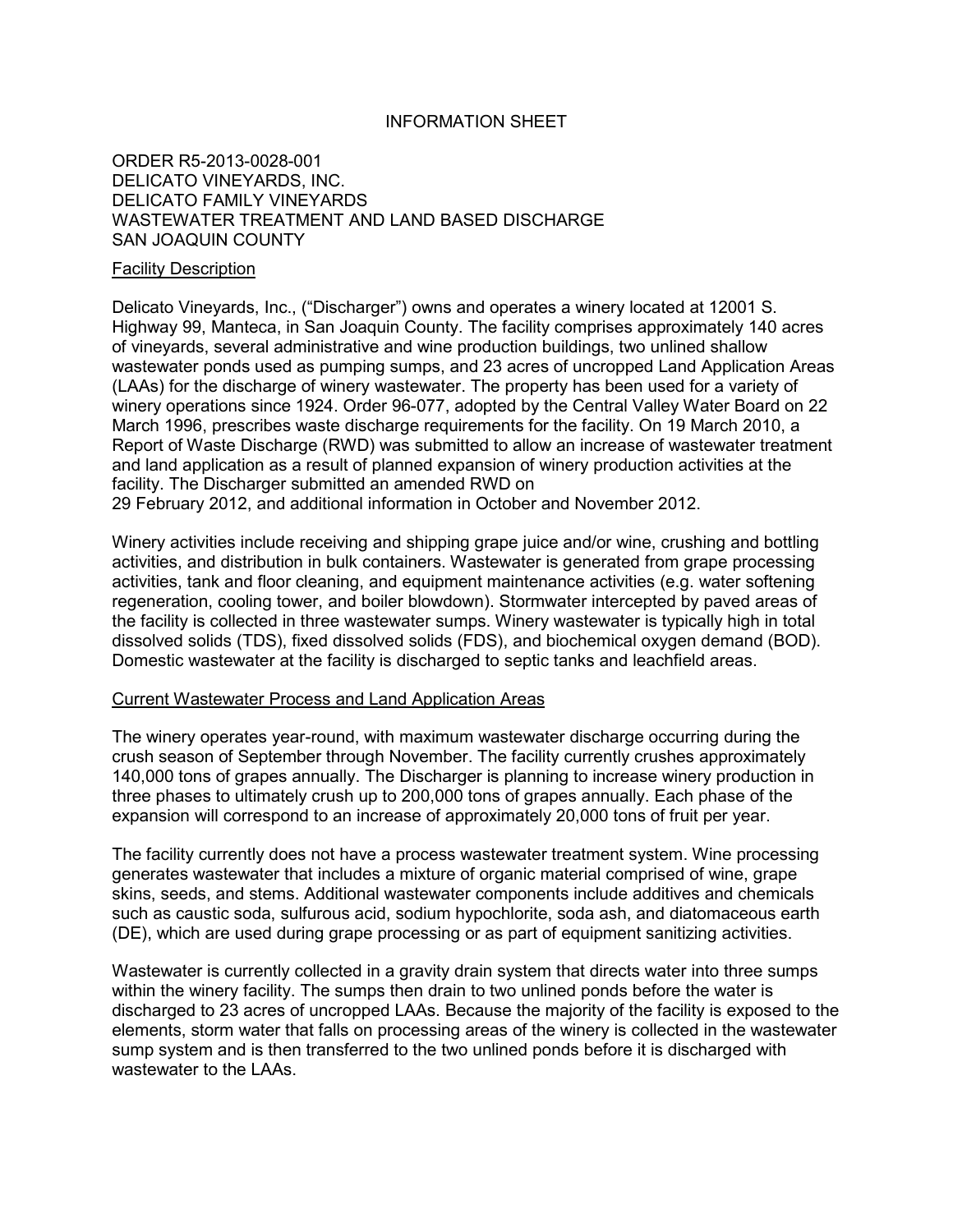INFORMATION SHEET  $\sim$ ORDER R5-2013-0028-001 DELICATO VINEYARDS, INC. DELICATO FAMILY VINEYARDS SAN JOAQUIN COUNTY

Order 96-077 allows a maximum daily wastewater flow of up to 0.325 million gallons per day (MGD), which equates to a total annual flow of 119 million gallons per year (MGY). The Discharger currently discharges approximately 0.153 MGD (56 MGY) and proposes to further expand winery operations, increasing daily wastewater discharge to 0.197 MGD (72 MGY).

#### Wastewater Characterization and Salinity Reduction Efforts

Wastewater discharge activities have been monitored since 2001 in accordance with Revised MRP 96-077. Wastewater constituent concentrations are highly variable depending on the season and operations being conducted at the winery. These data indicate that the Discharger's salinity reduction efforts have reduced FDS concentrations from an average mean concentration of 687 milligrams per Liter (mg/L) in 2002 to 451 mg/L in 2011. In contrast, BOD concentrations have fluctuated, and increased from 3,766 mg/L in 2002 to 4,231 mg/L in 2011.

As part of a planned increase in winery production, the Discharger is improving wastewater handling and disposal operations. An expanded wastewater system will include the collection and filtration of process wastewater, residual solids, and storm water from winery operations into two 0.25 million gallon lined aeration ponds for flow equalization. Storm water collected from work areas within winery operations will also be routed to the two aeration ponds. Water collected in the aeration ponds will be discharged to 130 acres of LAAs consisting of 107 acres of vineyards and 23 acres which will be double-cropped. Supplemental irrigation water provided will be added as needed by the South San Joaquin Irrigation District.

Cleanup and Abatement Order R5-2004-0705 (CAO) was issued on 27 April 2004, in response to groundwater degradation at the facility. The 2004 CAO required that the Discharger identify and describe potential wastewater and salinity reduction, reuse, recycling, and treatment opportunities. The 2012 RWD stated that some salinity source reduction efforts had been implemented, but effluent monitoring concentrations since 2002 had not indicated a significant reduction in salinity. Therefore, this Order requires that the Discharger complete a post-source control salinity reduction evaluation to quantify the benefits achieved by salinity reduction measures previously implemented and provide a feasibility analysis of additional reduction measures.

The Discharger is implementing salinity source control and reduction measures as part of increasing winery production activities. This Order requires that the Discharger complete a postsource control salinity reduction evaluation to quantify the benefits achieved by salinity reduction efforts previously implemented and provide a feasibility analysis of additional reduction measures if salinity reduction has not been achieved.

#### Planned Changes

On 16 June 2017, the Discharger requested to increase the LAAs to 226 acres. The Discharger purchased additional land adjacent to the existing facility, which will be used a LAAs. In addition, the Discharger plans to increase the existing composting area from 2.5 acres to 9.7 acres.

The increase in LAA acreage will lower loading rates for biochemical oxygen demand and nitrate as nitrogen because the flow volume remains unchanged.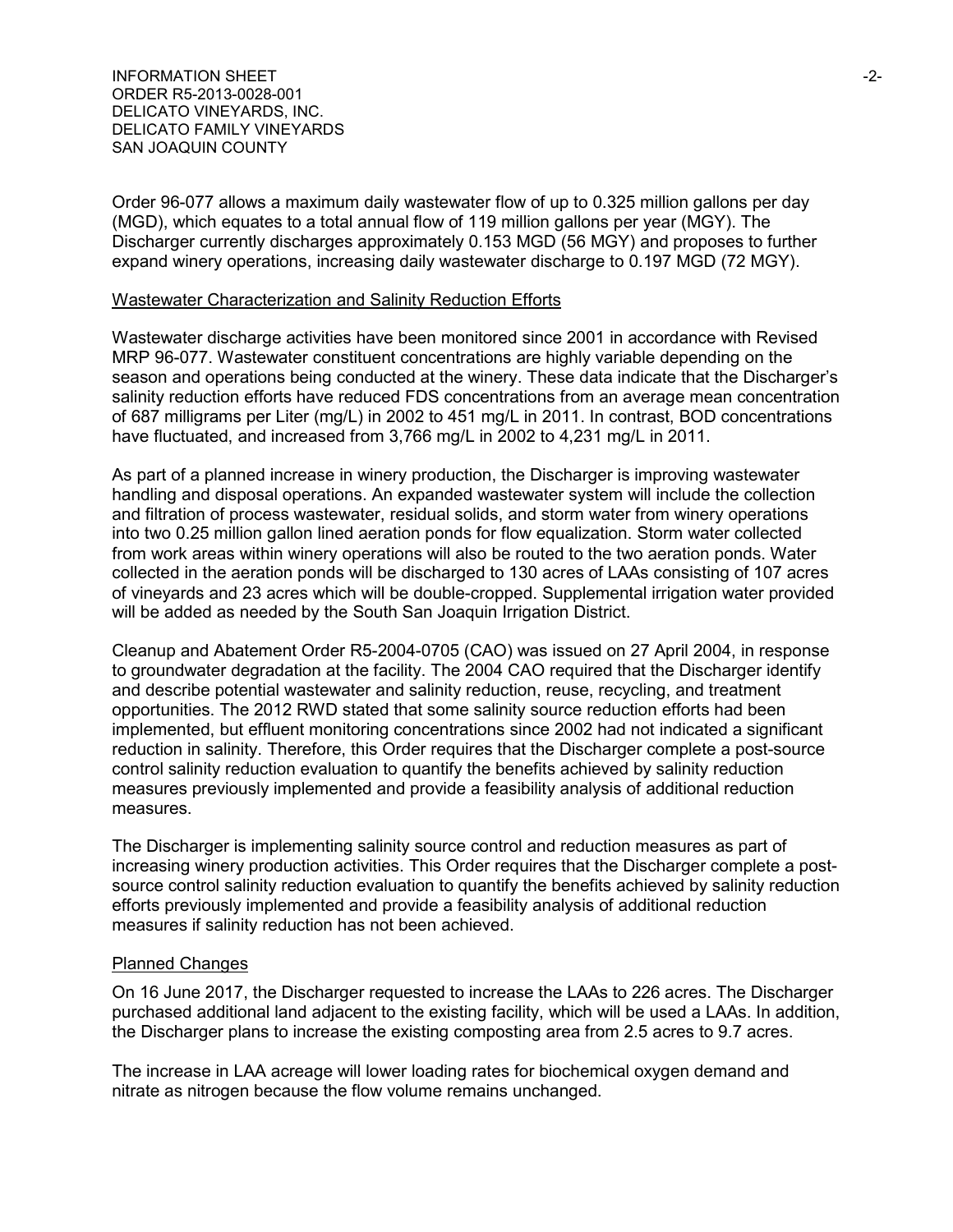#### Groundwater Quality

The Discharger currently maintains a network of six shallow-interval groundwater monitoring wells at and around the winery facility. The existing monitoring wells are located at strategic locations to provide water quality data from upgradient, cross-gradient, and downgradient of process areas and LAAs. Groundwater consistently flows to the north-northeast.

Average concentrations of wastewater constituents in the upgradient/background monitoring wells show that background groundwater quality is spatially variable and has likely been degraded by agricultural land use upgradient of the site. Average TDS concentrations in the upgradient groundwater monitoring wells range from 169 mg/L to 777 mg/l, as opposed to 1,663 mg/L in monitoring wells downgradient of the current LAAs. This indicates that previous and current discharge has caused an exceedance of water quality objectives and has resulted in groundwater pollution.

Based on the planned modifications to the wastewater management system and expanded LAAs, groundwater quality with respect to TDS is expected to improve over time, but it is not possible to predict the level of improvement that can achieved or when it might occur. Therefore, this Order sets a groundwater limitation for TDS that prohibits any statistically significant increase in TDS and includes a time schedule in the Provisions that requires the Discharger to implement and evaluate the effectiveness of additional salinity reduction measures implemented to date. If the required improvements do not result in significantly improving groundwater quality, the Discharger will be required to implement additional treatment or control as necessary to bring the discharge into compliance with the Basin Plan water quality objective. The Discharger is also required to evaluate existing and potential future local agricultural uses of groundwater to support determination of a site-specific water quality objective that is protective of all beneficial uses.

#### Basin Plan, Beneficial Uses, and Regulatory Considerations

The facility is located within the San Joaquin Valley Floor Hydrologic Unit (535.10). Regional surface drainage is to the northwest towards Lone Tree Creek, which drains to French Camp Slough and eventually to the San Joaquin River. The *Water Quality Control Plan for the California Regional Water Quality Control Board Central Valley Region, Fourth Edition for The Sacramento River Basin and the San Joaquin River Basin* (Basin Plan), designates beneficial uses, establishes water quality objectives, and contains implementation plans and policies for all waters of the Basin. Beneficial uses often determine the water quality objectives that apply to a water body. The receiving water for this discharge is groundwater. The applicable beneficial uses of groundwater are municipal and domestic supply; agricultural supply; industrial process supply; hydropower generation; water contact recreation; non-contact recreation; warm freshwater habitat; cold freshwater habitat; migration of aquatic organisms; spawning, reproduction, and/or early development; and wildlife habitat.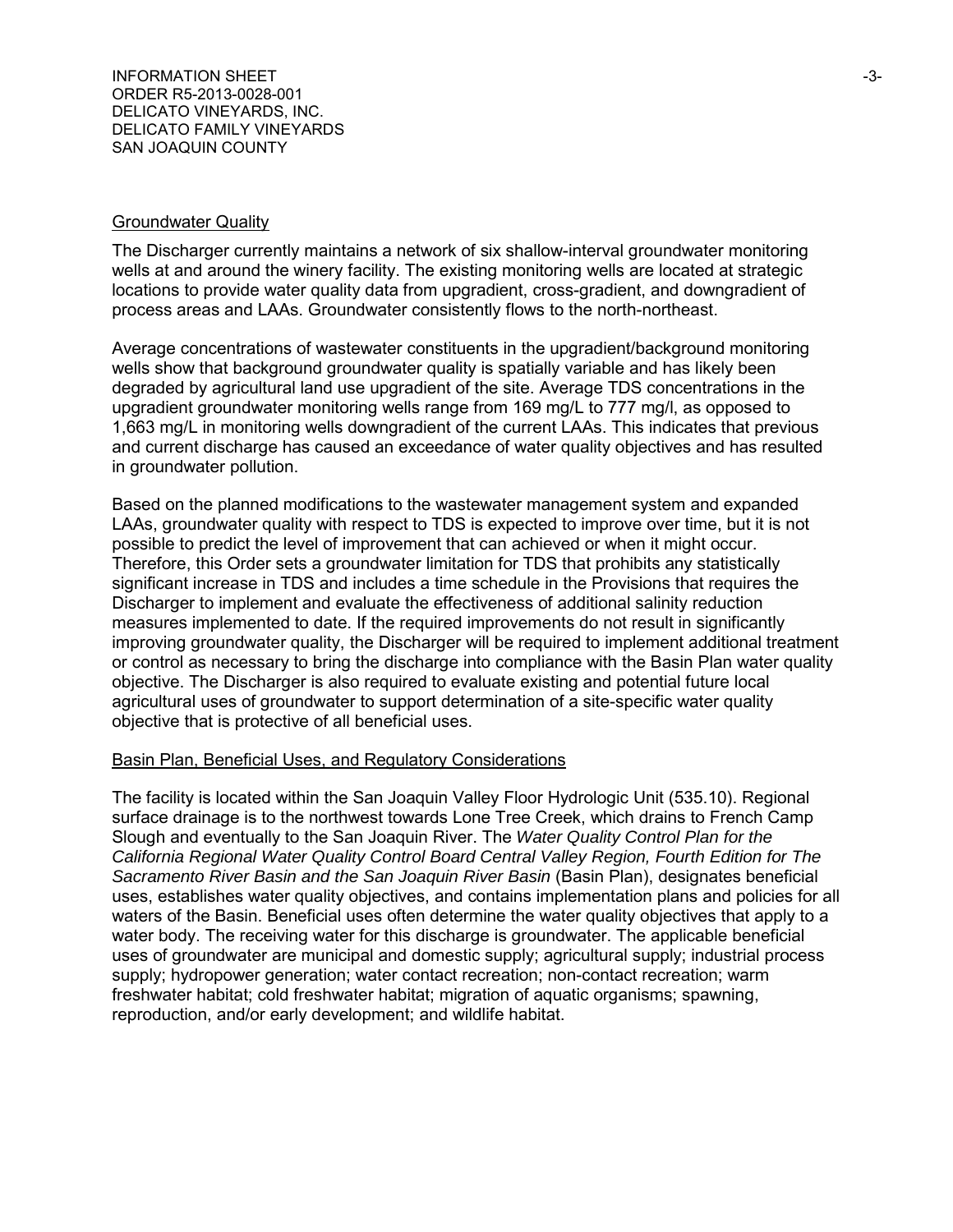#### Antidegradation

State Water Resources Control Board (State Board) Resolution 68-16 (the Antidegradation Policy) allows the degradation of groundwater quality if the Central Valley Water Board determines that:

- The degradation is consistent with the maximum benefit to the people of the State.
- The degradation will not unreasonably affect present and anticipated future beneficial uses.
- The degradation does not cause exceedance of one or more water quality objectives.
- The discharger employs best practicable treatment and control to minimize degradation.

The following treatment and control practices will be implemented at the site:

- Collected wastewater from three winery sumps will be treated using mechanical processes to reduce residual solids.
- Wastewater flows will be equalized in two lined ponds using aerators prior to discharge to LAAs. The ponds will be equipped with a leak detection system.
- Approximately 107 acres of vineyards and 23 acres of cropped land will be used as LAAs for the application of treated wastewater. At final buildout, 226 acres will be used as LAAs. Crops planted in the LAA will take up the waste constituents found in the wastewater. This Order limits land application of nitrogen to agronomic rates.
- Winery sludge and other solids will be removed from sumps, screens, wastewater ponds, etc. as needed to ensure optimal operation and adequate hydraulic capacity. Waste solids will be composted or hauled off-site for reuse or disposal to a permitted disposal facility.
- This Order requires periodic groundwater and wastewater effluent monitoring.

The WDRs allows the Discharger to blend wastewater with supplemental irrigation water to meet LAA crop demands. Effluent limitations were established to prevent further groundwater degradation. Because the Discharger has not quantified the salinity reduction achieved to date, the WDRs also requires the Discharger complete a post-source control salinity reduction evaluation to quantify the benefits achieved by salinity reduction measures previously implemented and provide a feasibility analysis of additional reduction measures.

Source control is an effective means to prevent groundwater degradation by FDS. The Discharger will implement the following treatment or control measures:

• Two HDPE-lined aeration ponds will be constructed;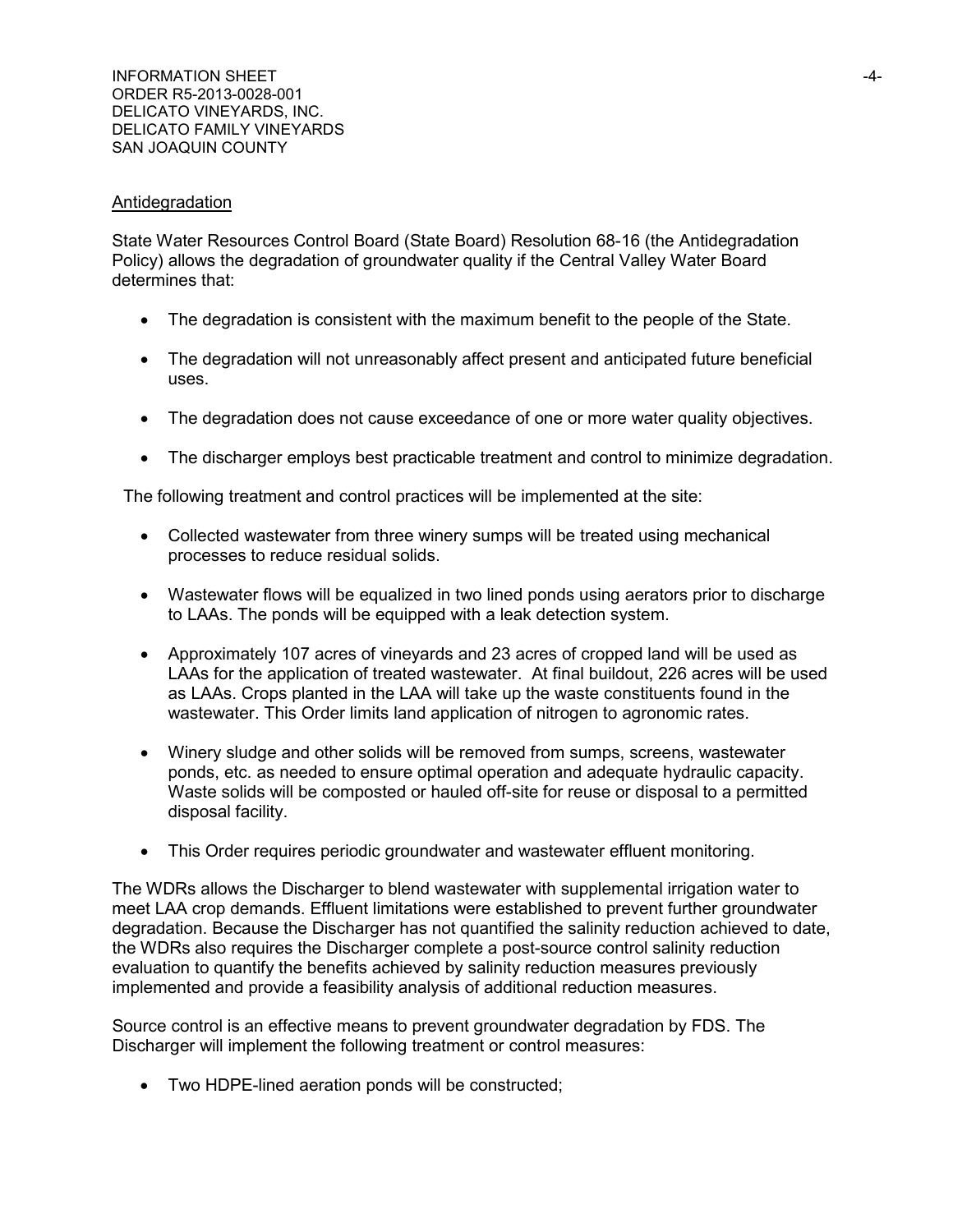- Seasonal crops planted in 23 acres of cropped LAAs and 103 acres of vineyard LAAs will take up some of the waste constituents in the treated wastewater. The increase of LAAs to 226 acres will increase the amount of waste constituents taken up by the crops; and
- Waste solids (i.e. pomace, diatomaceous earth and other residual or separable waste solids associated with the winemaking process) will be separated and hauled off-site for recycling or disposal.

A discharge of wastewater that overloads soils with nutrients and organics can result in anaerobic conditions in the soil profile, which in turn creates organic acids and decreases soil pH. Under conditions of low soil pH (below 5), iron and manganese compounds in the soil can solubilize and leach into groundwater. Overloading the land application areas is preventable. Based wastewater quality, the soil is expected to provide adequate buffering of acidic or basic wastewater.

#### Flow and Effluent Limitations

Effectively immmediately, discharge from winery sumps #1, #2, and #4 to the existing 23 acres of LAAs shall not exceed 0.27 million gallons per calendar month. In addition, the wastewater discharge shall not exceed an annual total of 56 million gallons of wastewater and/or storm water mixtures per calendar year. Wastewater discharge limits for the LAAs include a daily maximum loading rate BOD limit of 285 lb/ac/yr, an annual flow-weighted FDS concentration average of 750 mg/L, and annual average of 500 lbs/ac/year of total nitrogen.

The allowable annual flow limit can be increased to 72 million gallons upon the construction of two lined aeration ponds and preparation of the modified 130 acres of LAAs, and approval by the Executive Officer. At final buildout, 226 acres will be used as LAAs with a 72 million gallon flow rate. Effective 1 September 2013, wastewater discharge limits for the LAAs will include a daily maximum loading rate BOD limit of 285 lb/ac/yr and an average annual flow-weighted FDS concentration average of 620 mg/L. Supplemental irrigation water will be used to meet crop demands and to provide dilution.

#### Groundwater Limitations

Effective immediately, the discharge shall not cause a statistically significant increase in waste constituent concentrations in any compliance monitoring wells. Compliance with this requirement will be determined based on an approved intrawell statistical analysis comparing the well to historic data collected from each well location rather than referring to an upgradient well. Updated values must be calculated annually as described in the MRP.

The Order requires quarterly groundwater monitoring and reporting, and submittal of an annual report. The annual report will include a comprehensive evaluation of the effectiveness of the past year's wastewater application operations in terms of odor control and groundwater protection, including consideration of application management practices (e.g., waste constituent and hydraulic loadings, application cycles, drying times, and cropping practices), and groundwater monitoring data. The annual report will also include tabular and graphical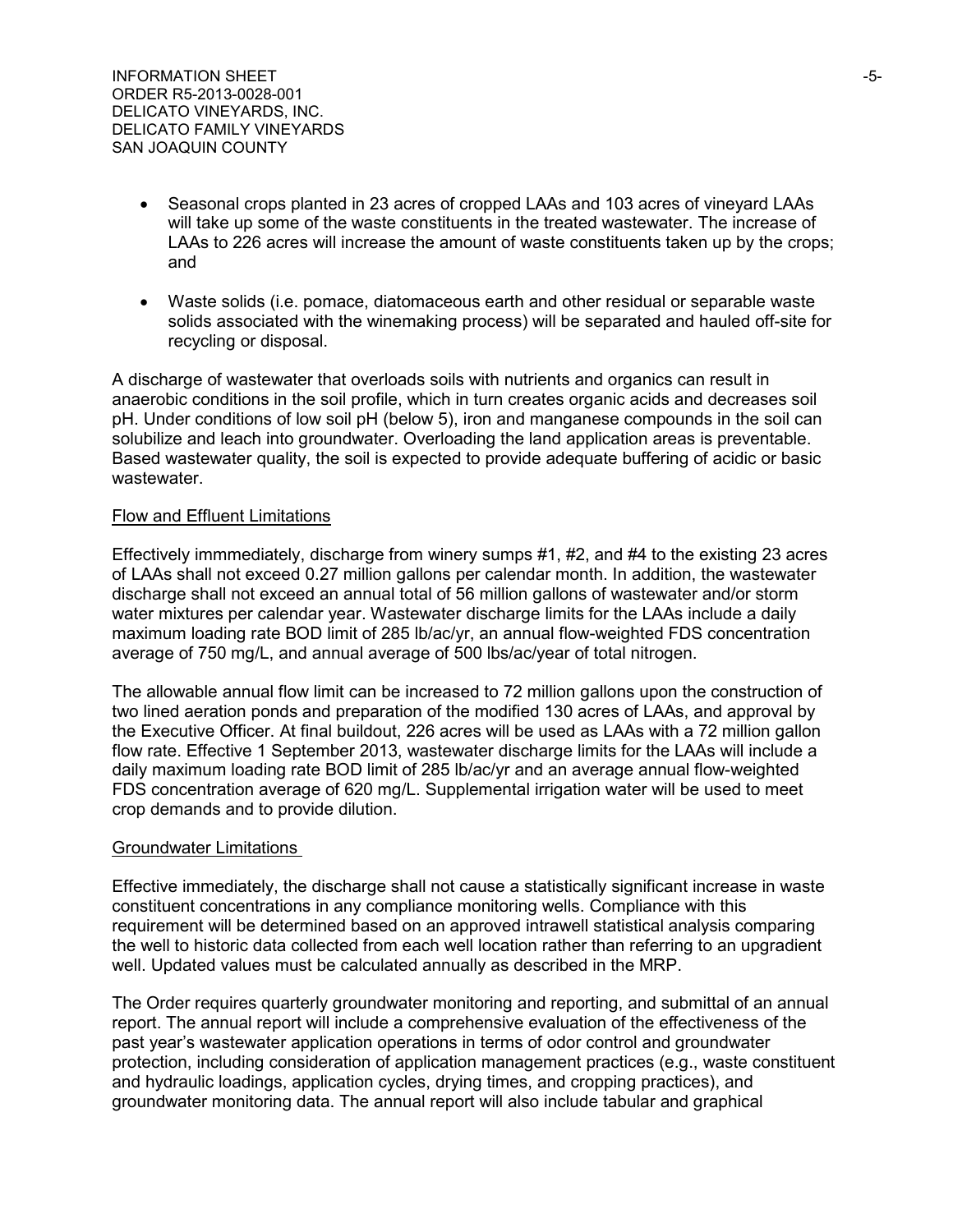INFORMATION SHEET  $-6-$ ORDER R5-2013-0028-001 DELICATO VINEYARDS, INC. DELICATO FAMILY VINEYARDS SAN JOAQUIN COUNTY

summaries of total loading rates for BOD, total nitrogen, and fixed dissolved solids, a description of salinity control methods implemented in the calendar year and a quantification of the reductions achieved as compared to previous years, and a discussion of compliance and corrective actions taken, as well as any planned or proposed actions needed to bring the discharge into full compliance with the waste discharge requirements.

#### CV-SALTS Regulatory Considerations

The Central Valley Water Board is developing amendments to the Basin Plan to incorporate new strategies for addressing ongoing salt and nitrate accumulation in the waters and soils of the Central Valley as part of the Central Valley Salinity Alternatives for Long-Term Sustainability (CV-SALTS) initiative. The Salinity Control Program currently being developed would subject dischargers that do not meet stringent salinity numeric values (700 µS/cm EC as a monthly average to protect the AGR beneficial use and 900 µS/cm EC as an annual average to protect the MUN beneficial use) to performance-based salinity requirements and would require these dischargers to participate in a basin-wide Prioritization and Optimization Study to develop a long-term strategy for addressing salinity accumulation in the Central Valley.

The level of participation required of dischargers whose discharges do not meet stringent salinity requirements will vary based on factors such as the amount of salinity in the discharge, local conditions, and type of discharge. The Board anticipates that the CV-SALTS initiative will result in regulatory changes that will be implemented through conditional prohibitions and modifications to many WDRs region-wide, including the WDRs that regulate discharges from the Delicato Facility. More information regarding this regulatory planning process can be found at the following link: [https://www.waterboards.ca.gov/centralvalley/water\\_issues/salinity/](https://www.waterboards.ca.gov/centralvalley/water_issues/salinity/)